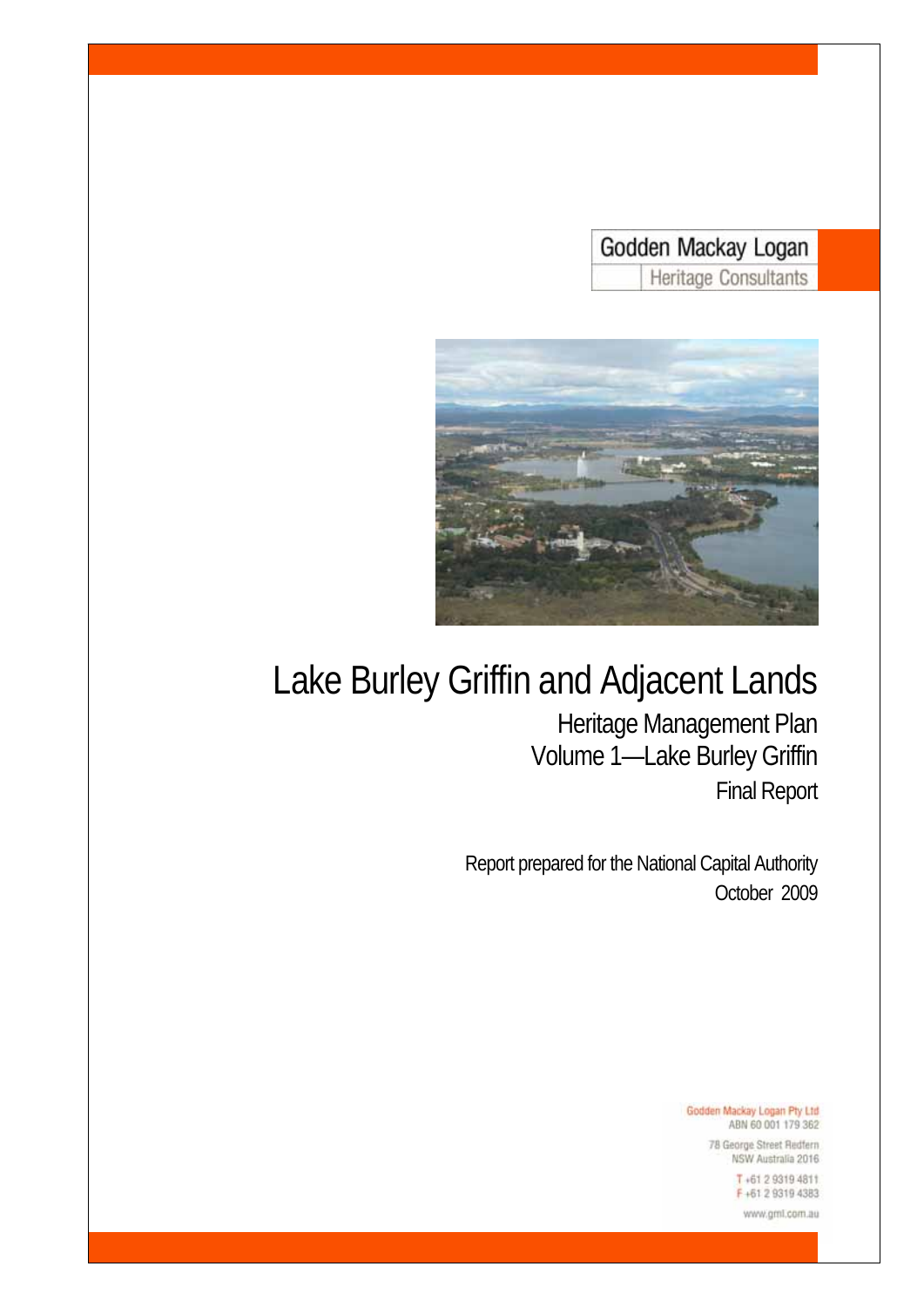# **Report Register**

The following report register documents the development and issue of the report entitled Lake Burley Griffin and Adjacent Lands, Heritage Management Plan, Volume 1—Lake Burley Griffin, undertaken by Godden Mackay Logan Pty Ltd in accordance with its quality management system. Godden Mackay Logan operates under a quality management system which has been certified as complying with the Australian/New Zealand Standard for quality management systems AS/NZS ISO 9001:2000.

| Job No. | <b>Issue No.</b> | Notes/Description         | <b>Issue Date</b> |
|---------|------------------|---------------------------|-------------------|
| 05-0296 |                  | Draft Report              | January 2008      |
| 05-0296 |                  | Second Draft Report       | March 2009        |
| 05-0296 |                  | <b>Final Draft Report</b> | August 2009       |
| 05-0296 | 4                | <b>Final Report</b>       | October 2009      |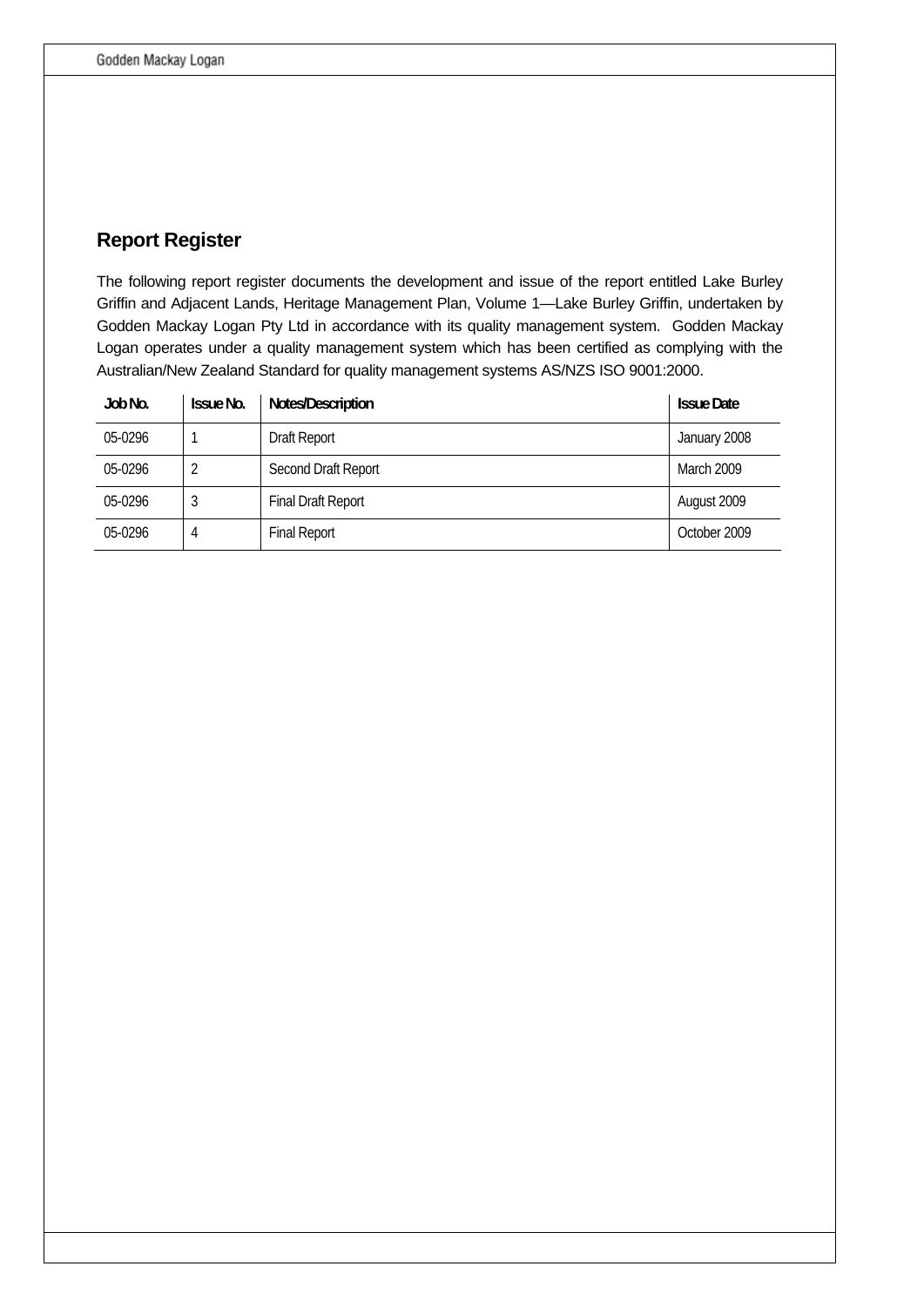# **Contents**

# Page

| 1.3 The Structure of the Lake Burley Griffin and Adjacent Lands Heritage Management Plan  1 |  |
|---------------------------------------------------------------------------------------------|--|
|                                                                                             |  |
|                                                                                             |  |
|                                                                                             |  |
|                                                                                             |  |
|                                                                                             |  |
|                                                                                             |  |
|                                                                                             |  |
|                                                                                             |  |
|                                                                                             |  |
|                                                                                             |  |
|                                                                                             |  |
|                                                                                             |  |
|                                                                                             |  |
| 2.4.1 Environment Protection and Biodiversity Conservation Act 1999 (Cwlth) 10              |  |
|                                                                                             |  |
|                                                                                             |  |
| 2.4.4 Memorandum of Understanding (Threatened Species and Ecological Communities) 13        |  |
| 2.4.5 Australian Capital Territory (Planning and Land Management) Act 1988 (Cwlth)  13      |  |
|                                                                                             |  |
|                                                                                             |  |
|                                                                                             |  |
|                                                                                             |  |
|                                                                                             |  |
|                                                                                             |  |
|                                                                                             |  |
|                                                                                             |  |
|                                                                                             |  |
|                                                                                             |  |
|                                                                                             |  |
|                                                                                             |  |
| Appendix A                                                                                  |  |
| Summary of Stakeholder Issues                                                               |  |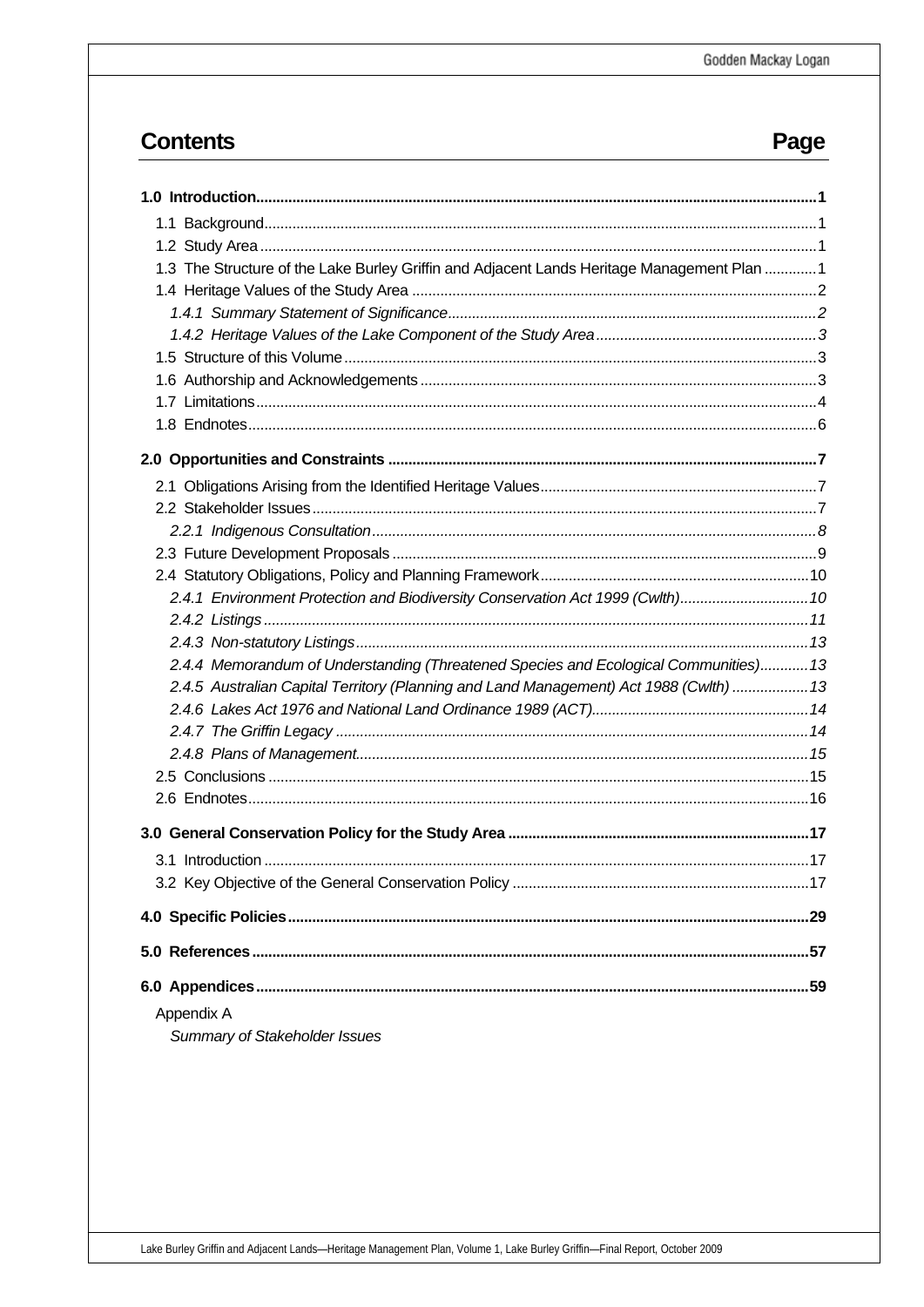Lake Burley Griffin and Adjacent Lands—Heritage Management Plan, Volume 1, Lake Burley Griffin—Final Report, October 2009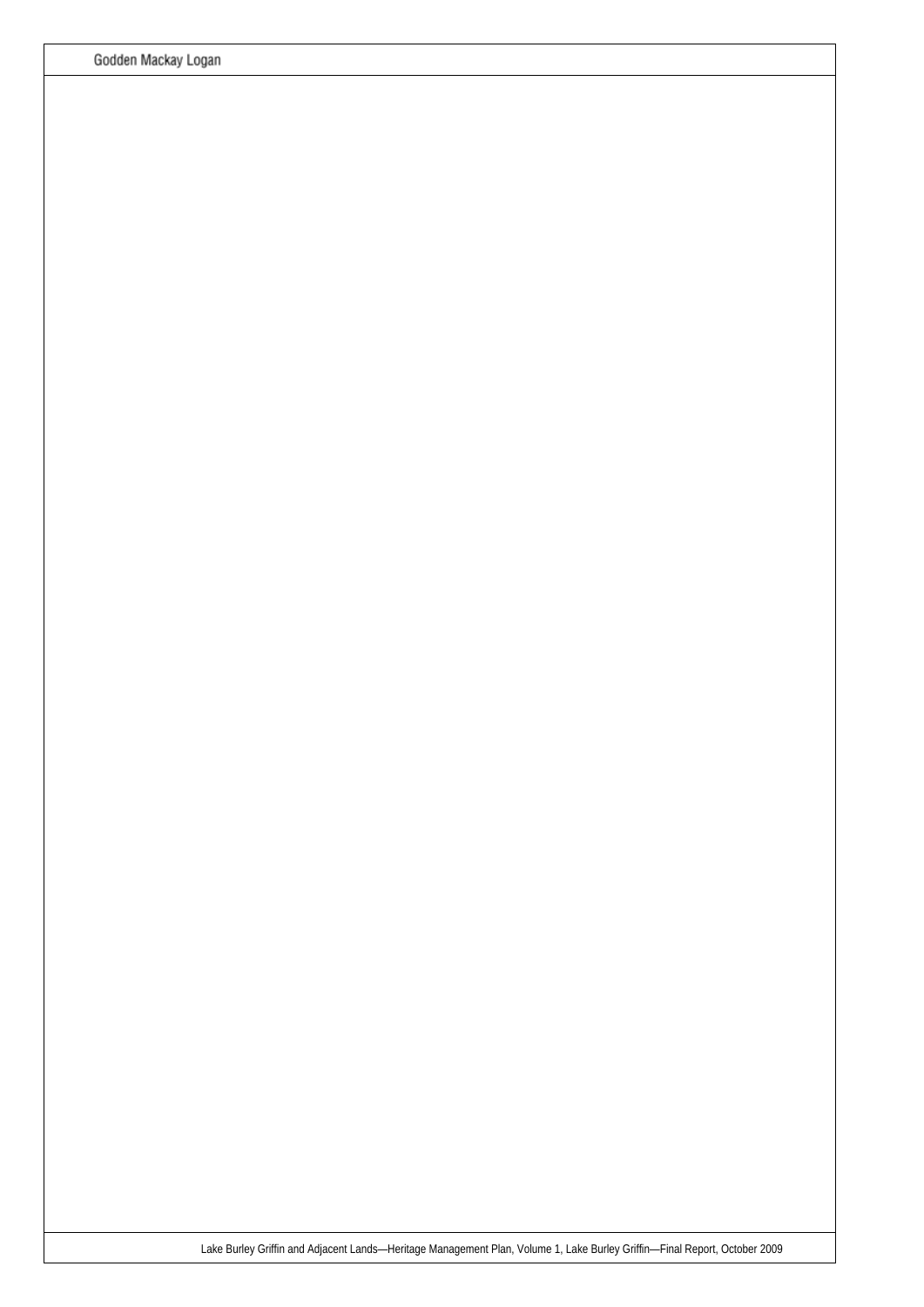# **1.0 Introduction**

## **1.1 Background**

In February 2006 Godden Mackay Logan Pty Ltd (GML) was commissioned by the National Capital Authority (NCA) to prepare a Heritage Assessment and Heritage Management Plan (HMP) for Lake Burley Griffin and adjacent areas of National Land, including Stirling Ridge and the western side of Yarramundi Reach, Canberra (the Study Area). The first stage of work resulted in a Heritage Assessment finalised in June 2007. It provided the heritage values assessment upon which the second stage of work has been based. This report completes the second stage of the project and provides a Heritage Management Plan for the identified Commonwealth and National Heritage values of the Study Area in order to fulfil the obligations of the National Capital Authority under the *Environment Protection and Biodiversity Conservation Act 1999* (Cwth) (EPBC Act). This Act requires Commonwealth agencies to prepare heritage assessments of places in their ownership or control and, should the place be found to possess Commonwealth Heritage values, to prepare a management plan which sets out how the agency will manage the identified Commonwealth Heritage values.

# **1.2 Study Area**

The study area boundary (shown in Figure 1.1) is defined in the study brief by the National Capital Authority as:

*the northern boundary of the lake edge from the entrance of the Molonglo River into east basin to Scrivener Dam (including the dam) and return along the southern lake boundary to the entrance of the Molonglo River into east basin. It includes east basin, central basin, all the lake from west basin to Scrivener Dam including the islands and lake floor. It also includes the land between Yarramundi Reach and the Tuggeranong Parkway and Attunga Point, Stirling Ridge and Stirling Park.* 

While the study area boundary reflects the management responsibilities of the NCA, the significance of Lake Burley Griffin extends into the surrounding lands as a component of an integrated, designed cultural landscape.

# **1.3 The Structure of the Lake Burley Griffin and Adjacent Lands Heritage Management Plan**

The Lake Burley Griffin and Adjacent Lands HMP has been compiled in four volumes:

Volume 1—The Lake;

Volume 2—Stirling Ridge and Attunga Point;

Volume 3—Yarramundi Peninsula; and

Volume 4—The Dam and Bridges.

This structure is to assist with ease of reference to particular locations within the Study Area. The Study Area (shown in Figure 1.1) is a complex cultural landscape that also encompasses areas of important natural values. The cultural landscape of Lake Burley Griffin is the centrepiece of the Griffin plan for Canberra—the essential element in the setting of central Canberra—and therefore its cultural value extends far beyond the boundaries of this HMP. While the HMP has divided the Study Area into its components to assist with specific management issues, the values of the whole are certainly greater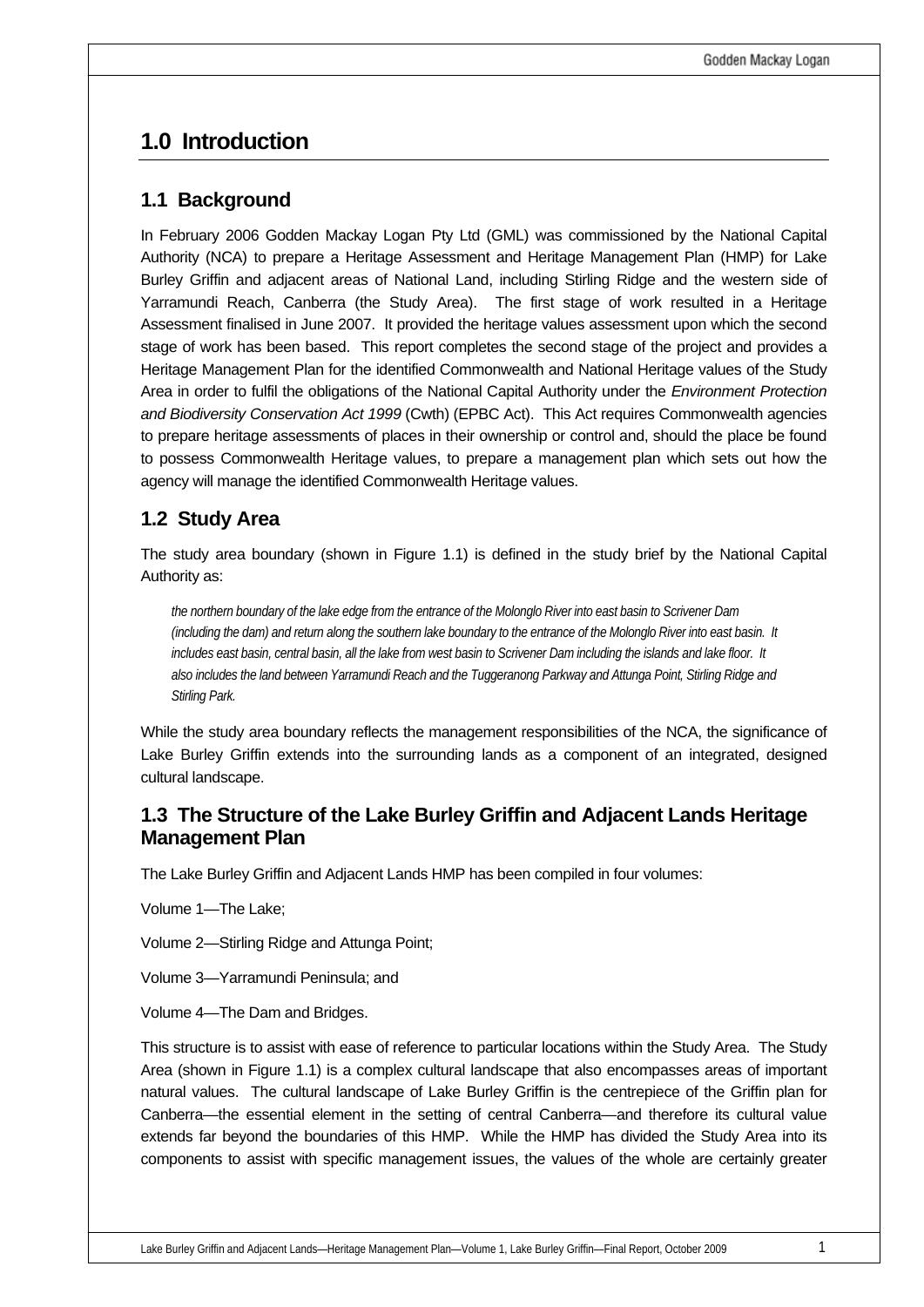than the sum of the parts and thus the policy framework has been developed to encourage a holistic approach to the overall cultural landscape.

## **1.4 Heritage Values of the Study Area**

The comprehensive heritage assessment of the Lake Burley Griffin Study Area is found in the Heritage Assessment Report.<sup>1</sup> The identified heritage values of the Lake Burley Griffin Study Area are summarised below in the Summary Statement of Significance and in the heritage values summary table (Table 1.1).

#### **1.4.1 Summary Statement of Significance**

The Lake Burley Griffin Study Area possesses outstanding creative, technical and aesthetic heritage values for the nation as a whole, which meet the threshold for National Heritage listing.

Lake Burley Griffin is an essential part of what defines Canberra. It is an essential component of the Griffin plan for a lake to link and unify the axes and vistas of the plan to the underlying landform of the place. The lake is a unique and creative aspect of Australia's most successful urban plan, which is highly valued by communities for its aesthetic qualities. The lake is an outstandingly successful engineering and technical achievement which underpins the success of its creative and aesthetic qualities.

The Lake Burley Griffin Study Area also possesses highly significant historical, rarity, social, representative and associative values which meet the threshold for Commonwealth Heritage listing.

The Lake Burley Griffin Study Area is important for its association with the creation of the national capital and subsequent phases of national development. It reflects two key periods of urban design: the City Beautiful/Garden City discourses, associated with the design of the lake; and the later discourses of International Modernism, associated with its construction, its edge treatments and features. The Study Area also has links to Canberra's history including the workers of the temporary Westlake settlement and the construction of the first sewer infrastructure for the capital.

The Study Area supports habitats for threatened ecological communities and species such as: yellow box—Blakely's red gum grassy woodland, temperate natural grasslands, the Button wrinklewort, striped legless lizard, Perunga grasshopper and the Murray Cod.

The lake is valued highly by communities for its landmark value, as a symbol of Canberra and as an iconic cultural landscape, which for many is a symbol of local identity.

The lake is associated with important individuals involved in the creative and technical aspects of the design and construction of the lake such as Walter Burley Griffin, Marion Mahony Griffin, Charles Scrivener, John Sulman, Charles Weston, Lindsay Pryor, Sir William Holford, Dame Sylvia Crowe, Richard Clough, Peter Harrison, Trevor Gibson and John Overall. Roman Cypress Hill and the Lindsay Pryor Arboretum are sites within the Study Area which are associated with the work of Griffin and Pryor.

The Study Area supports natural areas valued as remnants of the pre-settlement environment and an aquatic ecosystem which is valued by the community.

The Lake Burley Griffin Study Area possesses significant scientific research value and values as a part of Indigenous tradition, which also meet the threshold for Commonwealth Heritage listing.

The Study Area possesses research potential relating to the study of the history and development of urban design and key practitioners in this area.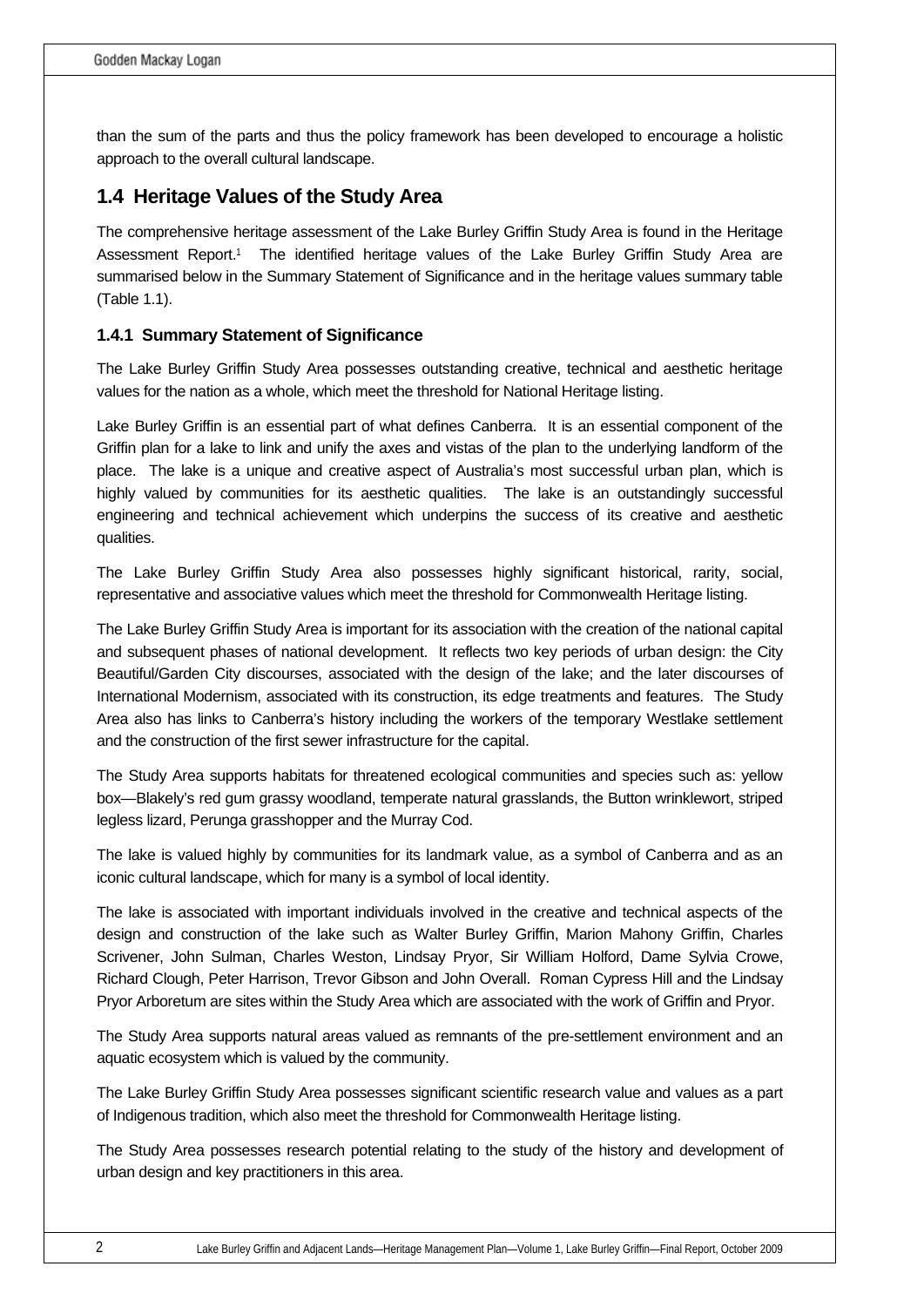The occurrence of threatened ecological communities and species also provide some opportunities for scientific research.

The Indigenous archaeological sites of the Study Area are valued highly by Indigenous communities as evidence of their traditional occupation of this area. These sites also possess research potential for contributing to an understanding of past Indigenous lifeways in the area.

#### **1.4.2 Heritage Values of the Lake Component of the Study Area**

This volume of the Lake Burley Griffin and Adjacent Lands HMP deals with the lake component of the Study Area (shown at Figure 1.1). This component has been assessed as possessing a broad array of heritage values which meet the threshold for Commonwealth Heritage value under criteria<sup>2</sup> A (historic), B (rarity), C (scientific), D (representative), E (aesthetic), F (creative and technical), G (social), H (associative) and also contributes to the identified National Heritage values of the Lake Burley Griffin Study Area under criteria E (aesthetic) and F (creative and technical).

### **1.5 Structure of this Volume**

All four volumes of the HMP are structured to provide the following information:

Section 2—discusses the opportunities and constraints affecting the lake component of the Study Area;

Section 3—sets out general policies and actions for the Lake Burley Griffin and Adjacent Lands Study Area as a whole, to provide a framework for the holistic management of the cultural landscape; and

Section 4—sets out specific policies and actions for each of the places of identified heritage value in the lake component of the Study Area.

### **1.6 Authorship and Acknowledgements**

This report has been prepared by:

- Tracy Ireland, Associate, Godden Mackay Logan Heritage Consultants, Project Manager;
- Geoff Ashley, Senior Associate, Godden Mackay Logan Heritage Consultants;
- Rachel Jackson, Associate, Godden Mackay Logan Heritage Consultants;
- Amy Guthrie, Heritage Consultant, Godden Mackay Logan Heritage Consultants;
- Kristy Graham, Research Assistant, Godden Mackay Logan Heritage Consultants; and
- Sheridan Burke, Director, Godden Mackay Logan Heritage Consultants, who provided input, reviewed the project and was the responsible Director.

The following subconsultants also contributed to the Heritage Management Plan:

- Neil Urwin, Director, Griffin Associates Environment;
- Kerry Navin, Director, and Lyn O'Brien, Consultant, Navin Officer Heritage Consultants; and
- Chris Johnston, Director, Bryn Davies, Senior Consultant, Sandy Blair and Christina Vos, Consultants, Context Pty Ltd.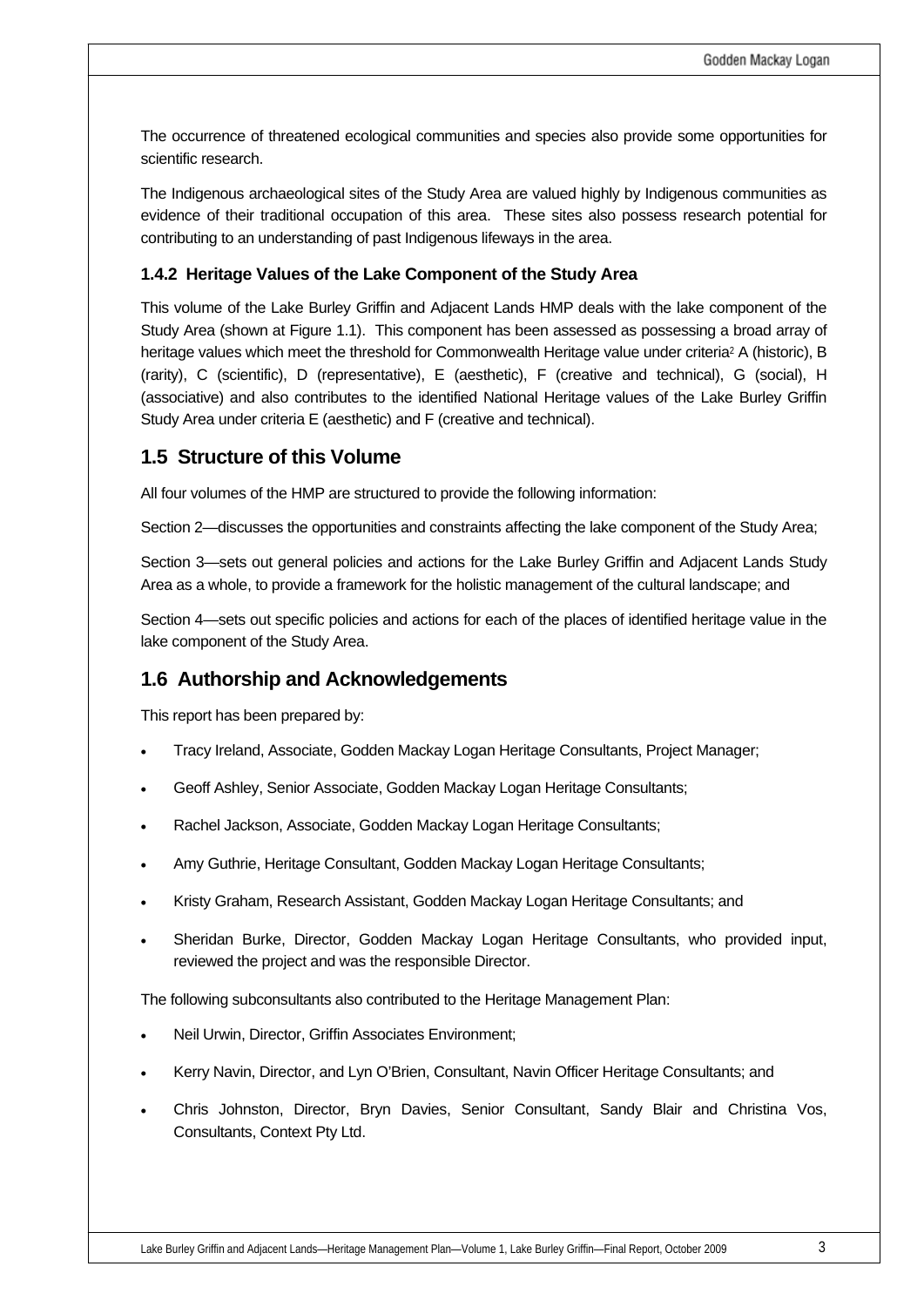Godden Mackay Logan acknowledges the assistance of the following people in the preparation of this report:

- Natalie Broughton, Director, Development Assessment & Compliance National Capital Plan, National Capital Authority;
- Rosalind Ransome, Senior Landscape Architect of the National Capital Authority;
- Buru Ngunawal Indigenous Corporation;
- Little Gudgenby River Tribal Council;
- Ngarigu Currawong Clan;
- Consultative Body Indigenous Corporation on Indigenous Land and Artefacts in the Ngunnawal Area;
- Duncan Marshall, Heritage Consultant;
- Anne Gugler;
- Dr Peter Dowling and staff, National Trust (ACT); and
- all those who participated in the Lake Burley Griffin Heritage Management Plan Information Session, 13 August 2007.

### **1.7 Limitations**

The community consultation program for the Heritage Management Plan was largely focused on Canberra and the web-based questionnaire was not advertised nationally.



**Figure 1.1** The Lake Burley Griffin Study Area is shown shaded (both land and water) with the lake component of the Study Area (including Springbank and Spinnaker islands) shown hatched in red.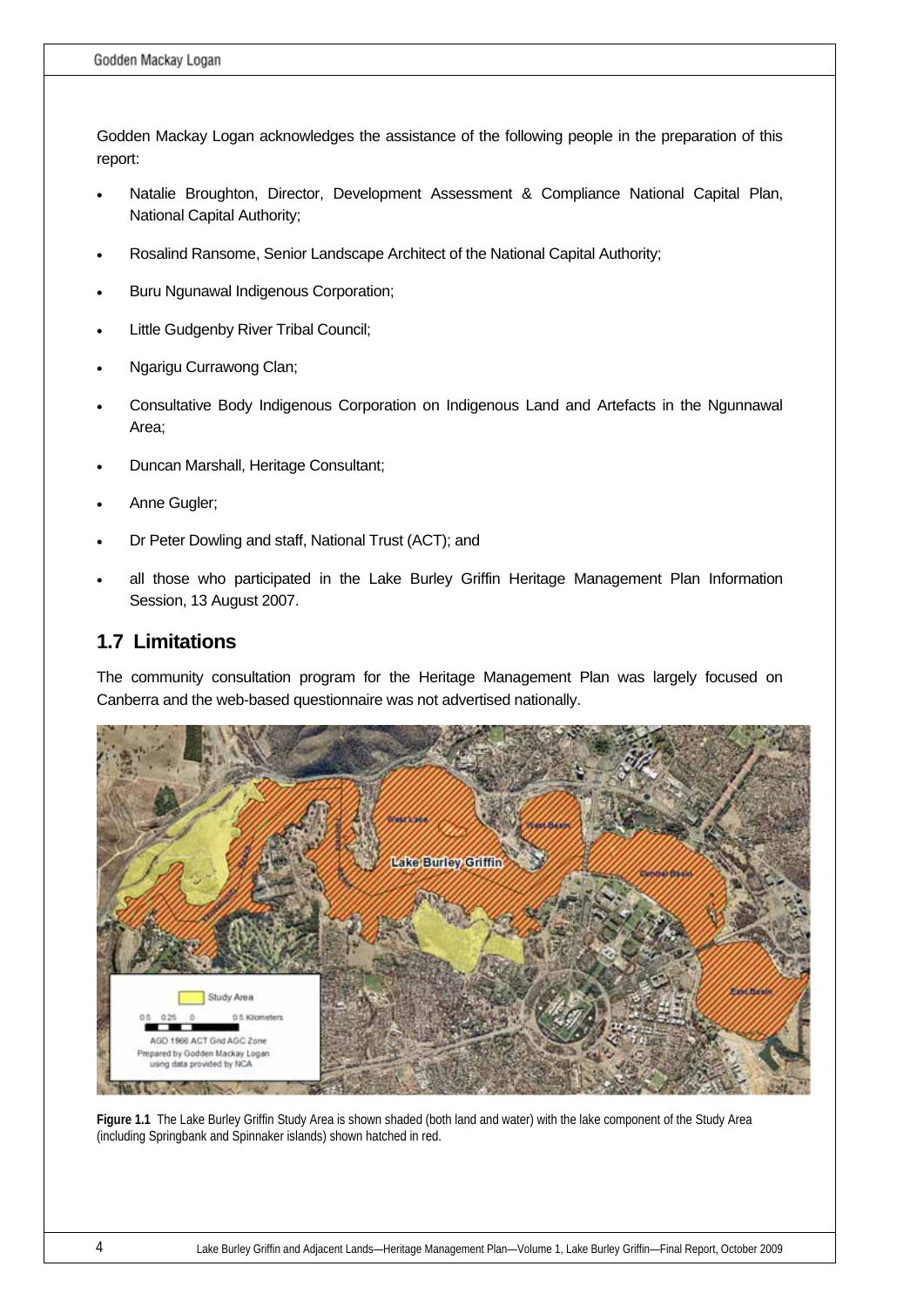**Summary of the Values of the Lake Burley Griffin Study Area Referring to National and Commonwealth Heritage Criteria, EPBC Act3**

#### **The Lake as a Whole**

Lake Burley Griffin and all its components and places, including foreshore plantings, reflective qualities, activities on the lake, lakeside vegetation, natural habitat areas, relationship to views and vistas of surrounding lands, particularly Mount Ainslie, Black Mountain, and the Parliament House Vista, the dam, bridges, islands, relationship to the land axis, the designed foreshore parklands and important foreshore developments, meets the threshold for Commonwealth and National heritage value.

| Commonwealth Criteria Met<br><u>in the company of the company of the company of the company of the company of the company of the company of the company of the company of the company of the company of the company of the company of the company of the comp</u> | A, B, C, D, E, F, G, H <sup>4</sup> |
|-------------------------------------------------------------------------------------------------------------------------------------------------------------------------------------------------------------------------------------------------------------------|-------------------------------------|
| National Criteria Met                                                                                                                                                                                                                                             | F F                                 |

**Table 1.1** Summary of Identified Heritage Values.

| The Components of Lake Burley Griffin Study Area <sup>5</sup>                       | Nature of the Commonwealth Values<br><b>Embodied in Each Component</b> |
|-------------------------------------------------------------------------------------|------------------------------------------------------------------------|
| The lake as a whole                                                                 | A, B, C, D, E, F, G, H <sup>6</sup>                                    |
| Waterbody of the lake as an ecosystem and aquatic habitat (Murray cod)<br>$\bullet$ | B, C, D, E, F, G,                                                      |
| The shape and form of the lake as a designed landscape                              | A, B, C, D, E, F, G, H,                                                |
| <b>East Basin</b>                                                                   | A, B, C, D, E, F, G, H,                                                |
| <b>Central Basin</b>                                                                | A, B, C, D, E, F, G, H,                                                |
| Commonwealth Avenue Bridge<br>$\bullet$                                             | A, B, E, F, G, H                                                       |
| Kings Avenue Bridge<br>$\bullet$                                                    | A, B, E, F, G, H                                                       |
| Captain Cook Water Jet<br>$\bullet$                                                 | A, B, E, F, G, H                                                       |
| Submerged Indigenous sites<br>$\bullet$                                             | C, I                                                                   |
| <b>West Basin</b>                                                                   | A, B, C, D, E, F, G, H,                                                |
| Westlake                                                                            | A, B, C, D, E, F, G, H,                                                |
| Springbank Island<br>$\bullet$                                                      | A, B, C, E, F, G, H,                                                   |
| Spinnaker Island                                                                    | A, B, C, D, E, F, G, H,                                                |
| <b>Scrivener Dam</b>                                                                | A, B, C, D, E, F, G, H,                                                |
| Submerged Indigenous site                                                           | C, I                                                                   |
| Warrina Inlet wetland                                                               | B, E                                                                   |
| Acacia Inlet wetland                                                                | B, E                                                                   |
| Yarramundi Inlet wetland                                                            | B, E                                                                   |
| Stirling Ridge and Attunga Point                                                    | A, B, C, D, E, F, G, H, I                                              |
| Sewer Vent No. 1<br>٠                                                               | A, G                                                                   |
| Location of former Westlake village                                                 | A, G                                                                   |
| Indigenous Site-scarred tree                                                        | C, I                                                                   |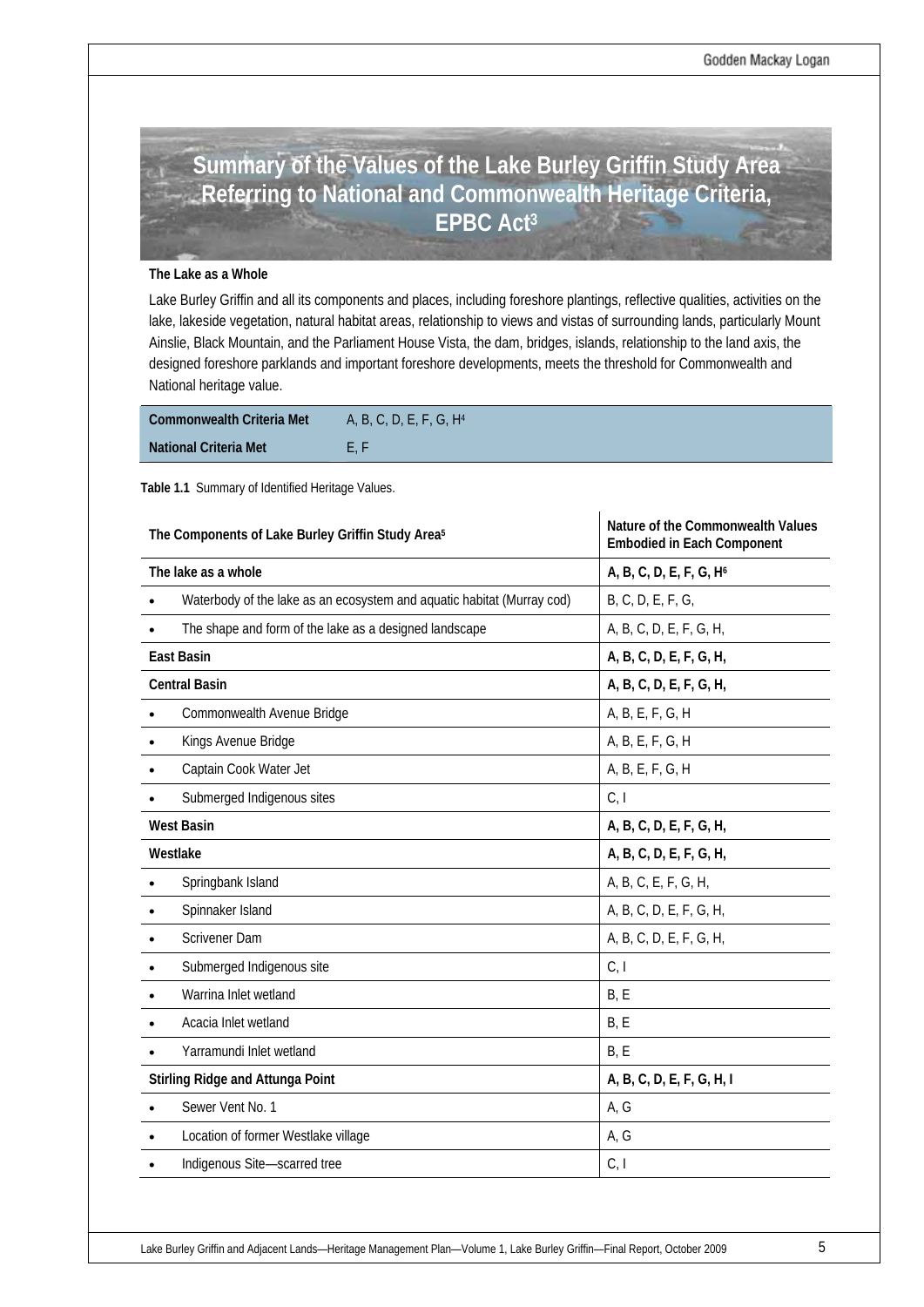| The Components of Lake Burley Griffin Study Area <sup>5</sup>                     | Nature of the Commonwealth Values<br><b>Embodied in Each Component</b> |
|-----------------------------------------------------------------------------------|------------------------------------------------------------------------|
| Button wrinklewort habitat                                                        | B, C                                                                   |
| Yellow box-Red gum grassy woodland                                                | B.D.E                                                                  |
| Remnant grassland, Attunga Point                                                  | D, E                                                                   |
| Yarramundi Peninsula                                                              | A, B, C, D, E, F, G, H, I                                              |
| Indigenous sites                                                                  | C, I                                                                   |
| Lindsay Pryor Arboretum                                                           | A, F, H, E                                                             |
| Roman Cypress Hill                                                                | A, F, H, E                                                             |
| Natural grassland (habitat for striped legless lizard and Perunga<br>grasshopper) | B, C, D, E                                                             |

# **1.8 Endnotes**

- 1 Godden Mackay Logan, June 2007, Lake Burley Griffin Heritage Assessment, Report to the National Capital Authority.
- <sup>2</sup> Although the study area contains places of significance to the Indigenous community representatives consulted, the lake itself was not held to be significant to the Indigenous community representatives consulted.
- 3 Criterion A—Historic, B—Rarity, C—Scientific, D—Representative, E—Aesthetic, F—Creative/Technical, G—Social, H— Associative, I—Indigenous Tradition.
- 4 Although the study area contains places of significance to the Indigenous community representatives consulted, the lake itself was not held to be significant to the Indigenous community representatives consulted.
- <sup>5</sup> The lake, as a designed landscape, meets the National Criteria E and F, as set out above. While all of the components listed contribute to the lake's National values to some extent, they do not meet the threshold for National value in their own right.

6 ibid.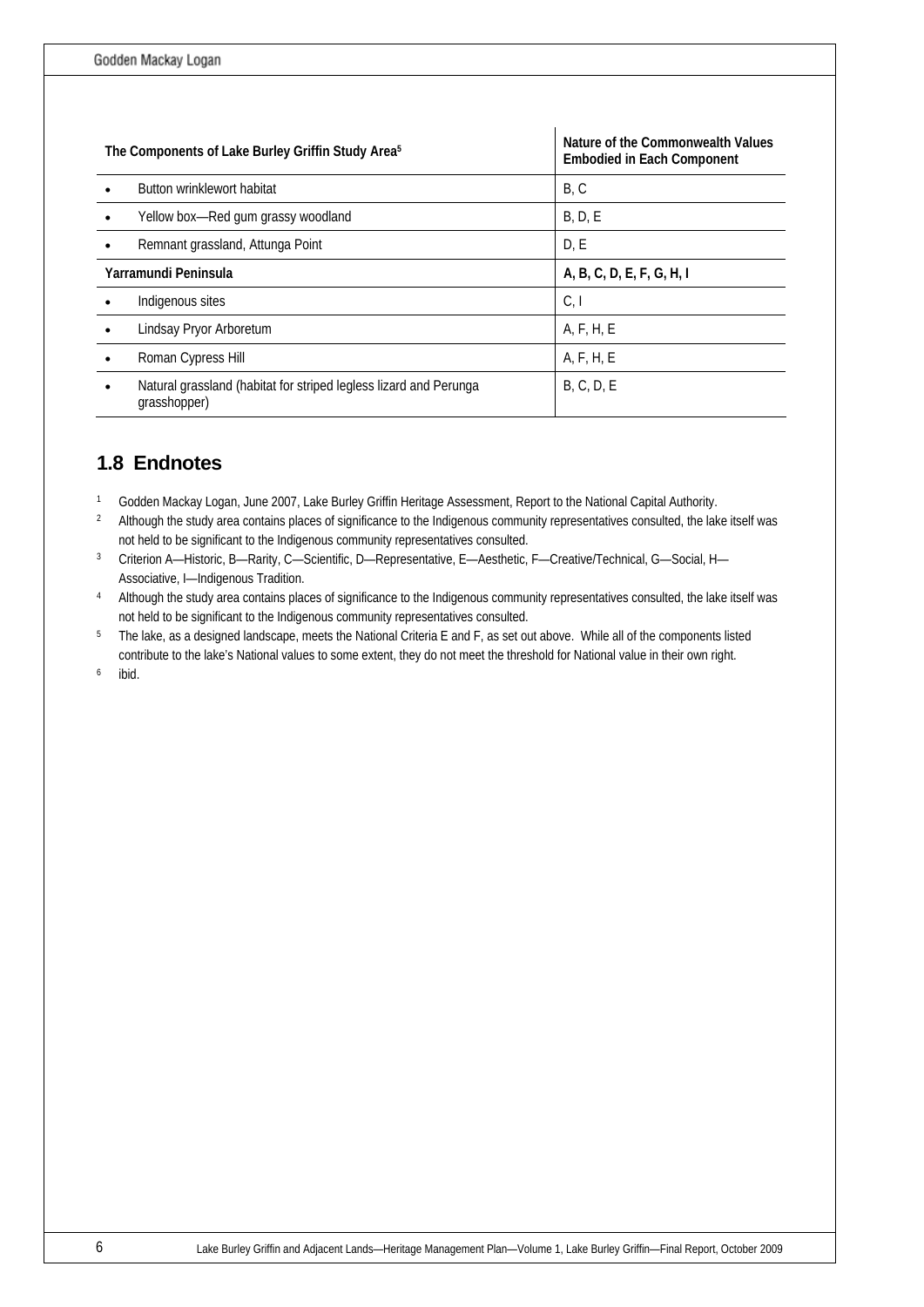# **2.0 Opportunities and Constraints**

### **2.1 Obligations Arising from the Identified Heritage Values**

The lake component of the Study Area possesses a broad array of heritage values which meet the threshold for Commonwealth Heritage value under criteria A (historic), B (rarity), C (scientific), D (representative), E (aesthetic), F (creative and technical), G (social) and H (associative). They also contribute to the identified National Heritage values of the Lake Burley Griffin Study Area under criteria E (aesthetic) and F (creative and technical).

While Indigenous community representatives consulted did not ascribe Indigenous cultural heritage value to the lake itself, four now submerged sites within Lake Burley Griffin are considered important by the Indigenous community but, as a result of artefact collection during historical times and the impact of the construction of the lake, they are not considered to possess high cultural significance and therefore do not meet the criteria for Commonwealth Heritage value.

This array of heritage values includes the natural values of the wetlands and aquatic habitat provided by the lake; historic heritage values relating to the shape and form of the lake as a designed landscape; its foreshore plantings; designed foreshore parklands; its role as the setting for the surrounding national institutions; its reflective qualities; lake based activities and uses; and the relationship to views and vistas of surrounding land, particularly Mount Ainslie, Black Mountain and the Parliament House Vista (land axis). This combination of factors necessitates an integrated management approach to the natural and cultural values of the place, as a layered cultural landscape. Crucial to the understanding of the heritage values of Lake Burley Griffin is its relationship to its setting, which includes not just the immediate foreshores but the surrounding, vegetated hillsides and the views to distant topography. The lake, as Griffin's land axis of the Canberra plan, is the unifying landscape element for the National Capital's setting.

### **2.2 Stakeholder Issues**

To identify and analyse stakeholder issues for this Heritage Management Plan (HMP) a web-based questionnaire was undertaken during Stage 1 of the project (development of the Heritage Assessment), and a Stakeholder Information Session was held on 13 August 2007, for Stage 2 of the project (development of the Heritage Management Plan). The Information Session was designed to focus on management issues, while Stage 1 consultation focused on identifying and assessing heritage values. The structure of the Stage 2 session allowed participants to drop in and record their concerns through written comments and through discussion with the consultant team. A very broad range of issues were raised and they have been summarised into six thematic groups. The six themes and a summary of the main thrust of issues raised are as follows:

- Use/Access—managing uses and users to avoid conflicts;
- Protecting Heritage Values—particularly aesthetic values, views and vistas;
- Vision for the Future—future character and respect for the planned design;
- Management—need for a long term integrated approach to natural and cultural values management;
- Interpretation/History—telling all the stories of the Study Area; and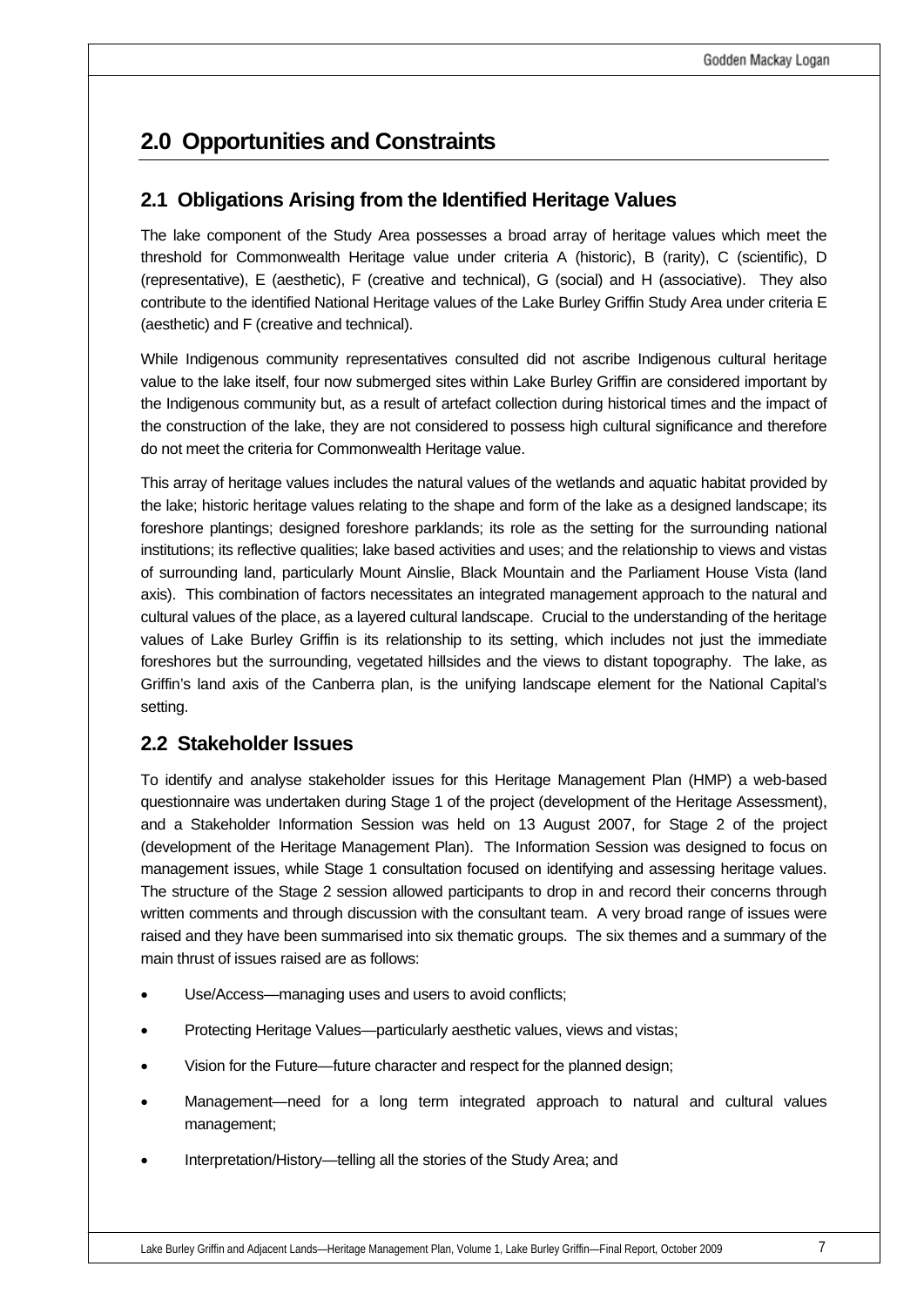Community Consultation—should be an ongoing process.

The summary of the issues raised is provided in Appendix A.1 A range of consultation with key NCA staff has contributed to the development and refinement of the HMP.

### **2.2.1 Indigenous Consultation**

Assessment and management of Indigenous heritage values should be based on the best practice principles established in the Commonwealth guideline *Ask First: a guide to respecting Indigenous heritage places and values*, in which consultation is a key factor in the process of identifying heritage values.<sup>2</sup>

The basis of the assessment of these values is that Indigenous people:

- are the primary source of information on the value of their heritage and how best to conserve it;
- have an active role in any Indigenous heritage planning process; and
- have input into decision making as to how their heritage should be managed so as to best fulfil their obligations towards that heritage.

Consultation with the Indigenous communities was undertaken in compliance with the process outlined in the *Ask First* document. Initial contact with the registered Indigenous stakeholders for the ACT was undertaken by phone and meetings were arranged with each of the groups to discuss the findings of the heritage assessment and management options for each of the identified sites.

Consultation was carried out with the following local Indigenous community groups:

- Buru Ngunawal Indigenous Corporation;
- Little Gudgenby River Tribal Council;
- Ngarigu Currawong Clan; and
- Consultative Body Indigenous Corporation on Indigenous Land and Artefacts in the Ngunnawal Area.

The individual meetings allowed for discussions on the following issues related to the future management of the sites and areas of identified Indigenous heritage values—access to sites, protection of sites, mitigation options in the event of any development impacts to any of the sites and interpretation of the Indigenous cultural values of the Study Area for the non-Indigenous population.

#### **Identified Indigenous Heritage Values of the Study Area**

The Heritage Assessment of the Study Area identified four now submerged sites within the area of Lake Burley Griffin. While these places are considered important by the Indigenous community, as a result of artefact collection during historical times and the impact of the construction of the lake, they are not considered to now possess high cultural significance by the Indigenous community and therefore do not meet the criteria for Commonwealth Heritage value. Management recommendations for Indigenous cultural values in general are set out in Section 3.0.

Thirteen terrestrial Indigenous heritage sites (comprising nine isolated finds, three small artefact scatters, and a possible scarred tree) have been identified in the Study Area as a whole. These archaeological sites are the only tangible evidence, recorded to date, of the traditional lifeways and economy of the Indigenous people who occupied this section of the Molonglo River corridor prior to European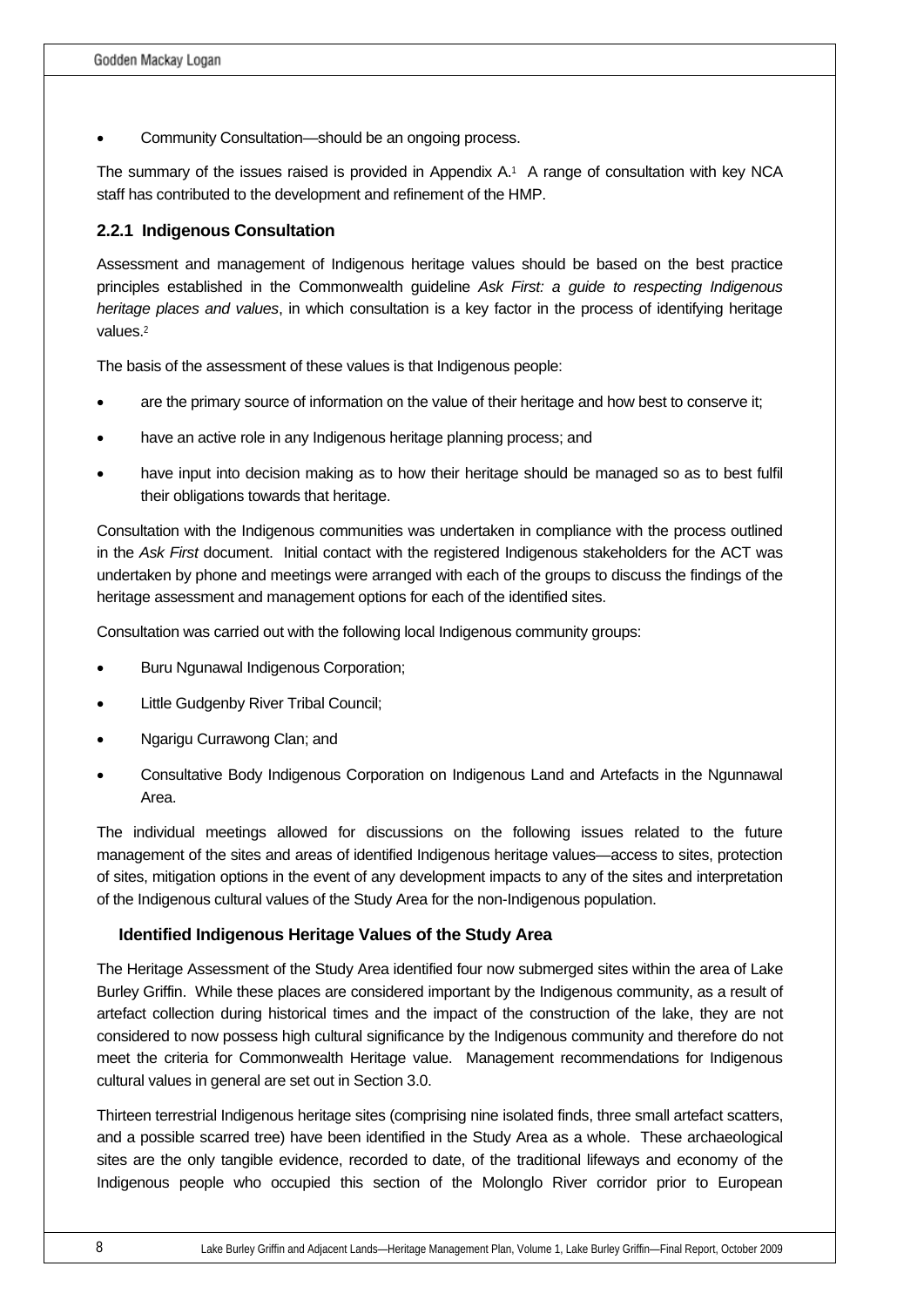settlement. This evidence has remained despite the drastic changes to the landscape that occurred as a result of the flooding of the valley floor and the activities that have taken place in the immediate vicinity of the artefacts, which include past agricultural activities, tree clearance, tree plantings, commercial forestry activities and infrastructure (roads, buildings) construction.

# **2.3 Future Development Proposals**

A range of proposals currently exist which may affect the lake component of the Study Area. Considering the range of identified heritage values and stakeholder concerns, proposed development around the lake must be rigorously managed to minimise potential adverse impacts on the heritage values, while also enabling future uses and enhancement of the Study Area as an essential component of the designed, symbolic landscape of the National Capital.

#### **West Basin, Amendment 61 to the National Capital Plan**

This amendment sets out a framework for future planning of the foreshores of the West Basin—in particular, it aims to link the city more strongly with the lake. It includes proposed changes to the shape and form of the foreshore, including increased mixed-use development and a pedestrian waterfront promenade. Potential impacts of this proposal on the heritage values of the lake include the reduction of views to the lake from the north, reduction in open space, and impacts on the established parkland setting and character of the lake.

Considerations for the detailed design of this proposal include:

- The conservation and management of the significant views to the lake from the major entries to the Central National Area from the north. New development should be designed to provide appropriate view corridors.
- The conservation and management of the sense of the lake, and the buildings close to the lake, as located in an open, park-like setting, in sympathy with Holford's modernist reinterpretation of Griffin's plan, which is highly valued by the community.
- Establishment of an appropriate character for the precinct (including guidelines for building mass, height and density), which meets the aim of making the lake more accessible to the city, in line with Griffin's plan, but also respects and responds to the heritage values of the place.

#### **Immigration Bridge**

Amendment 61 to the National Capital Plan envisaged a high span pedestrian bridge connecting the National Museum of Australia to the south side national attractions. The proposed Immigration Bridge is a community project which is gathering support to design and construct such a bridge in commemoration of the contribution of migrants to Australia.

In heritage terms, the key considerations for the design of the pedestrian bridge relate to its potential to impact on the identified Commonwealth and National Heritage values of the Study Area. Relevant considerations include:

- impacts of the design of the new bridge on the nearby Commonwealth Avenue Bridge;
- impact of the bridge on significant views of the lake;
- impact on users of the lake for recreational boating and sailing;
- impact on the reflective qualities of the lake setting; and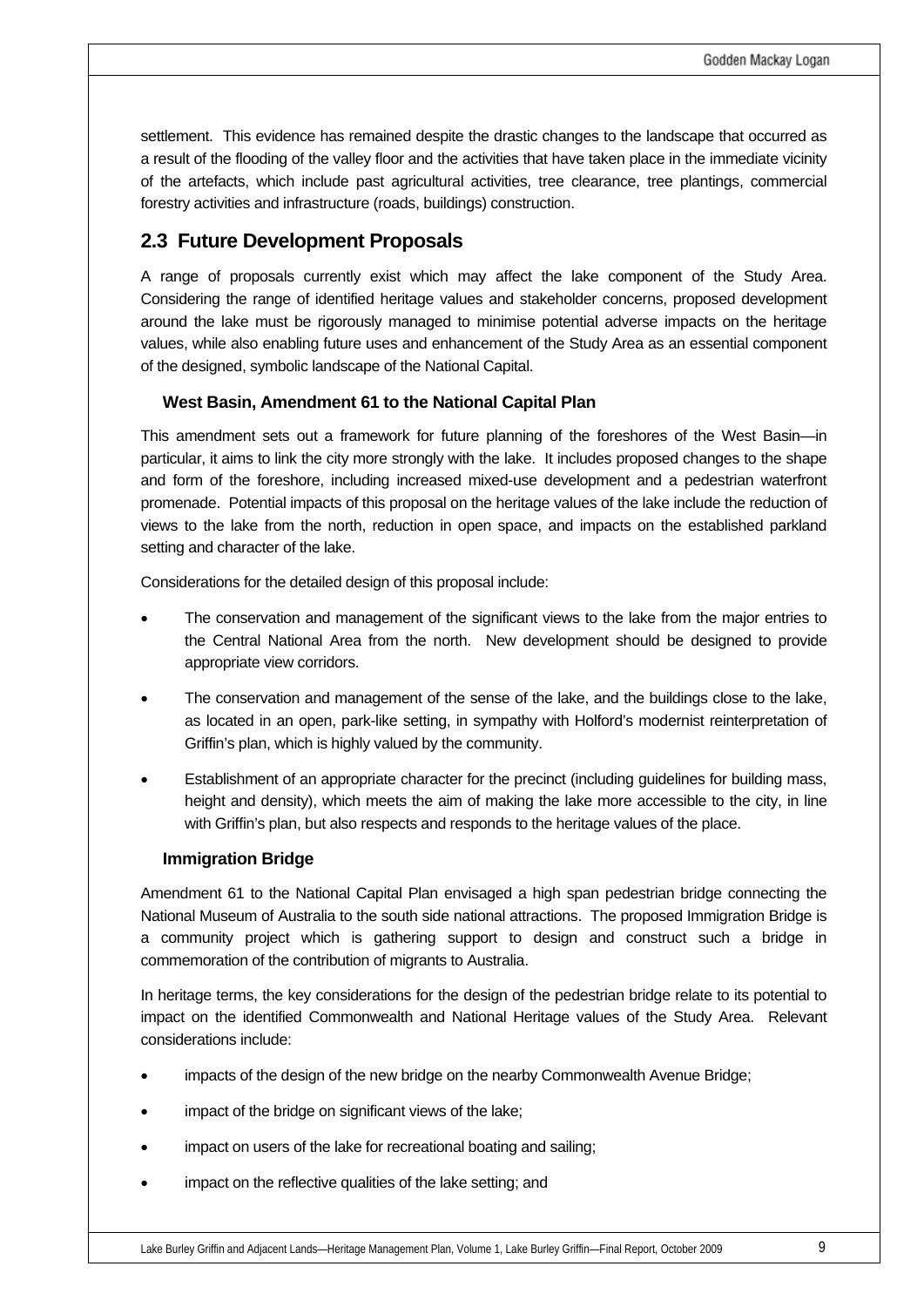impacts on the existing balance of the horizontal and vertical design elements of the Central National Area, and sympathy with the 'slim line', low-level appearance of the two existing bridges with their 'ribbon of light' effect at night and their carefully spaced pylons, designed to enhance daytime views to and from the Central Basin.

#### **Yarralumla Bay Recreation Hub**

Yarralumla Bay has been identified as a recreation hub in the National Capital Authority's *The Griffin Legacy.<sup>3</sup>* The proposal is to improve the public domain around the bay with a waterfront promenade and ferry wharf, while reinforcing existing rowing and sailing facilities. The bay is currently a well used and valued community asset and there is much scope to improve the landscape and facilities in the area in sympathy with the original design intent and heritage values of the lake.

Considerations for the detailed design of this proposal include the conservation and management of the low key, neighbourhood character of the precinct as a part of its urban setting, which provides a contrast to the more urban qualities of Central and West Basins.

#### **Rowing Course, Westlake**

A 2000 metre rowing course of international competition standard is proposed for Westlake. An 1800 metre course is already in place; however, this does not meet the length required for international competition. Works required for this course would include major changes to the lake's edge in several locations, permanent infrastructure on the lake, wave buffers, jetties and pontoons, car parking, and spectator and access facilities.

Considerations for the detailed design of this proposal include:

- potential for impacts on the natural values, including wetland habitats, of Westlake; and
- the conservation and management of the quiet and tranquil qualities of Westlake, its naturalistic form reminiscent of the Molongolo River and the established mature vegetation of the foreshore setting, including the Lindsay Pryor Arboretum, Government House, Westbourne Woods, Weston Park and the Yarralumla Nursery.

### **2.4 Statutory Obligations, Policy and Planning Framework**

#### **2.4.1 Environment Protection and Biodiversity Conservation Act 1999 (Cwlth)**

The Lake Burley Griffin Study Area is Commonwealth owned and controlled land. It is therefore subject to the provisions of the *Environment Protection and Biodiversity Conservation Act 1999* (Cwlth) (EPBC Act). The lake component of the Lake Burley Griffin Study Area has been assessed as possessing a broad array of heritage values which meet the criteria for Commonwealth Heritage listing and which also contribute to the identified National Heritage values of the Lake Burley Griffin Study Area. The EPBC Act requires places with Commonwealth and National Heritage values to be managed according to established conservation principles. Schedules 5B and 7B of the *Environment Protection and Biodiversity Conservation Regulations 2000* (Cwlth) set out seven Commonwealth Heritage management principles. They encourage the identification of a place's heritage values and their conservation and presentation through the application of the best available skills and knowledge. They also encourage community (including Indigenous community) involvement and co-operation between the various levels of government.

The EPBC Act also requires Commonwealth agencies which own places of Commonwealth or National Heritage values to prepare a written plan (management plan) to protect and manage the heritage values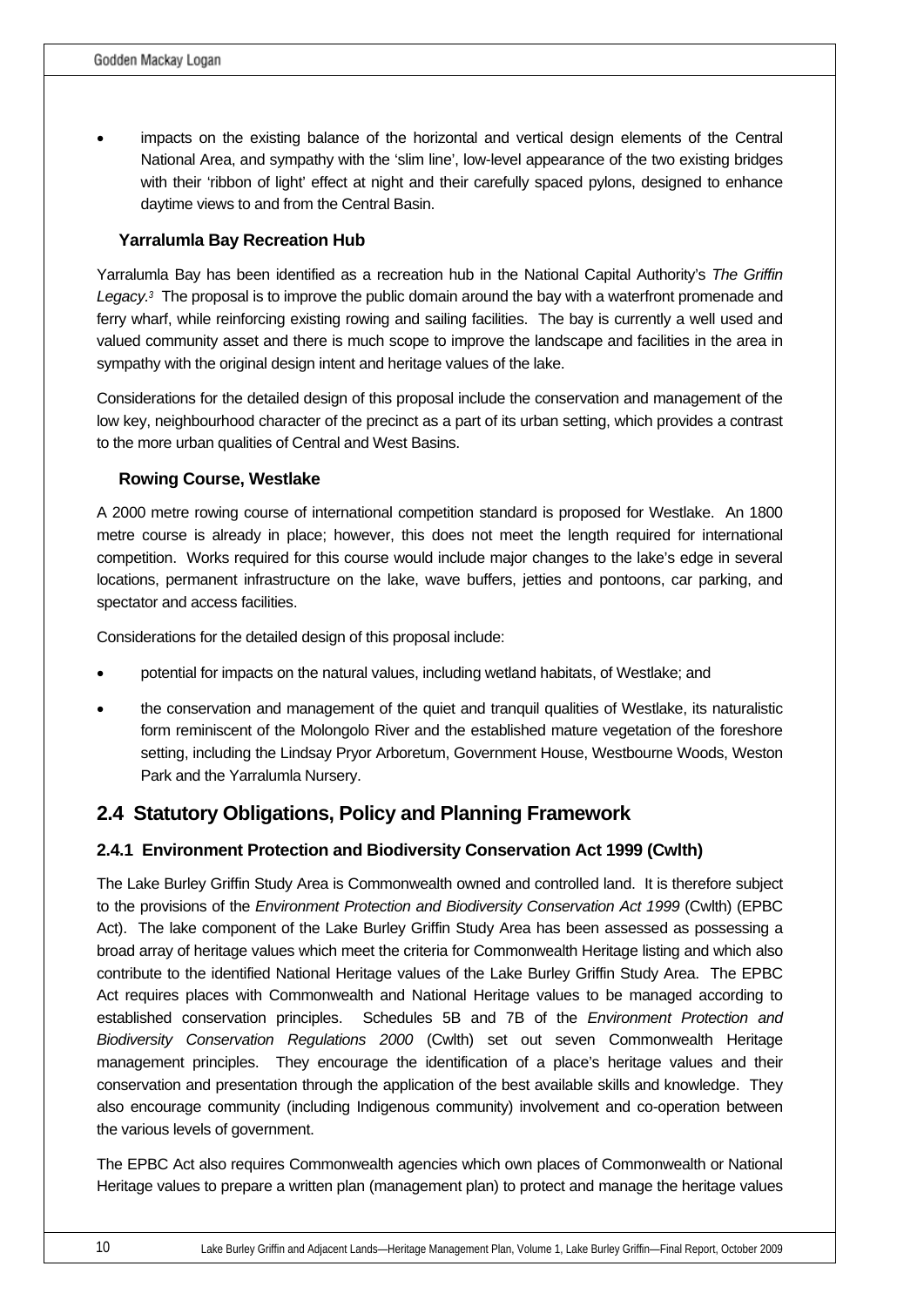of those places, and this document has been prepared in response to this requirement. The Heritage Management Plan prepared for a Commonwealth Heritage place must be consistent with the Commonwealth Heritage management principles and may be endorsed by the Minister for Environment, Heritage and the Arts. An endorsed management plan for a place does not exempt the agency from making a referral under the Act if any action proposed in the management plan is likely to have a significant impact on the environment and the identified heritage values.

Where an action has the potential to significantly impact the environment—which is broadly defined in the EPBC Act to include heritage places—the action must be referred to the Minister for Environment, Heritage and the Arts for consideration. Three outcomes of such a referral are possible:

- 1. Action is determined not to have a significant impact and can go ahead.
- 2. Action can go ahead subject to conditions (which must be included in the referral) and a 'Specified/Particular Manner' finding is made.
- 3. Action is 'controlled', which means that further assessment is required before a decision can be made on whether it can go ahead. The Minister determines the level of assessment, which ranges from the provision of Preliminary Information through to a full Public Inquiry (refer to Part 7 of the Act for further information on assessment methods).

The Minister for Environment, Heritage and the Arts considers the information provided through the selected assessment level and determines if the action can go ahead and under what circumstances. The Minister can refuse an action at the end of this process if the environmental impacts cannot be appropriately managed.

#### **2.4.2 Listings**

#### **Statutory Listings Commonwealth**

The EPBC Act recognises a range of Protected Matters which are of National Environmental Significance under the Act's assessment and approval provisions. A person must not take an action that has, will have, or is likely to have, a significant impact on a protected matter of national environmental significance, without approval from the Minister for Environment, Heritage and the Arts. Those which occur within the lake component of the Lake Burley Griffin Study Area are summarised in Table 2.1.

**Table 2.1** Identification of Protected Matters under the EPBC Act 1999 within the lake component of the Lake Burley Griffin Study Area.

#### **Protected Matters**

#### **National Environmental Significance**

#### **Threatened Species**

The assessment of individual species as threatened is the first step to promoting their recovery under Commonwealth law. Once a species is listed as threatened under the EPBC Act, its recovery is promoted using Recovery and Threat Abatement Plans.

#### **Ray Finned Fishes**

| Name                                                     | <b>Status</b> | <b>Type of Presence</b>                                                                                                                        |
|----------------------------------------------------------|---------------|------------------------------------------------------------------------------------------------------------------------------------------------|
| Maccullochella peelli peellii (Murray<br>Cod)            | Vulnerable    | Introduced into Lake Burley Griffin as a stock species for<br>recreational fishing and to maintain ecological balance in the lake <sup>4</sup> |
| <b>Migratory Wetland Species</b>                         |               |                                                                                                                                                |
| Name                                                     | <b>Status</b> | <b>Type of Presence</b>                                                                                                                        |
| Gallinago hardwickii (Latham's Snipe;<br>Japanese Snipe) | Migratory     | Species sighting recorded                                                                                                                      |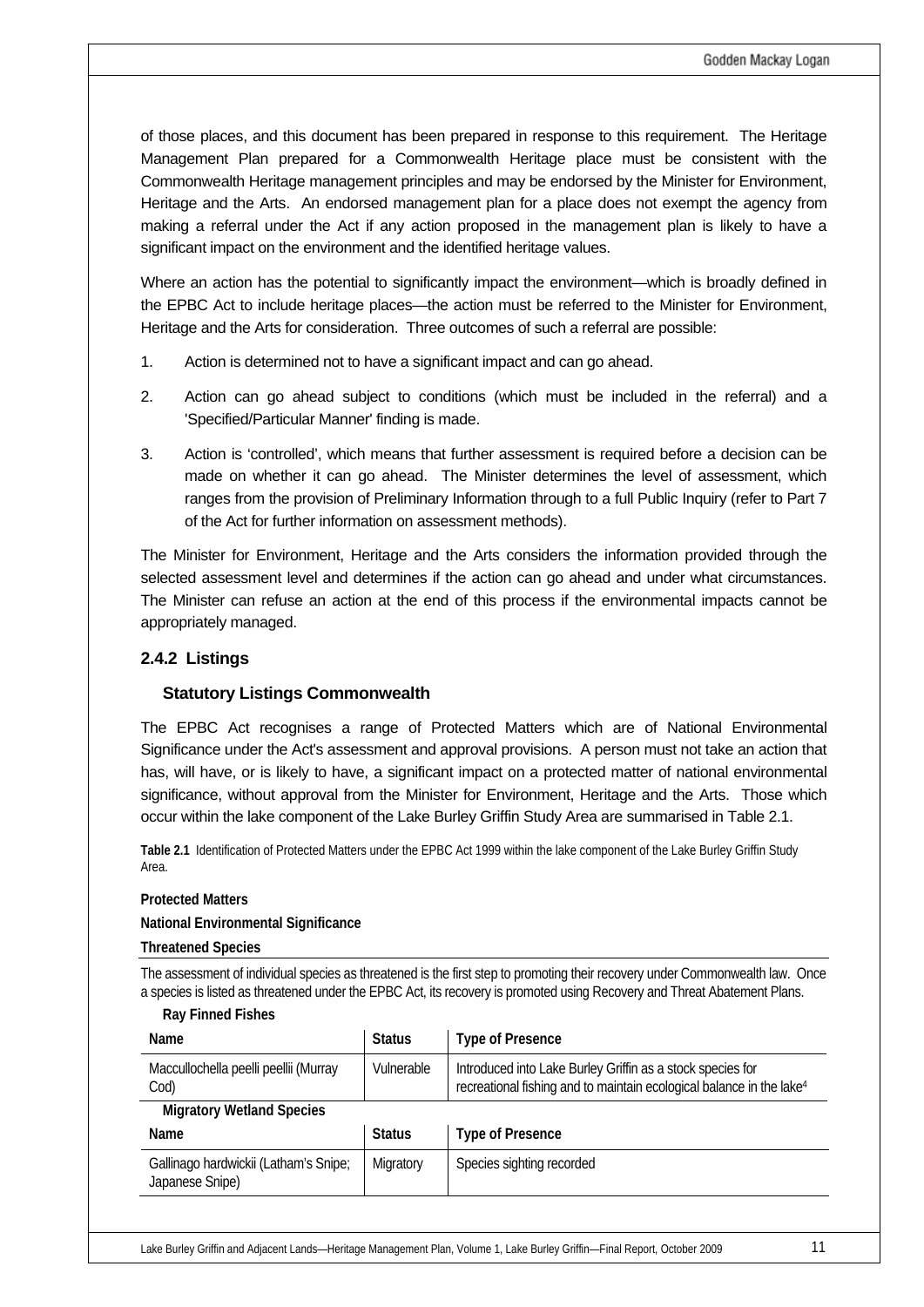#### **Other Matters Protected by the EPBC Act Commonwealth Heritage List**

The Commonwealth Heritage List was created under the EPBC Act. This statutory list recognises places of Commonwealth Heritage value which are owned by the Commonwealth Government. The following sites located in the lake component of the Lake Burley Griffin Study Area are listed as Indicative Places on the Commonwealth Heritage List. An Indicative Place is one for which data has been received by the Heritage Division but no formal nomination has been made.

| Place                                    | Location                              | Class           | <b>Status</b>    | Place<br>number |
|------------------------------------------|---------------------------------------|-----------------|------------------|-----------------|
| Parliament House Vista                   | ACT                                   | <b>Historic</b> | Listed Place     | 105466          |
| Lake Burley Griffin Conservation<br>Area | Lady Denman Drive,<br>Yarralumla, ACT | <b>Historic</b> | Indicative Place | 105230          |

#### **Register of the National Estate**

Developed in 1975, the Register of the National Estate (RNE) is a statutory listing. The RNE is used as a database of identified heritage places and must be taken into consideration if the information in it is relevant to a matter under consideration. The RNE will cease to be a statutory list in February 2012. The following sites located within the lake component of the Lake Burley Griffin Study Area are listed on the Register of the National Estate.

| Place                                    | Location                              | Class           | <b>Status</b>              | Place<br><b>Number</b> |
|------------------------------------------|---------------------------------------|-----------------|----------------------------|------------------------|
| Lake Burley Griffin Conservation<br>Area | Lady Denman Drive,<br>Yarralumla, ACT | <b>Historic</b> | Indicative place           | 101595                 |
| Parliament House Vista                   | Anzac Parade, Parkes, ACT             | <b>Historic</b> | Registered<br>(11/08/2006) | 13371                  |

### **Statutory Listings ACT**

#### *ACT Heritage Register*

The ACT Heritage Register legally recognises and protects significant heritage places within the Australian Capital Territory. The following places located within the lake component of the Study Area are on the ACT Heritage Register or have been nominated and accepted under the previous ACT heritage legislation. As these places are all located on National Land, under the control of the Commonwealth, the ACT Heritage Register does not legally apply to this land.

- 1. Scrivener Dam; nominated to the Heritage Register.
- 2. Captain Cook Water Jet; Section 54 Block 1 (part), Lake Burley Griffin; nominated to the Heritage Register.
- 3. Parliament House Vista (numerous sections).

#### *Indigenous Sites*

No Indigenous sites within the lake component of the Study Area are registered on the ACT Heritage Register.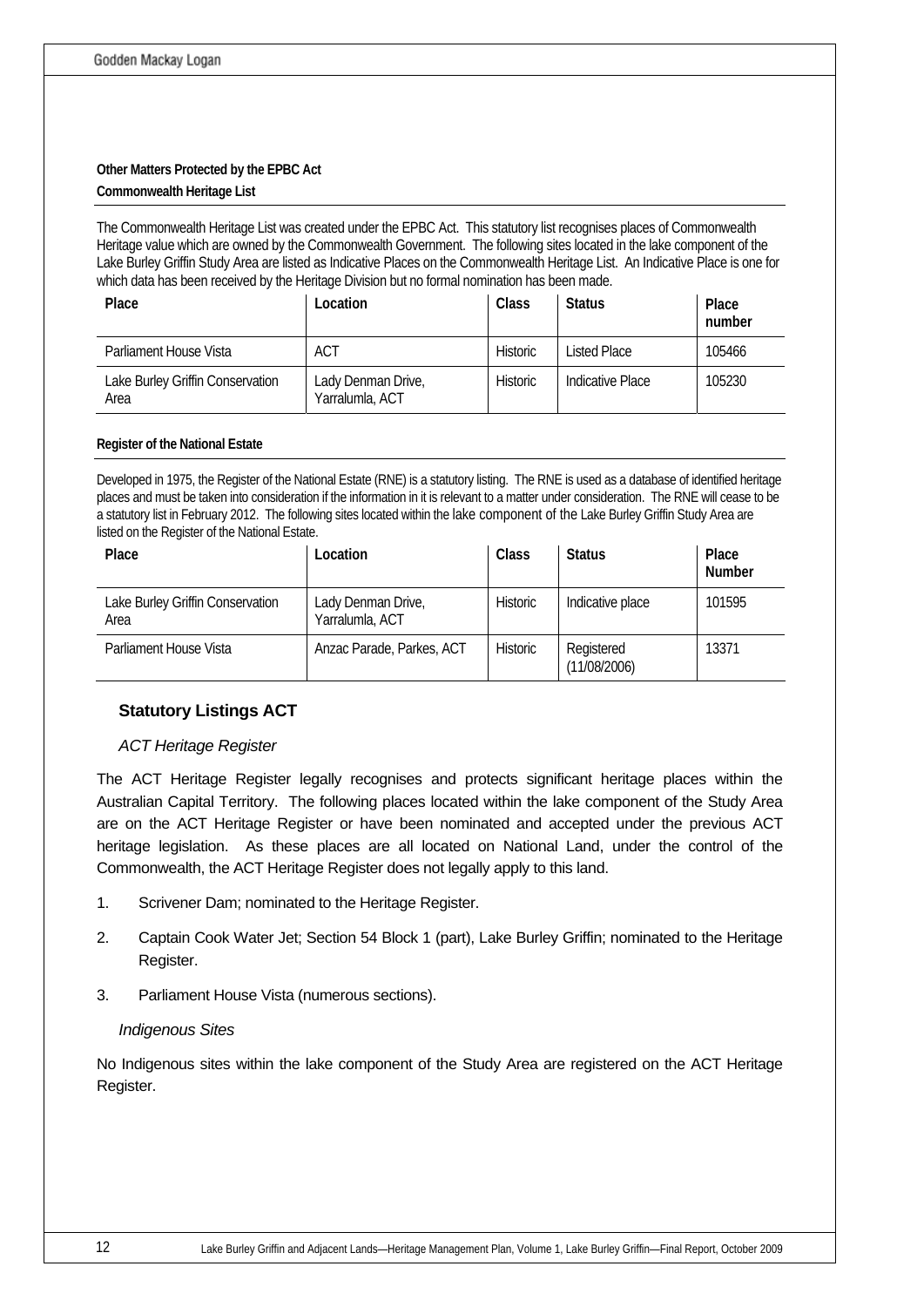### **2.4.3 Non-statutory Listings**

#### *National Trust of Australia (ACT)*

The National Trust of Australia (ACT) maintains a Register of Significant Heritage Places. National Trust listing is not a statutory listing and has no legal effect, but is a good indication of community concern for a place or item. The following sites located wholly or partially within the lake component of the Lake Burley Griffin Study Area are classified on the Register of the National Trust (ACT).

- Lake Burley Griffin and Foreshores;
- Captain Cook Water Jet; and
- the Parliamentary Triangle.

#### **2.4.4 Memorandum of Understanding (Threatened Species and Ecological Communities)**

In September 1998 the National Capital Authority, Environment Australia (now the Department of the Environment, Water, Heritage and the Arts) and Environment ACT (now the ACT Department of Territory and Municipal Services) entered into a Memorandum of Understanding relating to the roles and responsibilities of each agency in the protection of threatened species and ecological communities in the ACT. As a signatory to the agreement the NCA acknowledges that it is bound by the *Nature Conservation Act 1980* (ACT). The NCA is obliged to recognise matters protected in ACT legislation and to facilitate the management of these values through scientific research and the development of integrated management strategies.<sup>5</sup>

#### **2.4.5 Australian Capital Territory (Planning and Land Management) Act 1988 (Cwlth)**

#### **The National Capital Plan**

The National Capital Plan forms the strategic planning framework for Canberra and the ACT. In accordance with section 10 of the *Australian Capital Territory (Planning and Land Management) Act 1988,* the National Capital Plan sets out detailed conditions for planning design and development for Designated Areas. The National Capital Authority is responsible for planning and development approval within Designated Areas. The Lake Burley Griffin Study Area falls within two of the Central National Area Designated Areas of the National Capital Plan (Lake Burley Griffin and Foreshores and Yarralumla, shown in Figures 6 and 17 of the National Capital Plan).

The National Capital Plan has specific policies and principles affecting Lake Burley Griffin and Foreshores. The plan recognises Lake Burley Griffin and Foreshores as an integral part of the design of Canberra and an important recreational resource. The National Capital Authority supports the development of recreational, tourist and National Capital Uses of the lake and foreshores. Relevant policies include the following:

- *(a) Lake Burley Griffin and Foreshores should remain predominantly as open space parklands while providing for existing and additional National Capital and community uses in a manner consistent with the area's national symbolism and role as the city's key visual and landscape element.*
- *(b) Lake Burley Griffin and Foreshores are intended to provide a range of recreational, educational and symbolic experiences of the National Capital in both formal and informal parkland settings with particular landscape characters or themes. These should be maintained and further developed to create a diversity of landscape and use zones which are integrated in to the landscape form of the city and reflect the urban design principles for the National Capital.*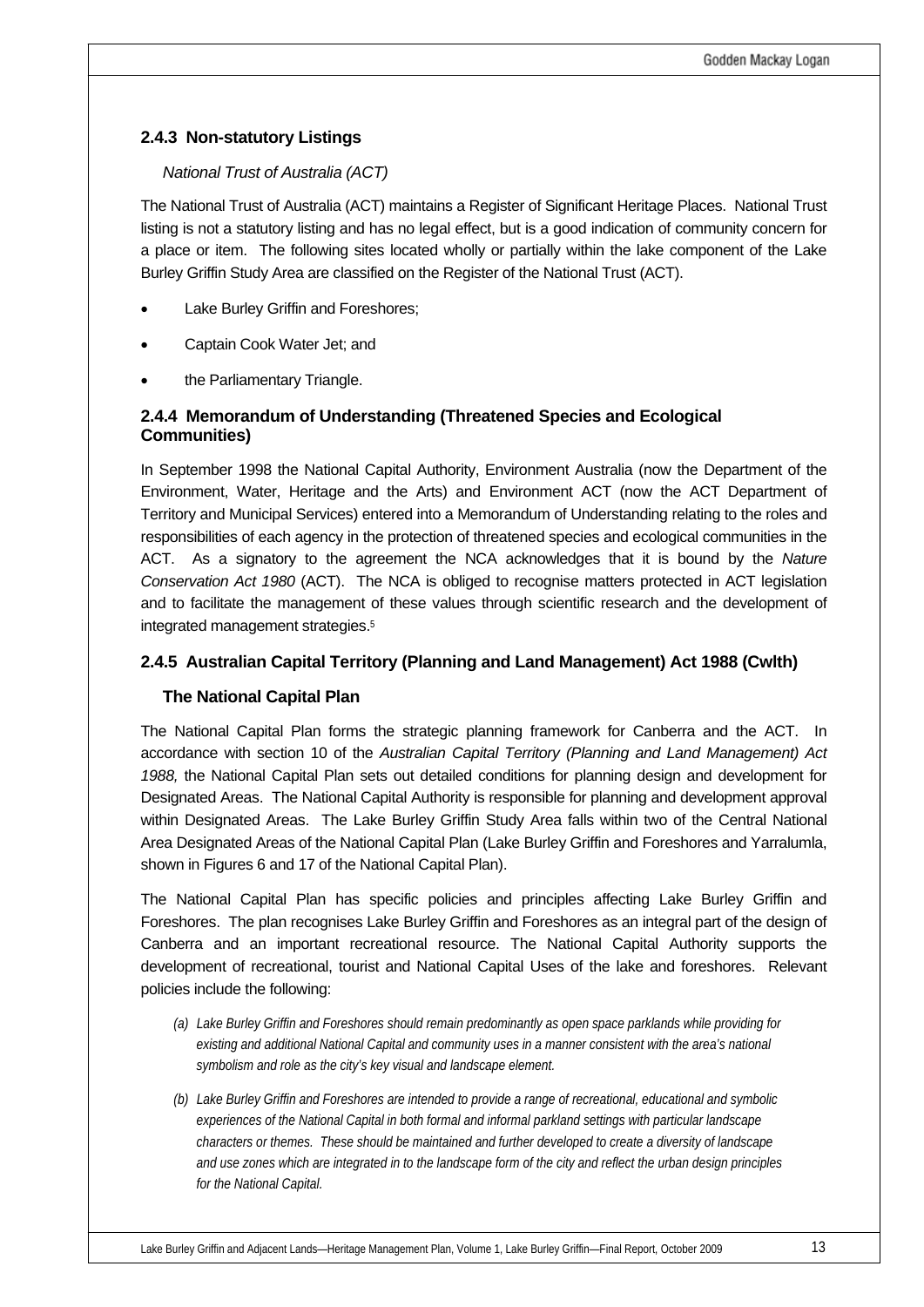*(d) The water quality and hydraulic operation of the lake should be maintained in a manner designed to protect Lake Burley Griffin and Foreshore's visual and symbolic role and its water uses.* 

The lake component of the Study Area is zoned Water Features.<sup>6</sup> Policy statements in the National Capital Plan affecting the lake component include:

- To allow all users of the lake access to all its waters and its foreshores (except as may have been agreed under the provisions of the Lakes Ordinance) while minimising the problem of conflicting demands.
- In Yarramundi and Tarcoola reaches and in Westlake the degree of diverse natural shoreline and good water quality are to be maintained. The shoreline macrophyte areas which are important fish and waterbird habitats in Yarramundi Inlet and Nursery Bay are to be protected.
- Yarramundi Reach is to accommodate a rowing course as well as other boating.
- Westlake and West Basin are to remain the main areas for sailing, sail boarding and beach swimming.
- Consideration may be given to the construction of a marina in Lotus Bay.
- The formal national capital character of the lake as a key element of the Griffin Plan is to be fully expressed in the Central Basin, while East and West Basins are to respond to the architectural character of the central area.

Recent amendments to the Plan are discussed in the context of Future Proposals and *The Griffin Legacy*.

#### **2.4.6 Lakes Act 1976 and National Land Ordinance 1989 (ACT)**

The *National Land Ordinance 1989* (ACT) provides that the Minister responsible for this Ordinance shall manage National Land, on behalf of the Commonwealth, in accordance with the provision of the *Lakes*  Act 1976 (ACT). The Lakes Act provides for the administration, control and use of Lake Burley Griffin where it is National Land.<sup>7</sup> This includes guidance for use of the lake by watercraft, rules for watercraft and powers of inspectors and administrators.

#### **2.4.7 The Griffin Legacy**

*The Griffin Legacy* is a forward planning strategy that establishes eight propositions for the future growth and development of central Canberra, building on the legacy of the Griffin plan. The propositions are supported by strategic initiatives; those most relevant to the future planning of the Study Area are highlighted below:

- 1. Protect the Griffin legacy—this proposition encourages respect, recognition and future development of Griffin's plan. It notes that some elements of Canberra are a re-interpretation of the plan.
- 2. Build on the Griffin legacy—this proposition notes in particular the importance of retaining the Garden City and City Beautiful values and the geometry of the Griffin plan.

 This Heritage Assessment and HMP also recognises the values of the later phases of the lake's development, such as the modernist elements, particularly those relating to the form of the lake and foreshores as constructed in the 1960s.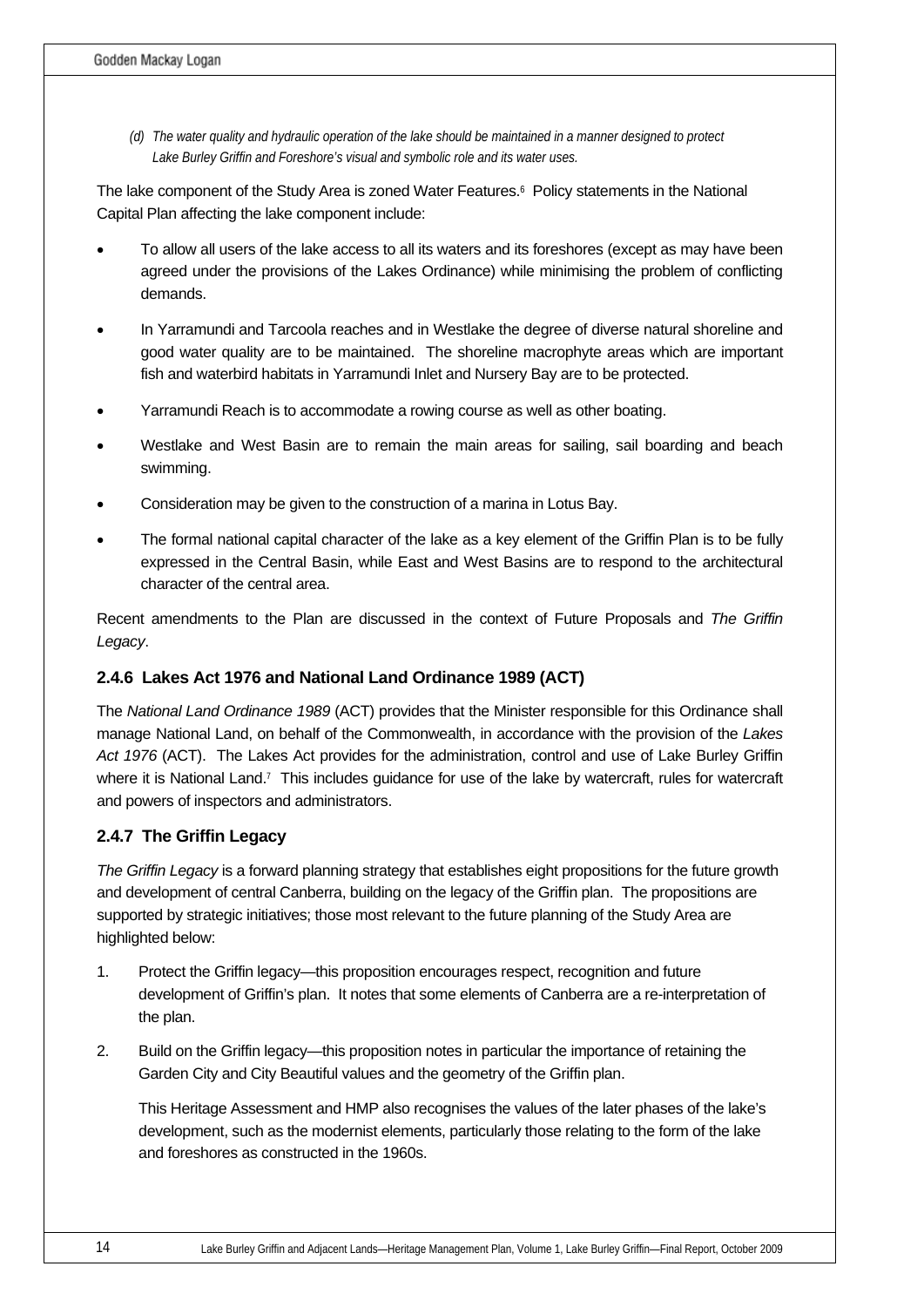- 3. Revitalise the Vision with Growth in the Central National Area—this proposition encourages a stronger connection of the Civic Centre to the lake.
- 4. Link the City to the Central National Area—seeks to foster more connections between local and national activities and precincts.
- 5. Extend the City to the Lake—this proposition deals most centrally with the Study Area. It involves:
	- developing a variety of waterfront activities on Lake Burley Griffin;
	- enhancing lake based tourist facilities and experiences;
	- maintaining the ecological integrity of the lake shore; and
	- developing natural drainage lines as linear parks and cycle corridors.
- 6. Reinforce the Main Avenues—concerning streetscape character, transport and a higher density of mixed use development.
- 7. Link National Attractions—includes the need to better link national attractions and enhancing the provision of lake-based and land-based recreational and tourism opportunities.
- 8. Promote the Griffin legacy—includes programs of research, exhibitions and archives to develop the understanding of the work of the Griffins.

In general terms, *The Griffin Legacy* promotes some significant changes to the character of foreshore areas in the Albert Hall precinct, including the proposed pedestrian bridge, West Basin and Yarralumla Bay. These will need to be carefully managed in order to conserve the range of identified heritage values of the Study Area. The appropriate assessment process is set out in the policies in the subsequent sections of the HMP.

#### **2.4.8 Plans of Management and other documentation**

Previous Plans of Management for Lake Burley Griffin include:

- The *Lake Burley Griffin Canberra Policy Plan,* prepared by the National Capital Development Commission in preparation for the introduction of self government to the ACT in 1988. The Policy Plan set out a broad framework for the use and management of the lake and its foreshores and the protection of its natural and cultural values.
- The 1994 *Lake Burley Griffin Management Plan*, published by the National Capital Planning Authority, established more detailed policies for the range of management requirements of the lake and the foreshores, including water quality management, ecological management, recreation management, landscape management and community information and consultation. The current Heritage Management Plan focuses on the requirements of Schedules 5B and 7B of the *Environment Protection and Biodiversity Conservation Regulations 2000* (Cwlth) for places of Commonwealth and National Heritage value. The Heritage Management Plan therefore does not replace the previous Plan of Management for Lake Burley Griffin, which had a broader focus, but builds upon it and updates it in matters of heritage management.

# **2.5 Conclusions**

The range of identified heritage values of the lake, discussed briefly here and in greater detail in the Heritage Assessment, include the natural values of the wetlands and the aquatic habitat provided by the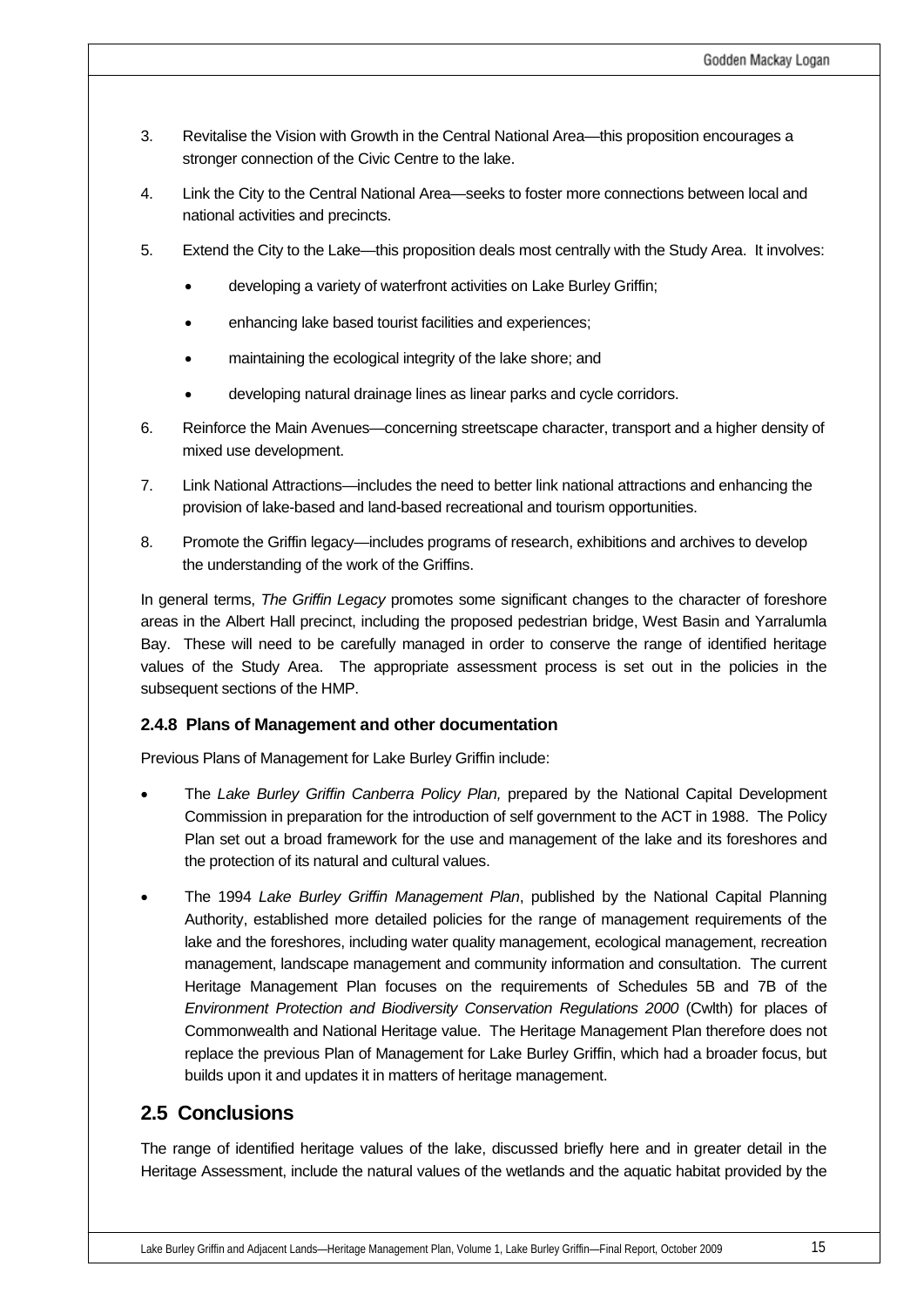lake; historic heritage values relating to the shape and form of the lake as a designed landscape; its foreshore plantings; designed foreshore parklands and as the setting for the national institutions; its reflective qualities; lake based activities and uses; and the relationship to views and vistas of surrounding land, particularly Mount Ainslie, Black Mountain and the Parliament House Vista (land axis). These values give rise to significant obligations for conservation, management and interpretation, and compliance with the relevant legislation, as identified above.

Through the consultation process for this HMP, the community has clearly articulated views about the heritage significance of the aesthetic qualities of the Lake Burley Griffin landscape, including its open park-like setting, its important views and vistas and its natural areas. This highlights the need for effective stakeholder involvement in decision making regarding the future management of this area.

The thrust of the National Capital Authority's *The Griffin Legacy* is to provide greater access to the lake and greater connections with the major precincts of the city, which currently are only accessible easily by car. While such proposals have great potential to enhance the original design intent of the lake, its amenity and its setting, they will require careful planning which recognises and responds to the identified heritage values. In particular, considerations include:

- conservation of and respect for the contrasting character of the different parts and precincts of the lake;
- conservation and recognition of the heritage values of later phases of the lake's development such as the modernist re-interpretation of Griffin's design at the period of the design and construction of the lake; and
- conservation of the significant views and vistas in which the lake is a crucial unifying element for central Canberra and the surrounding landscape of hills and mountains, linking near and distant topography to provide a setting of unique aesthetic qualities for the National Capital.

The development of detailed conservation management plans or masterplans for specific parts of the study area subject to change or development pressures could inform the detailed design process for these areas. The future design and development of the lake, its foreshores and broader setting, will be an ongoing, dynamic process, responding to changing community needs and aspirations. The Study Area should continue to showcase the best in contemporary design and innovation, inspired by the legacy of this unique cultural landscape.

# **2.6 Endnotes**

- Each issue has been assigned to one heading only.
- 2 Australian Heritage Commission 2002, *Ask First: a guide to respecting Indigenous Heritage Values and Places*, Australian Heritage Commission, Canberra, p 6.
- 3 National Capital Authority 2004, *Griffin Legacy,* Canberra.
- 4 Environment ACT, 2000, Fish stocking plan for the Australian Capital Territory 2001–2005, Urban Services, ACT, p 3.
- 5 National Capital Authority, Environment Australia, Environment ACT, 1998. Memorandum of Understanding between the National Capital Authority and Environment Australia, Department of the Environment and Environment ACT, Department of Urban Services relating to The Roles and Responsibilities of each partner in consistent and co-ordinated conservation management of threatened species and ecological communities in the ACT. Unpublished report, p 3.
- 6 ibid, Appendix A, p 11.
- <sup>7</sup> This Act defines Lake Burley Griffin as 'the waters of the Molongolo River between Scrivener Dam and dairy bridge (sic)'. It should be noted that this extends further than the boundary of the present study which only extends from Scrivener Dam to the entrance of the Molongolo River into East Basin.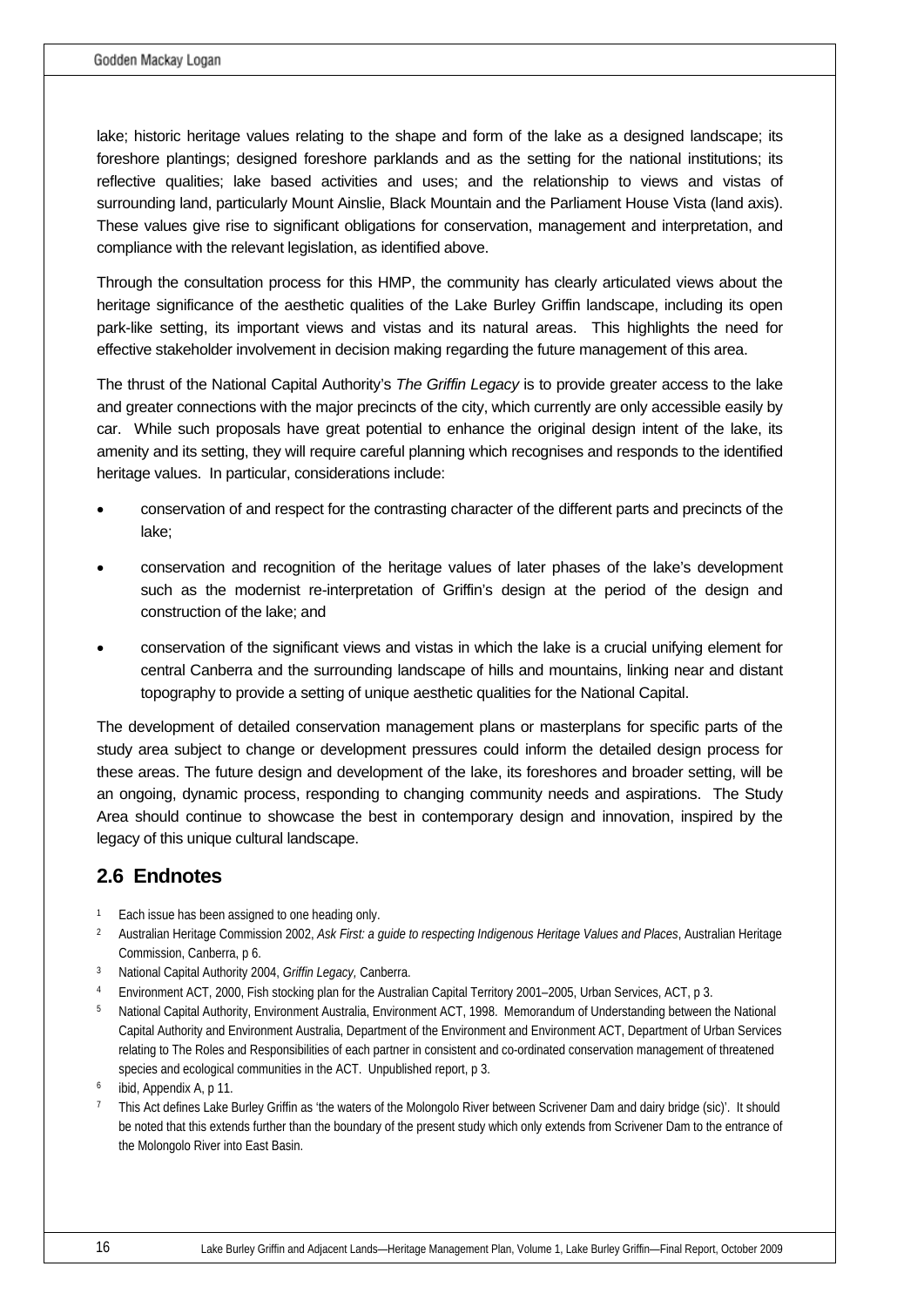# **3.0 General Conservation Policy for the Study Area**

# **3.1 Introduction**

The following tables identify general heritage conservation policies and actions for the Lake Burley Griffin Study Area. Section 4.0 presents specific policies and actions for each component of the Study Area that has identified heritage values. The effective implementation of the general and specific policies and actions will ensure that the NCA meets its obligations under the EPBC Act to conserve the identified heritage values of the Lake Burley Griffin Study Area. The priorities for action are listed in four categories, each responding to a different level of risk to the heritage values:

- *High:* Actions that should be undertaken immediately (within 12 months) to mitigate key risks to the heritage values. These actions are an essential component of the Heritage Management Plan and without them the heritage values of the Study Area may suffer adverse impacts.
- *Medium:* Actions that should be planned for in order to conserve the heritage values of the Study Area. Resources should be forward planned to enable implementation of these actions to ensure conservation of the heritage values.
- *Low:* These actions are important to the future conservation of the heritage values but respond to less imminent risks. Resources should be forward planned to enable these actions to be undertaken.

### **Timing**

Timing parameters have been established for the implementation of policies and actions in line with their priorities. Implementation should be completed:

- immediately upon adoption of the plan (within 12 months);
- annually;
- as required;
- by 2011(within 2 years);
- by 2014 (within 5 years); or
- by 2019 (within 10 years).

# **3.2 Key Objective of the General Conservation Policy**

The key objective of this policy framework is to ensure the conservation of the heritage values of the Lake Burley Griffin Study Area in the context of its future use and enhancement as an essential component of the designed, symbolic landscape of the National Capital. This conservation policy recognises the diversity of character of the Lake Burley Griffin Study Area and the many individually significant places to be found within it, but also promotes a holistic approach to the future management of the Study Area as a cultural landscape.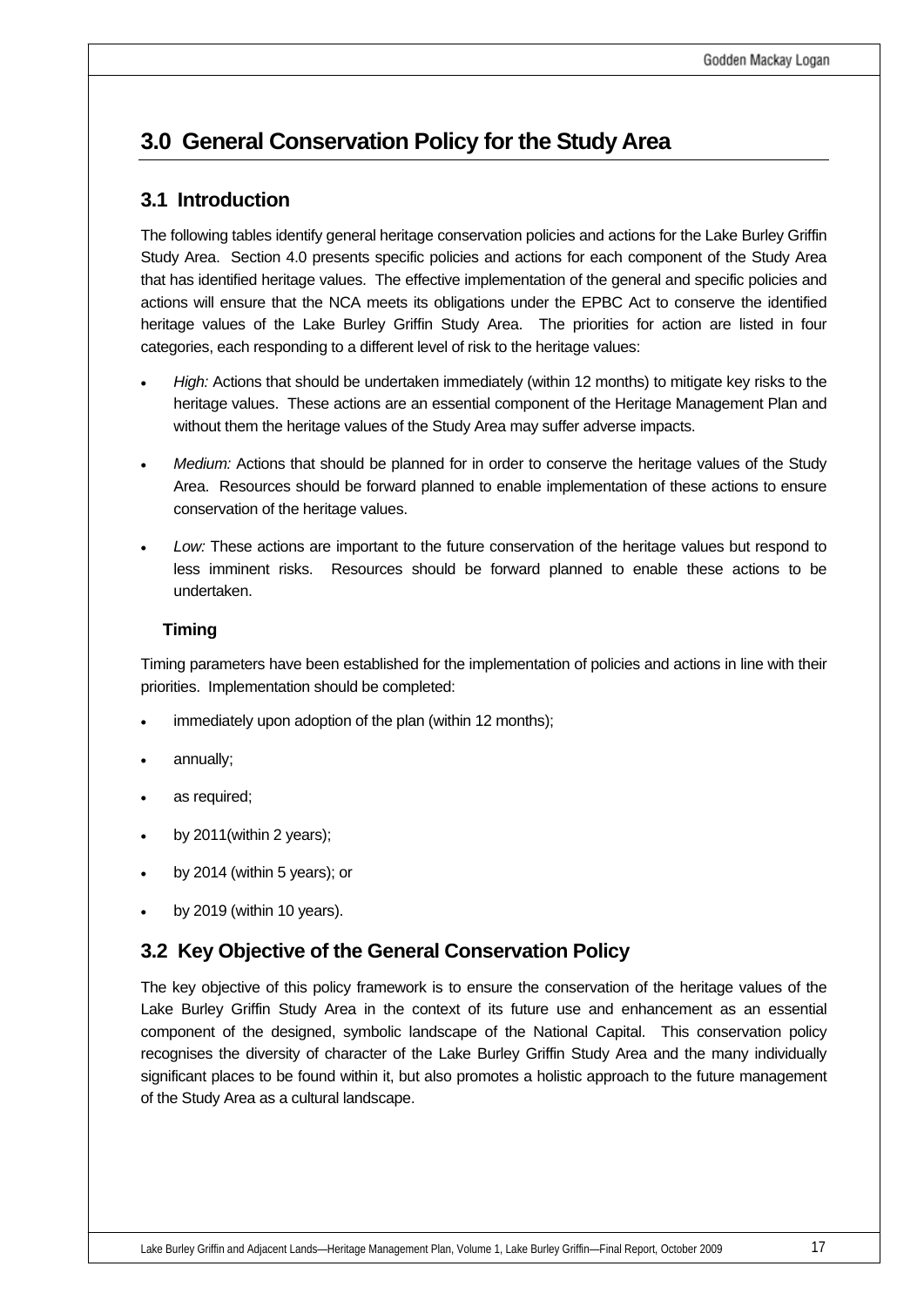The Conservation Policy is made up of six key policy areas:

- 1. Heritage Conservation;
- 2. Interpretation;
- 3. Use and Access;
- 4. Decision Making Procedures, Expertise and Training;
- 5. Documentation, Monitoring and Review; and
- 6. Stakeholder Consultation and Involvement.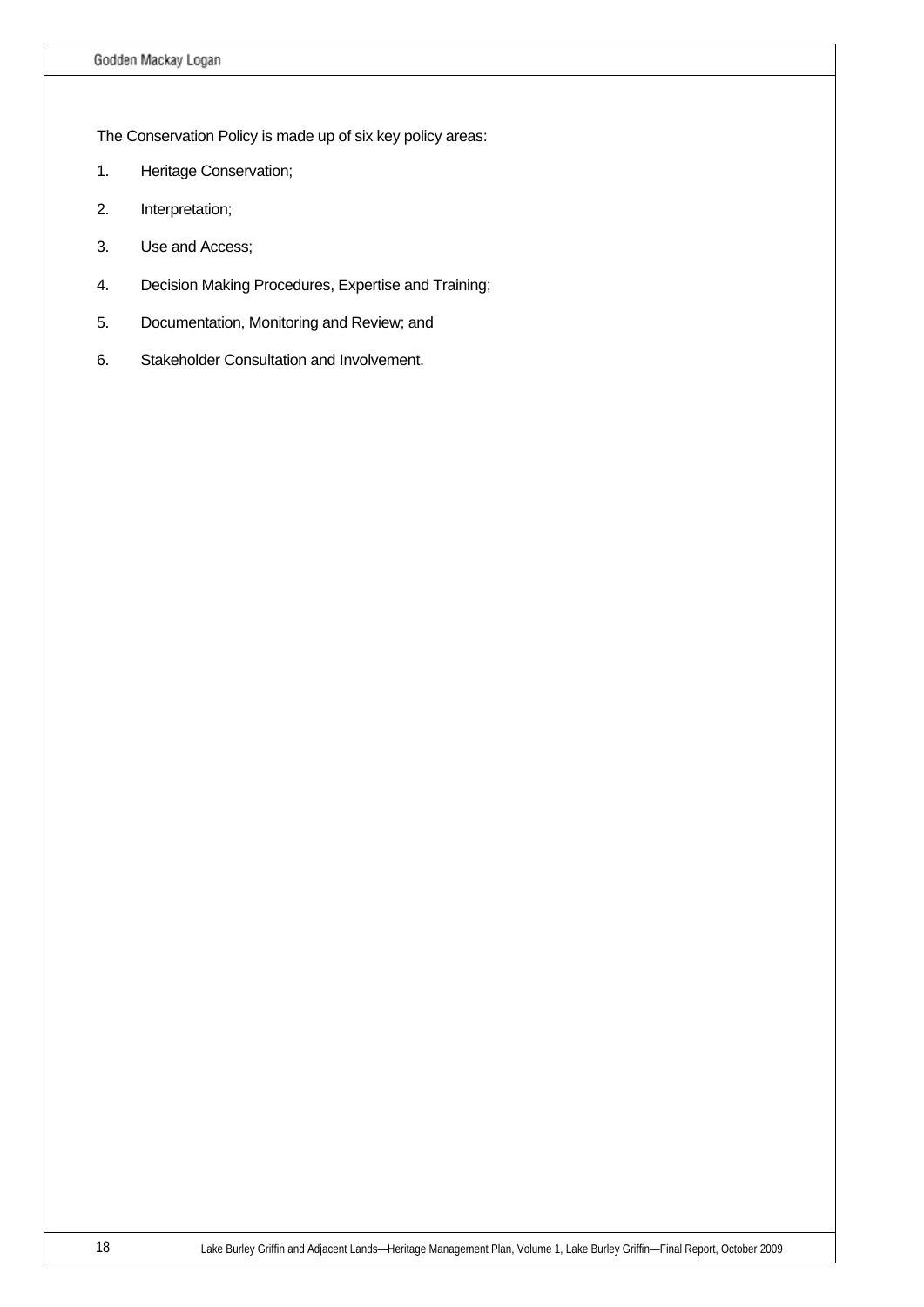| LAKE BURLEY GRIFFIN                                                                                                                                                                                     |                                                                                                                                                                                                                                                                                                                                                             |          |             |
|---------------------------------------------------------------------------------------------------------------------------------------------------------------------------------------------------------|-------------------------------------------------------------------------------------------------------------------------------------------------------------------------------------------------------------------------------------------------------------------------------------------------------------------------------------------------------------|----------|-------------|
| <b>Policies</b>                                                                                                                                                                                         | <b>Actions</b>                                                                                                                                                                                                                                                                                                                                              | Priority | Timing      |
| 1 Heritage Conservation                                                                                                                                                                                 |                                                                                                                                                                                                                                                                                                                                                             |          |             |
| 1.1 Conserve the identified<br>heritage values of the Lake Burley<br>Griffin Study Area in compliance                                                                                                   | 1.1.1 The NCA should formally adopt this HMP as<br>the basis for future management of the heritage<br>values of the Study Area.                                                                                                                                                                                                                             | High     | By 2011     |
| with the requirements of the EPBC<br>Act, the Australian Capital Territory<br>(Planning and Land Management)<br>Act 1988 and the Nature<br>Conservation Act 1980 (ACT) (in                              | 1.1.2 The identified heritage values of the Study Area<br>(shown in Table 1.1) will be the principal basis for all<br>future planning, management and impact<br>assessment of activities or actions.                                                                                                                                                        | High     | Immediately |
| accordance with the 1998 MOU).                                                                                                                                                                          | 1.1.3 Any proposal or action that will or is likely to<br>have a significant impact on the environment<br>including the identified Commonwealth and National<br>heritage values of the Study Area (Table 1.1) will<br>require a referral to the Minister for Environment,<br>Heritage and the Arts.                                                         | High     | As required |
| 1.2 Conserve the identified<br>heritage values of the Lake Burley<br>Griffin Study Area in line with this<br>Heritage Management Plan (HMP).                                                            | 1.2.1 All the components of the Study Area<br>(identified in Table 1.1) should be added to the<br>NCA's register of places of Commonwealth heritage<br>value, in accordance with s341ZB (1) of the EPBC<br>Act.                                                                                                                                             | High     | By 2011     |
|                                                                                                                                                                                                         | 1.2.2 The NCA should consider the nomination to the<br>Commonwealth Heritage list of all the components of<br>the Study Area, identified in Table 1.1, preferably as<br>a group making up a significant cultural landscape.                                                                                                                                 | Medium   | By 2014     |
|                                                                                                                                                                                                         | 1.2.3 The NCA should consider the nomination of the<br>Lake Burley Griffin Study Area to the National<br>Heritage list. This consideration should involve a<br>review of an appropriate curtilage for a National list<br>nomination, taking into account the need for the<br>integrated management of central Canberra's<br>significant cultural landscape. | Medium   | By 2014     |
| 1.3 Implement the policies and<br>actions set out in this HMP, in line<br>with the identified priority and timing<br>guidelines.                                                                        | 1.3.1 Implementation actions are set out below in<br>Section 5 Documentation, Monitoring and Review.                                                                                                                                                                                                                                                        | High     | Immediately |
| 1.4 All planning or strategic<br>documents or proposals with the<br>potential to affect the Study Area<br>should refer to this HMP for primary<br>guidance on the management of its<br>heritage values. | 1.4.1 Promote a holistic management approach to<br>the Study Area by ensuring that proposals are<br>assessed in terms of their potential to impact on the<br>heritage values of the Study Area as a whole. The<br>aim of this policy is to promote a co-ordinated rather<br>than a piecemeal approach to management.                                        | Medium   | As required |
|                                                                                                                                                                                                         | 1.4.2 Ensure all proposals for development or<br>activities around the foreshore of the lake are<br>assessed in terms of their potential to impact upon<br>(positively or negatively) the identified heritage<br>values of the Study Area.                                                                                                                  | High     | As required |
|                                                                                                                                                                                                         | 1.4.3 Ensure new developments contribute to the<br>qualities and heritage values of the Study Area as a<br>designed, symbolic landscape of national<br>significance.                                                                                                                                                                                        | High     | As required |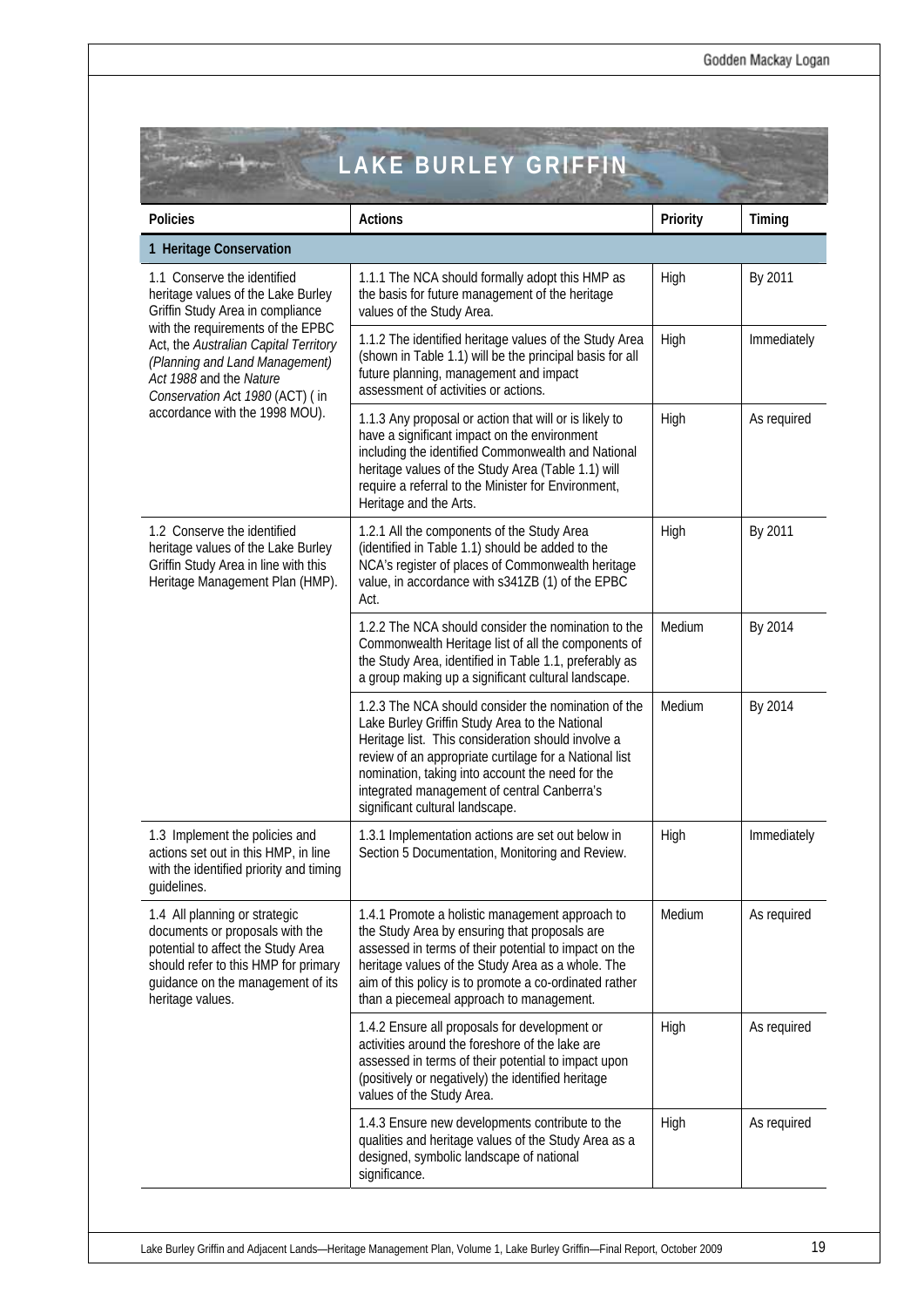|                                                                                                                                                                                                                                                     | LAKE BURLEY GRIFFIN                                                                                                                                                                                                                                                                                                                                                                                                                                                                                                                                                                                                                                                               |          |                                       |
|-----------------------------------------------------------------------------------------------------------------------------------------------------------------------------------------------------------------------------------------------------|-----------------------------------------------------------------------------------------------------------------------------------------------------------------------------------------------------------------------------------------------------------------------------------------------------------------------------------------------------------------------------------------------------------------------------------------------------------------------------------------------------------------------------------------------------------------------------------------------------------------------------------------------------------------------------------|----------|---------------------------------------|
| <b>Policies</b>                                                                                                                                                                                                                                     | <b>Actions</b>                                                                                                                                                                                                                                                                                                                                                                                                                                                                                                                                                                                                                                                                    | Priority | Timing                                |
| 1.5 Co-ordinate the heritage<br>management of the Study Area with<br>the heritage management plans for<br>places and landscapes which have<br>an integral relationship with the<br>heritage values of the Study Area.                               | 1.5.1 Co-ordinate this HMP with the heritage<br>management plans for: Blundells' Cottage, High<br>Court and National Gallery Precinct, Carillon and<br>Aspen Island, Central Parklands, the National<br>Library, Parliament House Vista, Australian War<br>Memorial and Old Parliament House. Also ensure<br>co-ordinated management with other places with<br>heritage values strongly linked to the Study Area<br>including Lennox Gardens, Government House,<br>Westbourne Woods, Weston Park, Yarralumla<br>Nursery, Black Mountain, Acton Peninsula,<br>Commonwealth Place, Bowen Park, Kingston<br>foreshore, Jerrabombera wetlands, Grevillea Park<br>and Molongolo Reach. | Medium   | As required                           |
| 1.6 Conserve and manage the<br>integrity of the formal design<br>elements of the study area that<br>derive from the Griffin plan and the<br>later design and construction of the<br>lake and its foreshores, influenced<br>by Holford and the NCDC. | 1.6.1 Conserve the integrity of the axes, vistas and<br>visual links with the surrounding landscape (including<br>Black Mountain, Mount Ainslie and Red Hill) and<br>conserve the visibility of the lake from public open<br>spaces and public institutions. This will support the<br>continued appreciation of the lake as a unifying and<br>linking element for the close and distant topography<br>in the landscape and as the setting of the<br>surrounding buildings and open space areas.                                                                                                                                                                                   | High     | Immediately                           |
|                                                                                                                                                                                                                                                     | 1.6.2 Conserve the visibility of the waters of the lake<br>in views from within Canberra, including the retention<br>of open views to the water from roads and other<br>public use areas (Commonwealth Avenue, Parkes<br>Way, the cycle paths) as well as local secluded<br>vistas from near the lake shore.                                                                                                                                                                                                                                                                                                                                                                      | High     | Immediately                           |
|                                                                                                                                                                                                                                                     | 1.6.3 Maintain the water level and water quality of<br>the lake in line with the benchmark for 'Protection of<br>freshwater aquatic systems' in the LBG Water<br>Quality Management Plan, 2006.                                                                                                                                                                                                                                                                                                                                                                                                                                                                                   | High     | In.<br>accordance<br>with the<br>Plan |
|                                                                                                                                                                                                                                                     | 1.6.4 Conserve the informal, river-like form of<br>Westlake as a contrast to the more formal basins.                                                                                                                                                                                                                                                                                                                                                                                                                                                                                                                                                                              | High     | Immediately                           |
|                                                                                                                                                                                                                                                     | 1.6.5 Respect the relationship between the vertical<br>and horizontal design elements, including the<br>bridges, Carillon and Captain Cook Water Jet.                                                                                                                                                                                                                                                                                                                                                                                                                                                                                                                             | High     | Immediately                           |
|                                                                                                                                                                                                                                                     | 1.6.6 Conserve the historic plantings of deciduous<br>trees around the foreshores, planted to reflect spring<br>and autumn colour in the waters of the lake.                                                                                                                                                                                                                                                                                                                                                                                                                                                                                                                      | High     | Immediately                           |
|                                                                                                                                                                                                                                                     | 1.6.7 Conserve the relationship between the lake<br>and the National Library, High Court of Australia,<br>National Gallery of Australia and the National<br>Museum of Australia, where the buildings contribute<br>to the lake's setting and, in turn, the lake provides<br>the setting for the buildings.                                                                                                                                                                                                                                                                                                                                                                        | High     | Immediately                           |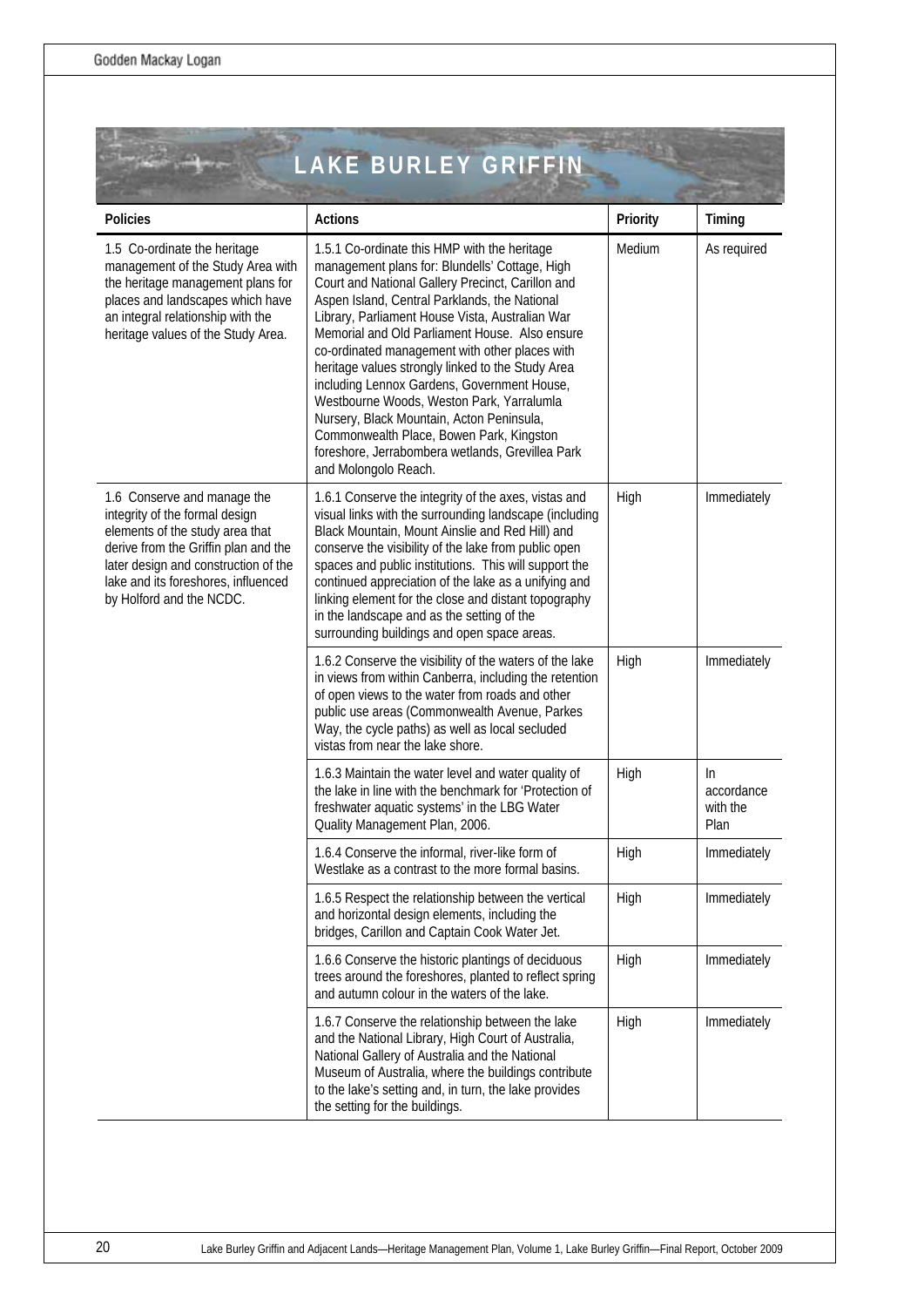| <b>Policies</b>                                                                                                                            | <b>Actions</b>                                                                                                                                                                                                                                                                                                                              | Priority | Timing      |
|--------------------------------------------------------------------------------------------------------------------------------------------|---------------------------------------------------------------------------------------------------------------------------------------------------------------------------------------------------------------------------------------------------------------------------------------------------------------------------------------------|----------|-------------|
| 1.7 Recognise the Lake Burley<br>Griffin study area as a layered<br>cultural landscape, the heritage<br>values of which reflect Indigenous | 1.7.1 Conserve the diverse landscape character of<br>the Study Area, including the contrasts between the<br>formal and informal landscapes, and native and<br>exotic vegetation.                                                                                                                                                            | High     | Immediately |
| use and cultural values; early<br>European use and development;<br>the Griffin plan; the Holford plan                                      | 1.7.2 Conserve the overall form and shape of the<br>lake which strongly reflects the Griffin plan.                                                                                                                                                                                                                                          | High     | Immediately |
| and subsequent phases of design<br>and construction by the NCDC; and<br>the remnant natural environment.                                   | 1.7.3 Conserve the islands and areas of hard and<br>soft edge treatments reflecting the period of design<br>and construction of the lake.                                                                                                                                                                                                   | High     | Immediately |
|                                                                                                                                            | 1.7.4 Conserve the evidence (including<br>archaeological) of past historic and Indigenous use<br>of the landscape including the identified Indigenous<br>sites, the remains of the former Westlake settlement<br>site, and Sewer Vent No. 1.                                                                                                | Medium   | As required |
|                                                                                                                                            | 1.7.5 Rigorously manage new development on<br>Stirling Ridge and Attunga Point in order to conserve<br>the aesthetic and natural values of the landscape,<br>topography and vegetation and its importance in<br>significant views.                                                                                                          | High     | As required |
|                                                                                                                                            | 1.7.6 Conserve and actively manage the historical<br>and aesthetic values of Lindsay Pryor Arboretum and<br>Roman Cypress Hill.                                                                                                                                                                                                             | High     | By 2011     |
|                                                                                                                                            | 1.7.7 Rigorously manage new development on the<br>Yarramundi Peninsula in order to conserve the<br>historical, aesthetic and natural values of the<br>landscape, topography and vegetation and its<br>importance in significant views. In particular manage<br>the Peninsula to maintain the 'natural' river-like<br>qualities of Westlake. | Medium   | As required |
| 1.8 Conserve and manage the<br>aesthetic values of the Study Area<br>which are particularly valued by the<br>community.                    | 1.8.1 Conserve and manage the 'quiet and still'<br>qualities of the Study Area, particularly in areas such<br>as Central Basin, Tarcoola Reach and Yarramundi<br>Reach.                                                                                                                                                                     | High     | Immediately |
|                                                                                                                                            | 1.8.2 Conserve the role of the lake as the setting for<br>significant national institutions, particularly the nature<br>of its reflective qualities.                                                                                                                                                                                        | High     | Immediately |
|                                                                                                                                            | 1.8.3 Conserve and manage the high quality<br>parkland setting of the lake to a high standard.                                                                                                                                                                                                                                              | High     | Immediately |
|                                                                                                                                            | 1.8.4 Manage the setting of the lake to retain<br>seasonal colour, natural qualities and diversity of<br>character.                                                                                                                                                                                                                         | High     | Immediately |
|                                                                                                                                            | 1.8.5 Retain views to the surrounding hillsides as<br>well as their vegetated, natural character.                                                                                                                                                                                                                                           | High     | Immediately |
| 1.9 Conserve and manage the<br>creative and technical heritage<br>values of the Study Area.                                                | 1.9.1 Conserve the evidence of engineering and<br>technical excellence in the Study Area including the<br>Commonwealth Avenue and Kings Avenue Bridges<br>and Scrivener Dam.                                                                                                                                                                | Medium   | As required |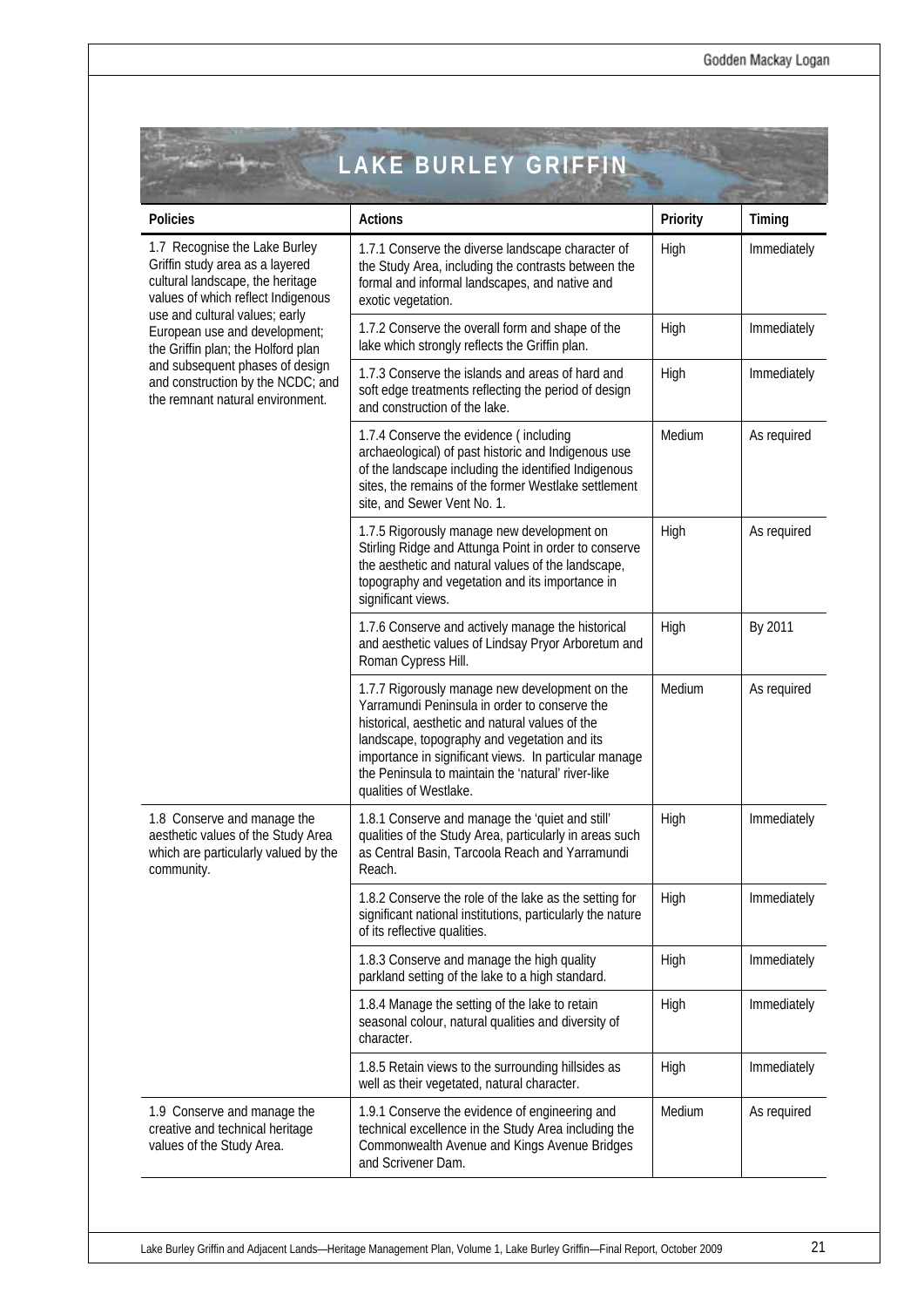| <b>Policies</b>                                                                  | Actions                                                                                                                                                                                                                                                                                                                                                                 | Priority | Timing      |
|----------------------------------------------------------------------------------|-------------------------------------------------------------------------------------------------------------------------------------------------------------------------------------------------------------------------------------------------------------------------------------------------------------------------------------------------------------------------|----------|-------------|
|                                                                                  | 1.9.2 Continue to maintain to a high standard the<br>structural and design integrity of the bridges and dam<br>and their settings, to ensure their long-term<br>conservation as an integral aspect of the designed<br>landscape of the Study Area.                                                                                                                      | Medium   | Annually    |
|                                                                                  | 1.9.3 Conserve the geometry of Griffin's plan, which<br>has been emphasised by the distinctive plantings<br>and parklands designed by Holford and the NCDC,<br>including the contrast of naturalistic and formal<br>designs around the foreshore.                                                                                                                       | High     | As required |
| 1.10 Conserve and manage the<br>Indigenous heritage values of the<br>Study Area. | 1.10.1 Recognise Indigenous heritage values which<br>arise from sites, places and the interrelation between<br>sites, places and landscapes.                                                                                                                                                                                                                            | High     | By 2011     |
|                                                                                  | 1.10.2 Add the identified Indigenous heritage places<br>of Stirling Ridge, Yarramundi Peninsula and the<br>submerged Indigenous sites to the NCA's register of<br>places of Commonwealth Heritage value, in<br>accordance with s341ZB (1) of the EPBC Act.                                                                                                              | Medium   | As required |
|                                                                                  | 1.10.3 Works in areas of Indigenous archaeological<br>significance may require archaeological assessment<br>and management in consultation with appropriate<br>Indigenous communities and relevant authorities.                                                                                                                                                         | Medium   | As required |
|                                                                                  | 1.10.4 Recognise the potential for works or activities<br>to impact upon previously undetected places of<br>Indigenous heritage value and follow the assessment<br>and notification procedures of the Heritage Act 2004<br>(ACT).                                                                                                                                       | Medium   | As required |
|                                                                                  | 1.10.5 Prepare documentation to be included with<br>Service Contracts which notifies contractors of<br>Indigenous heritage values and potential values of<br>relevant areas and ensures effective implementation<br>of these policies by all contractors and relevant<br>authorities.                                                                                   | High     | By 2011     |
|                                                                                  | 1.10.6 Note the location of Indigenous heritage<br>places on fire control plans as assets requiring<br>protection and management.                                                                                                                                                                                                                                       | Medium   | By 2011     |
| 1.11 Conserve and manage the<br>natural heritage values of the Study<br>Area.    | 1.11.1 Conserve the natural heritage values of<br>Stirling Ridge and Attunga Point. The Button<br>wrinklewort is a listed threatened species under<br>section 18 of the EPBC Act; and Yellow box-Red<br>gum grassy woodland and natural temperate<br>grassland are both listed as threatened ecological<br>communities under section 18A of the Act.                    | High     | Immediately |
|                                                                                  | 1.11.2 Conserve the natural heritage values of the<br>Yarramundi Peninsula: the natural temperate<br>grassland and grassland habitat for the Striped<br>legless lizard (declared threatened species under the<br>Nature Conservation Act 1980 (ACT) and threatened<br>species under the EPBC Act) and the Perunga<br>grasshopper (declared threatened species under the | High     | Immediately |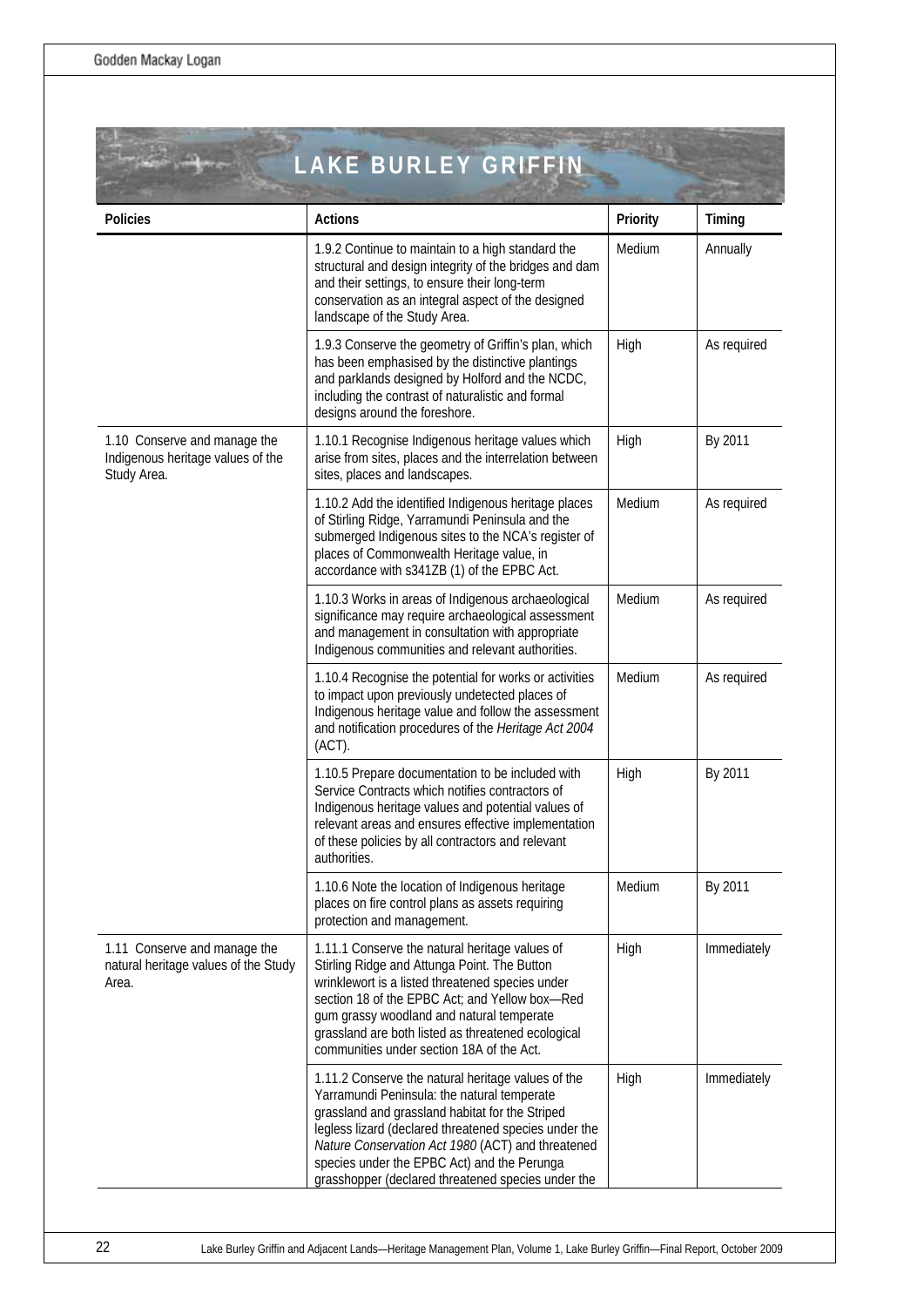| <b>Policies</b>                                                                                                            | <b>Actions</b>                                                                                                                                                                                                                                                      | Priority | Timing                     |
|----------------------------------------------------------------------------------------------------------------------------|---------------------------------------------------------------------------------------------------------------------------------------------------------------------------------------------------------------------------------------------------------------------|----------|----------------------------|
|                                                                                                                            | Nature Conservation Act 1980).                                                                                                                                                                                                                                      |          |                            |
|                                                                                                                            | 1.11.3 Conserve and manage the lake as an aquatic<br>habitat comprising the waterbody, aquatic fauna,<br>vegetation and lake bed.                                                                                                                                   | Medium   | Immediately                |
|                                                                                                                            | 1.11.4 Conserve and manage the wetland habitat for<br>threatened and migratory bird species provided by<br>Warrina Inlet, Accacia Inlet and Yarramundi Inlet<br>wetlands.                                                                                           | Medium   | Immediately                |
|                                                                                                                            | 1.11.5 Conserve and manage the habitat values<br>provided by the lake waterbody draw-down zone<br>(foreshore areas).                                                                                                                                                | Medium   | Immediately                |
|                                                                                                                            | 1.11.6 Prepare documentation to be included with<br>Service Contracts which notifies contractors of the<br>natural heritage values of relevant areas and<br>ensures effective implementation of these policies by<br>all contractors.                               | High     | By 2011                    |
| 1.12 Removal or damage to<br>significant aspects of the place.                                                             | 1.12.1 Removal or works which would adversely<br>impact on places of identified heritage value should<br>only be permitted where:                                                                                                                                   | High     | As required                |
|                                                                                                                            | the work makes possible the recovery of<br>$\bullet$<br>aspects of greater heritage value;                                                                                                                                                                          |          |                            |
|                                                                                                                            | the work helps to ensure the security and<br>$\bullet$<br>viability of the place;                                                                                                                                                                                   |          |                            |
|                                                                                                                            | there is no feasible alternative (eg to meet<br>$\bullet$<br>safety or legal requirements);                                                                                                                                                                         |          |                            |
|                                                                                                                            | full assessment of alternative options has been<br>٠<br>undertaken to minimise adverse impacts.                                                                                                                                                                     |          |                            |
| 1.13 Authenticity of the place.                                                                                            | 1.13.1 Ensure that the integrity of fabric of heritage<br>value from different phases and periods of the<br>cultural landscape is maintained, managed and<br>interpreted.                                                                                           | High     | As required                |
| 2 Interpretation                                                                                                           |                                                                                                                                                                                                                                                                     |          |                            |
| 2.1 An Interpretation Plan should<br>be prepared for the Study Area.                                                       | 2.1.1 Interpret the historic, Indigenous and natural<br>heritage values of the Lake Burley Griffin Study Area<br>to local, national and international audiences-using<br>a range of media including published material, online<br>material and signage.             | Medium   | By 2011                    |
|                                                                                                                            | 2.1.2 Consult and involve stakeholders in the<br>development of the Interpretation plan and specific<br>interpretation initiatives.                                                                                                                                 | Medium   | By 2011 and<br>as required |
|                                                                                                                            | 2.1.3 The specific policies identify nodes, themes<br>and locations for on-site interpretation.                                                                                                                                                                     | ΝA       | ΝA                         |
| 2.2 Develop an Indigenous<br>heritage interpretation plan in<br>partnership with appropriate<br>community representatives. | 2.2.1 In partnership with the local Indigenous<br>community, investigate how the Indigenous cultural<br>values of the Molongolo River Valley (prior to<br>construction of the lake) could be recognised and<br>incorporated into the public environment of the city | Medium   | By 2011                    |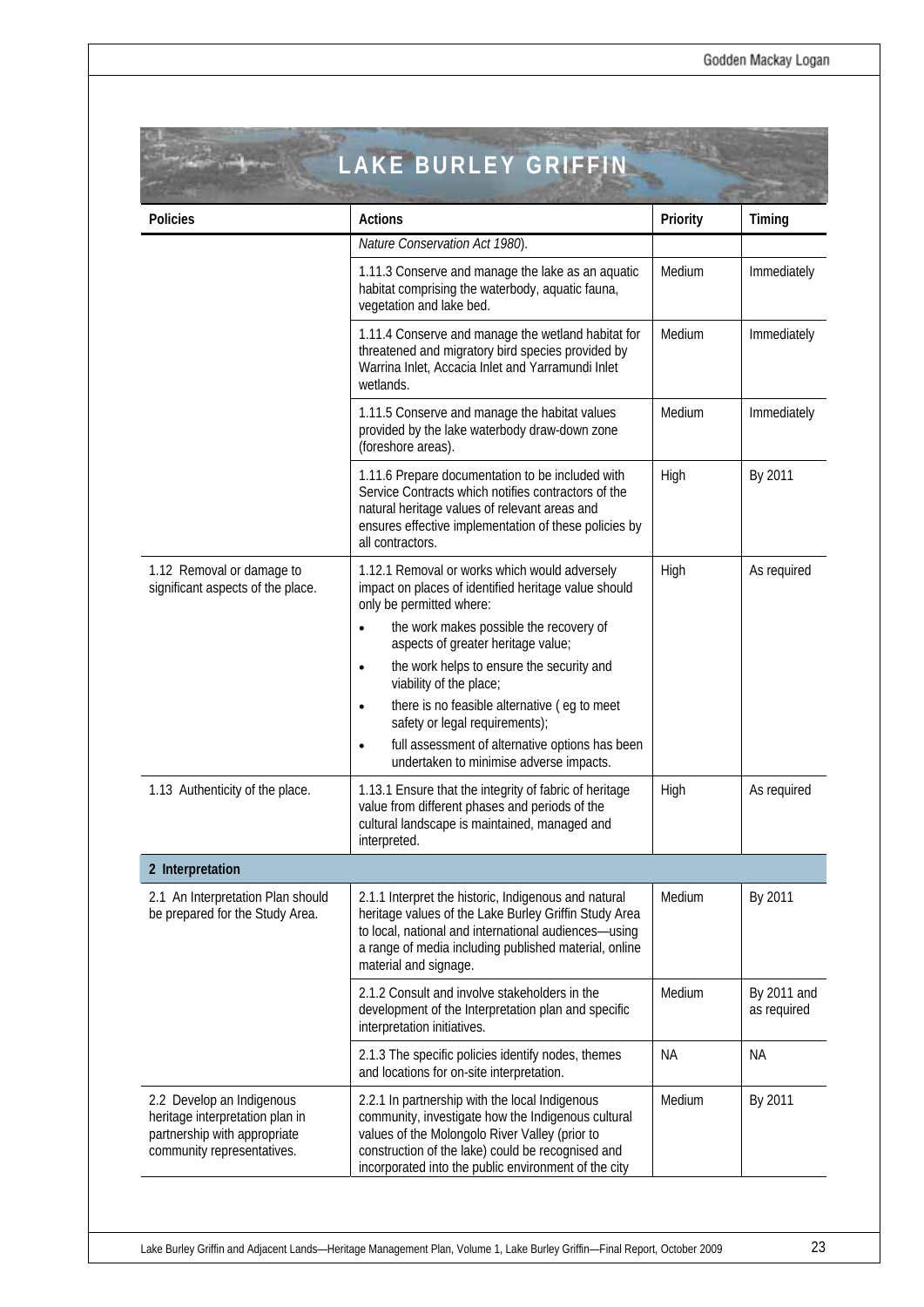| <b>Policies</b>                                                                                                                                                       | <b>Actions</b>                                                                                                                                                                                                        | Priority | Timing       |
|-----------------------------------------------------------------------------------------------------------------------------------------------------------------------|-----------------------------------------------------------------------------------------------------------------------------------------------------------------------------------------------------------------------|----------|--------------|
|                                                                                                                                                                       | (examples may be the erection of signage, public art,<br>and use of Aboriginal place names).                                                                                                                          |          |              |
|                                                                                                                                                                       | 2.2.2 Interpret the following aspects of the<br>Indigenous cultural landscape on signage at the<br>edge of the lake, or incorporated into the exhibition at<br>Regatta Point:                                         | Medium   | By 2014      |
|                                                                                                                                                                       | the original course of the Molonglo in relation<br>to Lake Burley Griffin;                                                                                                                                            |          |              |
|                                                                                                                                                                       | the role of the Molonglo corridor to Indigenous<br>$\bullet$<br>people; and                                                                                                                                           |          |              |
|                                                                                                                                                                       | the current role of Indigenous people in<br>$\bullet$<br>protecting ACT heritage sites.                                                                                                                               |          |              |
|                                                                                                                                                                       | Involve the Indigenous community in the design of all<br>signage and in approving the cultural information<br>displayed for viewing by the wider community.                                                           |          |              |
| 2.3 A variety of methods should be<br>used to interpret the major aspects<br>of the heritage values of the Study<br>Area, in consultation with the ACT<br>government. | 2.3.1 Develop themed 'heritage trails' around Lake<br>Burley Griffin, utilising brochures, online or<br>downloadable information, as well as signage,<br>focusing on significant themes of the Study Area<br>such as: | Medium   | By 2014      |
|                                                                                                                                                                       | the Griffin plan;<br>$\bullet$                                                                                                                                                                                        |          |              |
|                                                                                                                                                                       | modernist design;<br>$\bullet$                                                                                                                                                                                        |          |              |
|                                                                                                                                                                       | engineering heritage;<br>$\bullet$                                                                                                                                                                                    |          |              |
|                                                                                                                                                                       | Indigenous cultural values;<br>$\bullet$                                                                                                                                                                              |          |              |
|                                                                                                                                                                       | the historical cultural landscape; and<br>$\bullet$                                                                                                                                                                   |          |              |
|                                                                                                                                                                       | the natural values of the landscape.                                                                                                                                                                                  |          |              |
|                                                                                                                                                                       | 2.3.2 On-site interpretation around Lake Burley<br>Griffin should feature a consistent and distinctive<br>graphic style to form a recognisable interpretive trail<br>around the lake.                                 | Medium   | As required. |
| 3 Use and Access                                                                                                                                                      |                                                                                                                                                                                                                       |          |              |
| 3.1 Provide the public with free and<br>open access to the lake and<br>foreshores.                                                                                    | 3.1.1 Encourage public access to the lake for a<br>variety of non-motorised, water-based recreational<br>uses which do not impact on other heritage values.                                                           | High     | Immediately  |
|                                                                                                                                                                       | 3.1.2 Continue to use the lake as a stage or setting<br>for large public events (which are temporary and do<br>not impact on other heritage values).                                                                  | Low      | As required  |
|                                                                                                                                                                       | 3.1.3 Provide opportunities for organised and<br>informal community and family gatherings around the<br>lake.                                                                                                         | Medium   | Immediately  |
|                                                                                                                                                                       | 3.1.4 Control recreational activities on the lake to<br>minimise noise and disruption to the water surface,<br>avoid impacts on the shore and shore users and<br>minimise conflicts with other lake users.            | High     | Immediately  |
| 3.2 Ensure the lake is available<br>and accessible for a range of uses                                                                                                | 3.2.1 Manage water quality to enable recreational<br>uses including swimming and boating.                                                                                                                             | High     | Annually     |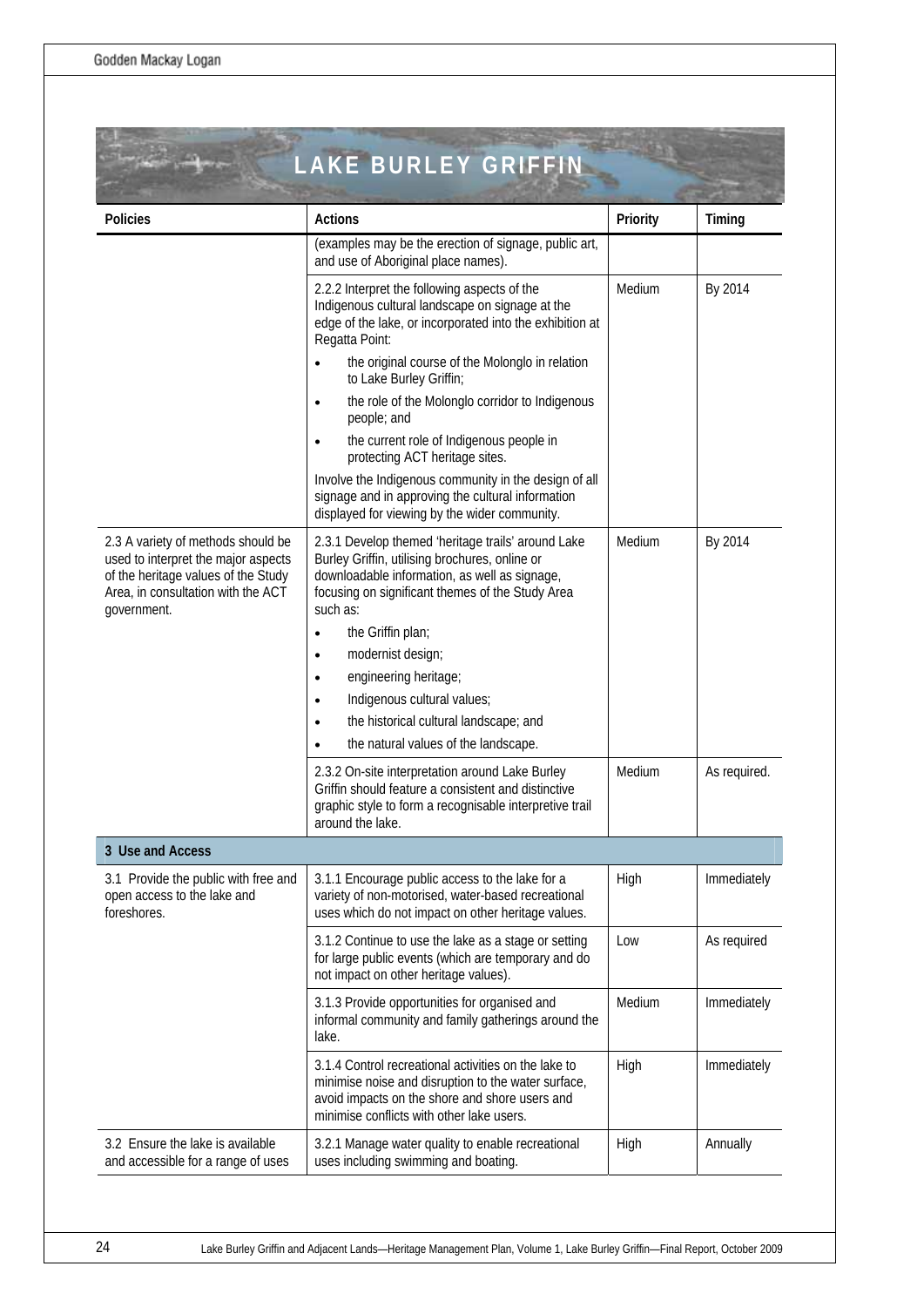| <b>Policies</b>                                                                                                                                                                       | <b>Actions</b>                                                                                                                                                                                                                                                                   | Priority | Timing      |
|---------------------------------------------------------------------------------------------------------------------------------------------------------------------------------------|----------------------------------------------------------------------------------------------------------------------------------------------------------------------------------------------------------------------------------------------------------------------------------|----------|-------------|
| at all times.                                                                                                                                                                         | 3.2.2 Retain current existing points of access to the<br>lake for recreation (boat ramps and swimming area).                                                                                                                                                                     | Low      | Annually    |
|                                                                                                                                                                                       | 3.2.3 Avoid the introduction of new uses that require<br>closure of the lake and foreshores (or parts thereof)<br>to public access, ie for private or corporate events.                                                                                                          | High     | As required |
| 3.3 Provide and facilitate access to<br>significant places for appropriate<br>Indigenous community members for<br>the conduct of traditional or<br>culturally significant activities. | 3.3.1 Provide a point of contact to Indigenous<br>stakeholders requesting access and establish access<br>protocols.                                                                                                                                                              | High     | Immediately |
| 3.4 Manage use of and access to<br>Stirling Ridge and Attunga Point<br>and the Yarramundi Peninsula to<br>minimise impacts on the identified<br>natural heritage values.              | 3.4.1 Control access to Stirling Ridge and Attunga<br>Point and the Yarramundi Peninsula, through the use<br>of fencing, signage and control/closure of paths, to<br>consolidate and promote the ecological sustainability<br>of the natural communities in those areas.         | High     | By 2011     |
| 3.5 Review and update the Lake<br><b>Burley Griffin Recreation Policy,</b><br>2005, in line with this HMP.                                                                            | 3.5.1 Continue to monitor recreational use of the lake<br>to assess current use patterns and determine future<br>recreational needs.                                                                                                                                             | Medium   | Annually    |
|                                                                                                                                                                                       | 3.5.2 As part of the review and update of the Lake<br>Burley Griffin Recreation Policy, 2005, develop<br>objectives and evaluation criteria for events and uses<br>to promote, conserve and manage the identified<br>heritage values of the Study Area in line with this<br>HMP. | Medium   | By 2011     |
| 4 Decision Making Procedures, Expertise and Training                                                                                                                                  |                                                                                                                                                                                                                                                                                  |          |             |
| 4.1 Develop a decision making<br>process, supported by assessment                                                                                                                     | 4.1.1 The decision making process should include<br>consultation with internal and external stakeholders.                                                                                                                                                                        | High     | As required |
| documentation and checklists, in<br>order to make consistent and<br>effective decisions on the potential<br>impacts of works, activities or                                           | 4.1.2 Decision making relating to places of<br>Indigenous heritage value must include consultation<br>with appropriate Indigenous community members.                                                                                                                             | High     | As required |
| proposals on the heritage values of<br>a place.                                                                                                                                       | 4.1.3 Decision making will be documented and the<br>records kept for future reference.                                                                                                                                                                                           | High     | Immediately |
|                                                                                                                                                                                       | 4.1.4 Decision-making relating to actions and<br>impacts affecting the Lake Burley Griffin Study Area<br>should be based upon the identification and<br>assessment process set out in the NCA Heritage<br>Strategy and the NSW Heritage Branch Statement of<br>Heritage Impacts. | High     | As required |
|                                                                                                                                                                                       | 4.1.5 Recognise ongoing management needs<br>through specific precinct/area conservation<br>management plans and masterplans. These will form<br>the basis for any further assessment of heritage<br>impacts.                                                                     | High     | As required |
|                                                                                                                                                                                       | In particular, prepare detailed conservation<br>management plans/masterplans for Westlake<br>(rowing course site), Yarralumla Bay, West Basin,<br>Attunga Point/Stirling Ridge and Kingston foreshore<br>as part of the detailed design development for these                    |          |             |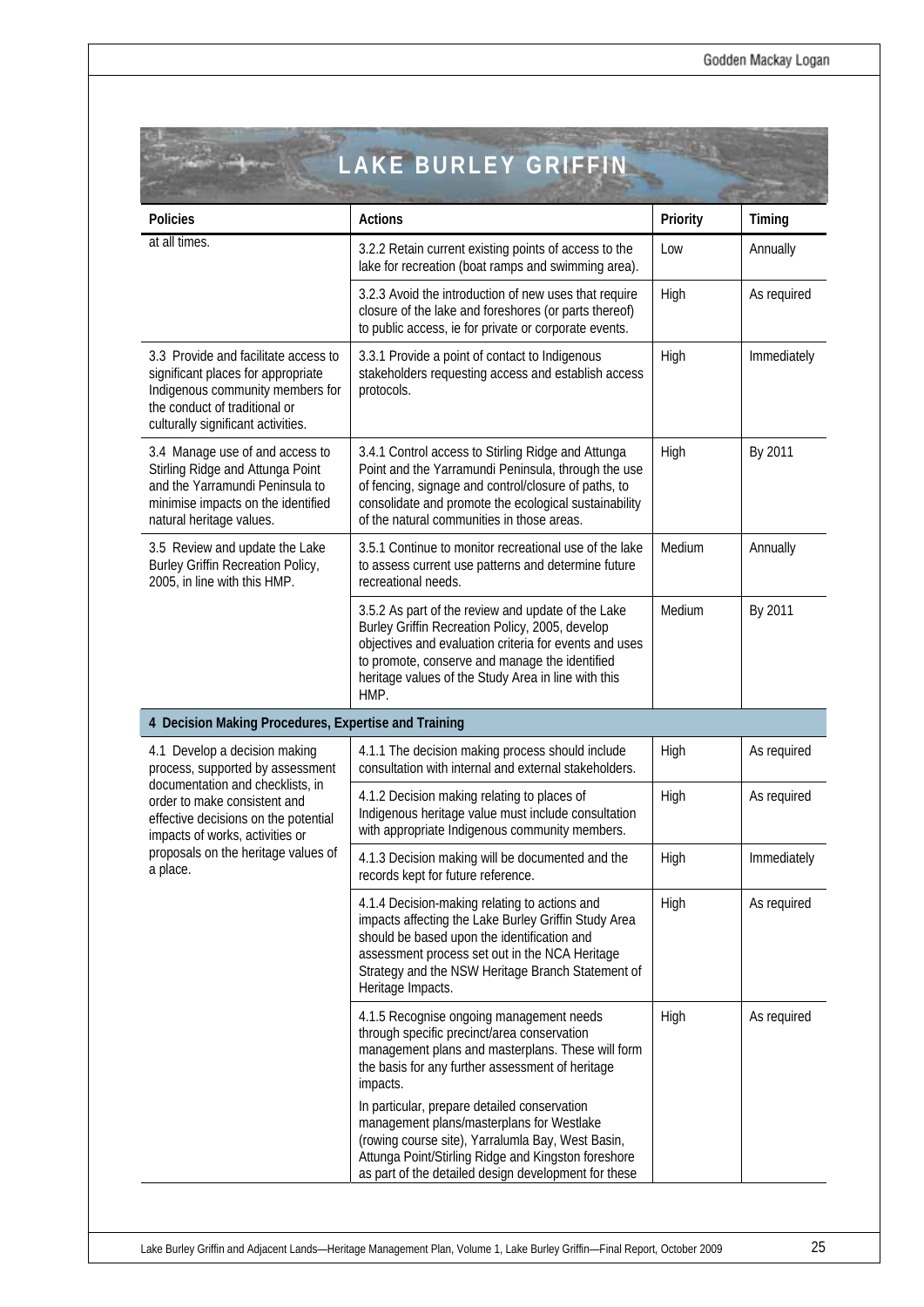| LAKE BURLEY GRIFFIN                                                                                                                                                                                                                          |                                                                                                                                                                                                                                                                                                   |          |             |
|----------------------------------------------------------------------------------------------------------------------------------------------------------------------------------------------------------------------------------------------|---------------------------------------------------------------------------------------------------------------------------------------------------------------------------------------------------------------------------------------------------------------------------------------------------|----------|-------------|
| Policies                                                                                                                                                                                                                                     | <b>Actions</b>                                                                                                                                                                                                                                                                                    | Priority | Timing      |
|                                                                                                                                                                                                                                              | precincts. These will form the basis for the<br>assessment of any proposed impacts upon their<br>heritage values.                                                                                                                                                                                 |          |             |
| 4.2 Engage appropriate experts to<br>advise on potential impacts on<br>heritage values, decisions or<br>designs affecting the heritage<br>values of the Study Area, and to<br>assist in the resolution of heritage<br>conservation issues.   | 4.2.1 Maintain a list of experienced heritage advisors<br>who can assist the NCA with specific heritage advice<br>or research relating to the Study Area.                                                                                                                                         | Medium   | By 2011     |
| 4.3 Develop the capacity of NCA<br>staff and contractors to manage the<br>heritage values of the Study Area.                                                                                                                                 | 4.3.1 Develop the capacity of NCA staff to<br>appropriately manage Indigenous heritage values, in<br>consultation with stakeholder communities. Explore<br>opportunities for the provision of appropriate<br>Indigenous heritage and cross-cultural awareness<br>training for relevant personnel. | Medium   | By 2014     |
|                                                                                                                                                                                                                                              | 4.3.2 Provide training opportunities for relevant staff<br>to build capacity in heritage management,<br>particularly in the philosophy and practice of cultural<br>landscape management, heritage significance<br>assessment, and heritage impact assessment.                                     | Medium   | By 2014     |
|                                                                                                                                                                                                                                              | 4.3.3 Develop heritage management guidelines to<br>assist contractors and Service Contract<br>administrators, in the areas suggested in the specific<br>policies.                                                                                                                                 | High     | By 2011     |
|                                                                                                                                                                                                                                              | 4.3.4 Continue to undertake and foster research into<br>the heritage values of the Study Area, as a basis for<br>refining future understanding and management for<br>the benefit of the national community.                                                                                       | Low      | By 2019     |
| 4.4 Should new research or<br>physical evidence be discovered<br>which has implications for the<br>heritage values of the Study Area,<br>the implementation of the HMP may<br>need to be reviewed or re-assessed<br>(as set out in 5 below). | 4.4.1 The heritage value of newly discovered<br>physical evidence within the Study Area, such as an<br>unforseen archaeological site, must be assessed<br>prior to making decisions about its future<br>management.                                                                               | High     | As required |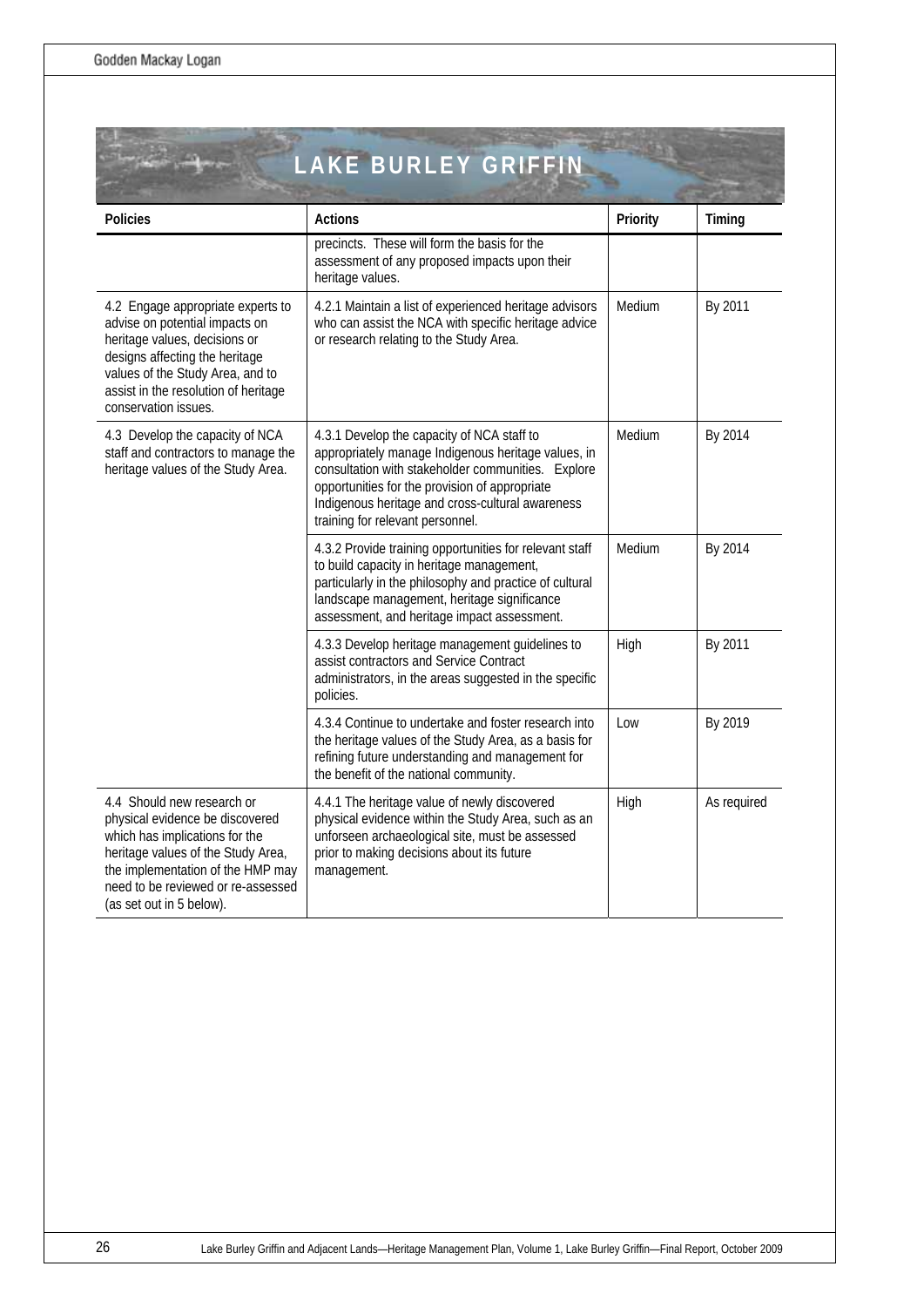| <b>Policies</b>                                                                                                                                                                                                             | <b>Actions</b>                                                                                                                                                                                                                                                                                                                                                                                                                                          | Priority | Timing      |
|-----------------------------------------------------------------------------------------------------------------------------------------------------------------------------------------------------------------------------|---------------------------------------------------------------------------------------------------------------------------------------------------------------------------------------------------------------------------------------------------------------------------------------------------------------------------------------------------------------------------------------------------------------------------------------------------------|----------|-------------|
| 5 Documentation, Monitoring and Review                                                                                                                                                                                      |                                                                                                                                                                                                                                                                                                                                                                                                                                                         |          |             |
| 5.1 Review and update the Lake<br><b>Burley Griffin and Adjacent Lands</b><br>HMP every five years, in<br>compliance with s341X of the<br>EPBC Act.                                                                         | 5.1.1 Review and update the HMP every five years<br>or following any major change in circumstance,<br>including changes to the management structure,<br>impacts from natural disaster or to take account of<br>significant new information or research.                                                                                                                                                                                                 | Medium   | By 2014     |
| 5.2 Collate all monitoring data<br>annually, as required by this HMP,<br>as a basis for reporting on the<br>implementation of the HMP and<br>monitoring the condition of the<br>values, in compliance with the<br>EPBC Act. | 5.2.1 Use annual reporting on the implementation of<br>the HMP to review the guidelines set out in this HMP<br>for priority and timing of actions. Priorities should be<br>re- assessed in any review following the definitions<br>set out in this HMP-that is highest priority should be<br>attributed to actions which alleviate or mitigate key<br>risks to the heritage values (as set out in the<br>definitions at the beginning of this section). | High     | Annually    |
| 5.3 The condition of the identified<br>heritage values of the Study Area<br>should be monitored and re-                                                                                                                     | 5.3.1 Use the annual collation of monitoring data to<br>identify trends against the condition of values<br>described in this HMP.                                                                                                                                                                                                                                                                                                                       | Medium   | By 2014     |
| evaluated as part of the five-yearly<br>review of the HMP.                                                                                                                                                                  | 5.3.2 Ensure that any review of the HMP responds to<br>and addresses trends revealed in monitoring data by<br>refining management techniques accordingly.                                                                                                                                                                                                                                                                                               | Medium   | By 2014     |
| 5.4 Manage sensitive information<br>and documentation about<br>Indigenous heritage values and<br>places appropriately.                                                                                                      | 5.4.1 Do not make sensitive or confidential<br>information about Indigenous heritage values or<br>places public without the consent of appropriate<br>stakeholders.                                                                                                                                                                                                                                                                                     | High     | Immediately |
| 5.5 Maintain records of works,<br>intervention and maintenance in the<br>Study Area.                                                                                                                                        | 5.5.1 As a minimum, record the nature and outcomes<br>of works, interventions and maintenance on the NCA<br>register of places of Commonwealth value, as<br>required by the EPBC Act.                                                                                                                                                                                                                                                                   | Medium   | As required |
|                                                                                                                                                                                                                             | 5.5.2 Existing elements of heritage value should be<br>recorded to appropriate archival standard prior to any<br>intervention or major works that will alter the place.                                                                                                                                                                                                                                                                                 | Medium   | As required |
| 6 Stakeholder Consultation and Involvement                                                                                                                                                                                  |                                                                                                                                                                                                                                                                                                                                                                                                                                                         |          |             |
| 6.1 Develop and follow a formal<br>consultation plan or protocol for<br>liaison with appropriate Indigenous                                                                                                                 | 6.1.1 Identify relevant Indigenous stakeholders,<br>develop a consultation plan or protocol and meet<br>with them on as needs basis.                                                                                                                                                                                                                                                                                                                    | High     | By 2011     |
| stakeholders regarding the<br>management of Indigenous sites<br>and heritage values.                                                                                                                                        | 6.1.2 Encourage appropriate participation of<br>Indigenous stakeholders in management of<br>Indigenous cultural heritage values.                                                                                                                                                                                                                                                                                                                        | Medium   | As required |
| 6.2 Continue to convene the Lake<br>Burley Griffin Users Group.                                                                                                                                                             | 6.2.1 Continue to consult regularly with lake users to<br>promote equitable and appropriate recreation<br>opportunities for the community.                                                                                                                                                                                                                                                                                                              | High     | Immediately |
| 6.3 Recognise the strong<br>community attachment to the<br>heritage values of the Study Area<br>through regular liaison on proposals                                                                                        | 6.3.1 Recognise and consult with stakeholders with<br>an interest in the former Westlake settlement site, on<br>any proposals which may affect the future of the<br>place.                                                                                                                                                                                                                                                                              | High     | As required |
| affecting the future uses and<br>development of the place.                                                                                                                                                                  | 6.3.2 Recognise and consult with individuals who<br>have had a significant role in creating and caring for                                                                                                                                                                                                                                                                                                                                              | High     | Annually    |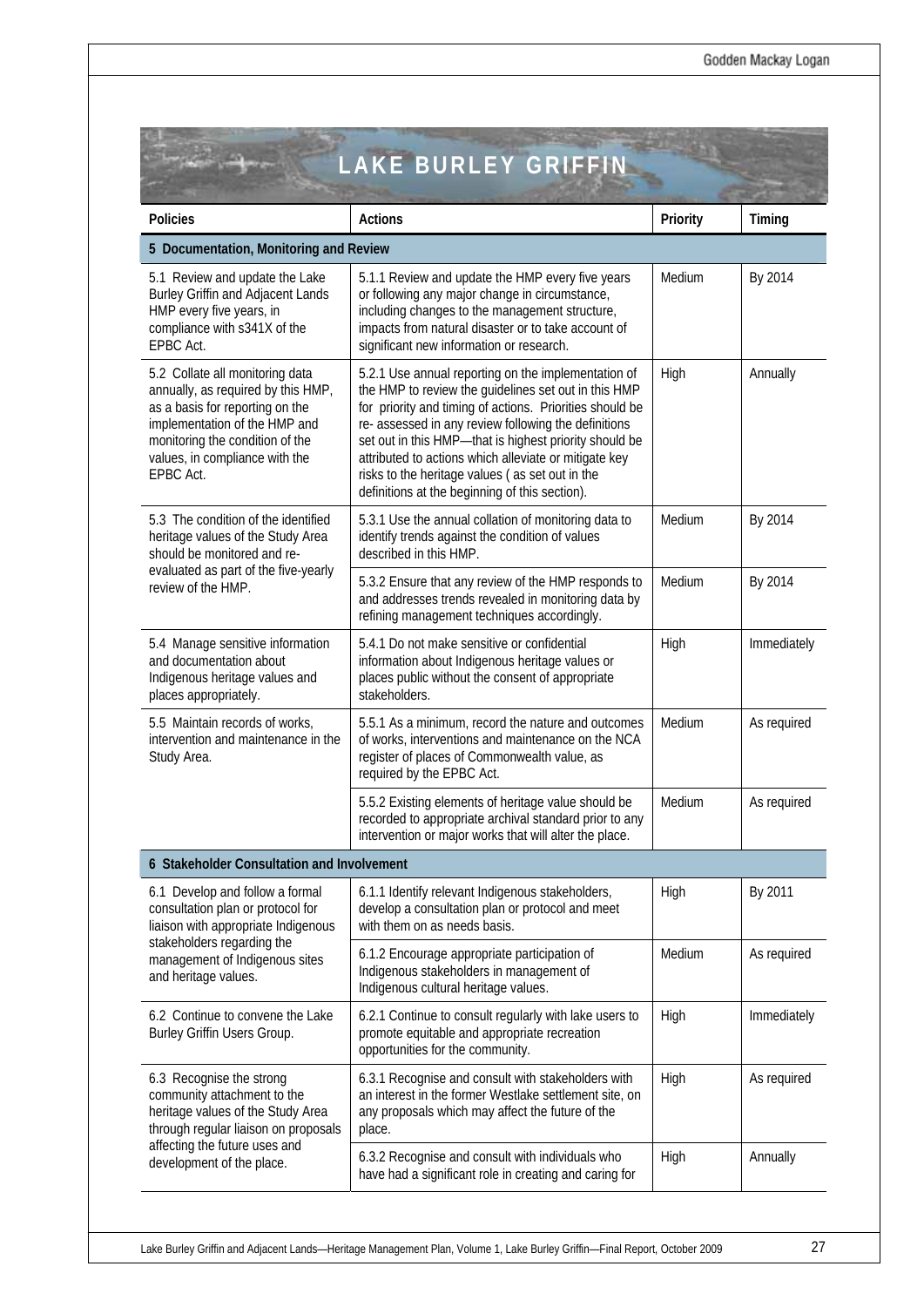| LAKE BURLEY GRIFFIN                                                                                                                                                                                                                              |                                                                                                                                                                                                                                                                                                                                                                     |          |             |
|--------------------------------------------------------------------------------------------------------------------------------------------------------------------------------------------------------------------------------------------------|---------------------------------------------------------------------------------------------------------------------------------------------------------------------------------------------------------------------------------------------------------------------------------------------------------------------------------------------------------------------|----------|-------------|
| <b>Policies</b>                                                                                                                                                                                                                                  | <b>Actions</b>                                                                                                                                                                                                                                                                                                                                                      | Priority | Timing      |
|                                                                                                                                                                                                                                                  | the lake in the past, on proposals affecting future<br>developments, interpretation and management of the<br>heritage values of the place.                                                                                                                                                                                                                          |          |             |
|                                                                                                                                                                                                                                                  | 6.3.3 Consult the local Canberra community<br>regularly on the management of the Study Area.<br>Consider holding an annual stakeholder forum to<br>update the community on proposals affecting the<br>Study Area.                                                                                                                                                   | High     | As required |
|                                                                                                                                                                                                                                                  | 6.3 4 Consult more broadly on proposals with the<br>potential to impact on the National heritage values<br>and national cultural and symbolic significance of the<br>Study Area.                                                                                                                                                                                    | High     | As required |
| 6.4 Maintain regular liaison with the<br>ACT government on the<br>management of the heritage values<br>of the Study Area: in particular seek<br>to develop a collaborative approach<br>to the management of natural<br>values of the Study Area. | 6.4.1 Convene an annual forum of ACT government<br>and NCA officials to develop a formal agenda for the<br>development of collaborative management of natural<br>values.                                                                                                                                                                                            | High     | Annually    |
| 6.5 Maintain regular liaison with the<br>Department of the Environment,<br>Water, Heritage and the Arts<br>regarding the management of<br><b>Commonwealth and National</b><br>Heritage values of the Study Area.                                 | 6.5.1 Seek informal comment from the Department of<br>Environment, Water, Heritage and the Arts on any<br>proposals which have the potential to impact on the<br>heritage values of the study area as part of the<br>decision-making process to assess the significance<br>of impacts. Consultation should occur at an early<br>stage, prior to design development. | High     | As required |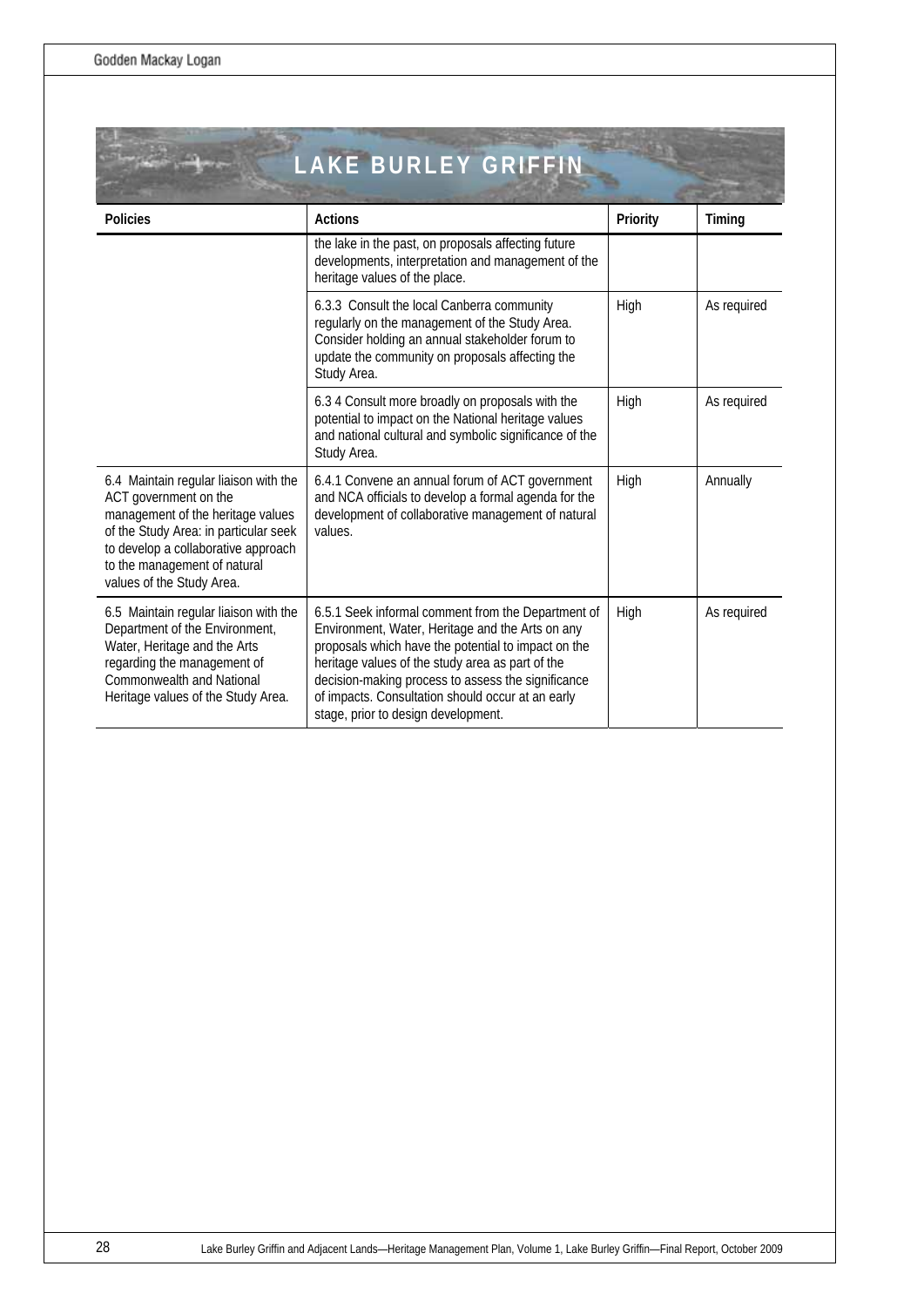# **4.0 Specific Policies**

The following tables identify key heritage management policies and actions for the lake component of the Lake Burley Griffin Study Area. These policies and actions provide detailed management frameworks for the range of places identified in the Study Area. The effective implementation of both the general and specific policies will ensure that the NCA meets its obligations under the EPBC Act to conserve the heritage values of the Lake Burley Griffin Study Area. Priorities and timing are defined at the beginning of Section 3.0.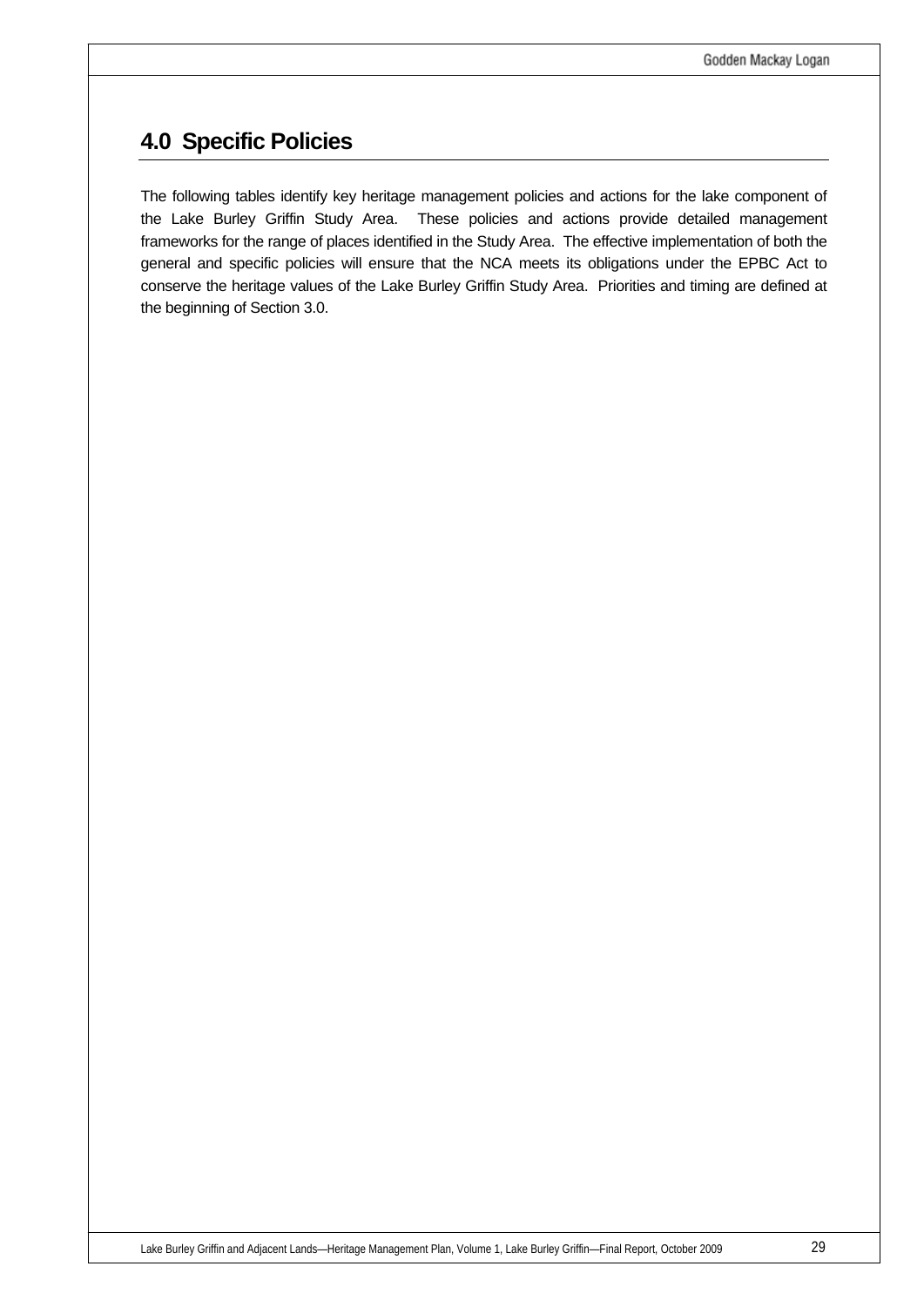|                                               | LAKE BURLEY GRIFFIN                                                                                                                                                                                                                                                                                                                                                                        |  |  |
|-----------------------------------------------|--------------------------------------------------------------------------------------------------------------------------------------------------------------------------------------------------------------------------------------------------------------------------------------------------------------------------------------------------------------------------------------------|--|--|
| <b>Component 1</b>                            | The lake as a designed landscape                                                                                                                                                                                                                                                                                                                                                           |  |  |
|                                               |                                                                                                                                                                                                                                                                                                                                                                                            |  |  |
| <b>Heritage Values</b>                        | Commonwealth Heritage Values-A, B, C, D, E, F, G, H<br>National Values-E, F                                                                                                                                                                                                                                                                                                                |  |  |
| <b>Attributes</b>                             | The lake as a whole including all its design features: the shape and form of the lake; its<br>foreshore plantings; foreshore parklands and important developments; its reflective<br>qualities; lake-based activities and uses; and the relationship to views and vistas of<br>surrounding land, particularly Mount Ainslie, Black Mountain and the Parliament House<br>Vista (land axis). |  |  |
| Management Issues, Condition<br>and Integrity | The lake is generally in good condition and has a high degree of integrity as a designed<br>landscape.                                                                                                                                                                                                                                                                                     |  |  |
|                                               | Need for integrated natural and cultural heritage value conservation, management and<br>interpretation.                                                                                                                                                                                                                                                                                    |  |  |
|                                               | Need for a holistic approach to the management of the lake as a landscape, avoiding<br>piecemeal decision making which may cause cumulative degradation of the condition of<br>the heritage values.                                                                                                                                                                                        |  |  |
|                                               | Need for effective stakeholder consultation on management, use and future<br>developments.                                                                                                                                                                                                                                                                                                 |  |  |
|                                               |                                                                                                                                                                                                                                                                                                                                                                                            |  |  |

Commonwealth Avenue Bridge and Captain Cook Water Jet

Commonwealth Place **Yarramundi Reach**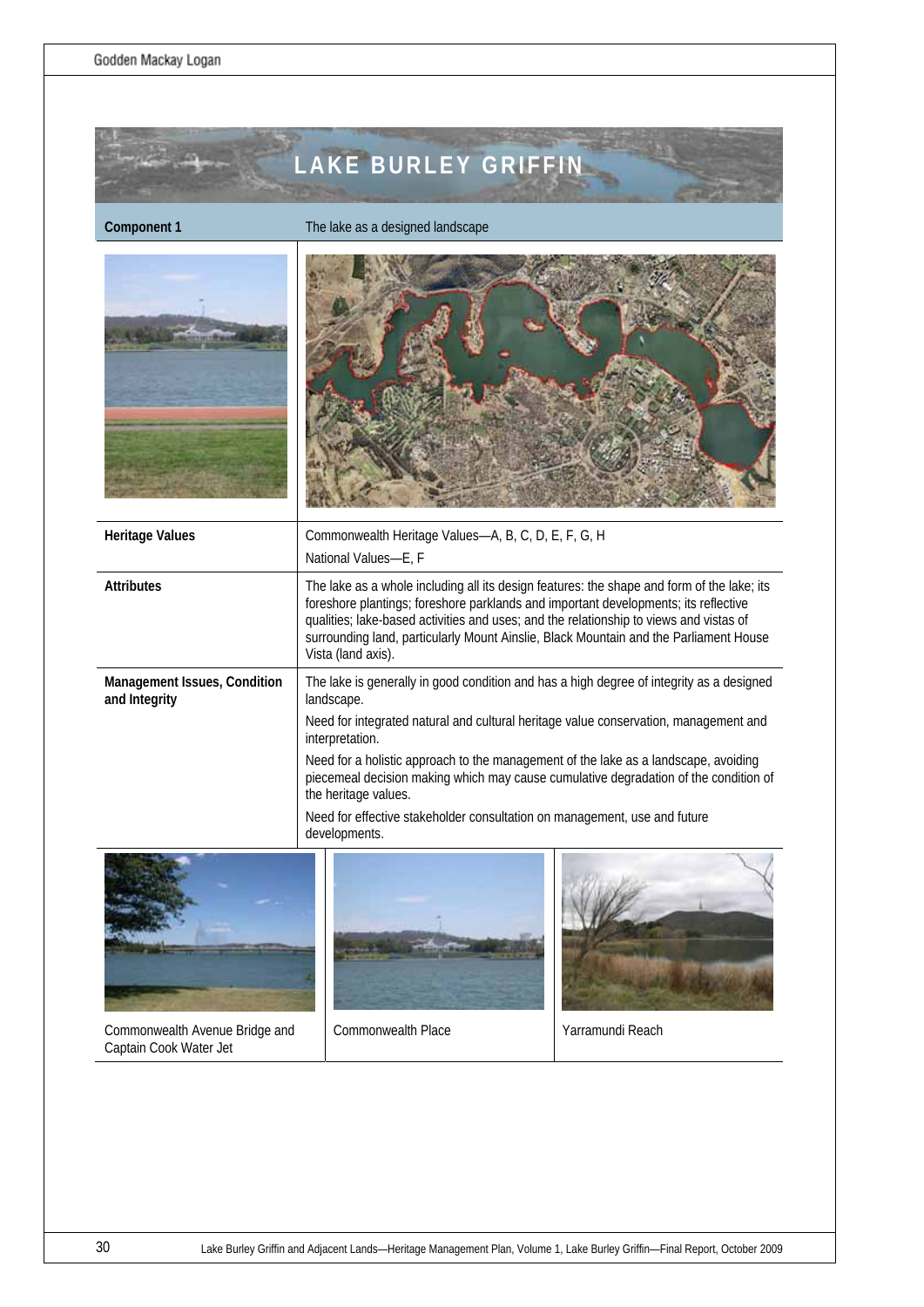| <b>Component 1</b>                                                                                                                                                                                                              | The lake as a designed landscape                                                                                                                                                                                                                                                                                                                                                                                                                                                    |          |                                |
|---------------------------------------------------------------------------------------------------------------------------------------------------------------------------------------------------------------------------------|-------------------------------------------------------------------------------------------------------------------------------------------------------------------------------------------------------------------------------------------------------------------------------------------------------------------------------------------------------------------------------------------------------------------------------------------------------------------------------------|----------|--------------------------------|
| <b>Policies</b>                                                                                                                                                                                                                 | <b>Actions</b>                                                                                                                                                                                                                                                                                                                                                                                                                                                                      | Priority | Timing                         |
| <b>Heritage Conservation</b>                                                                                                                                                                                                    |                                                                                                                                                                                                                                                                                                                                                                                                                                                                                     |          |                                |
| C1-1 Conserve and manage the<br>integrity of the formal design<br>elements of the Study Area<br>deriving from the Griffin plan<br>and the later design and<br>construction of the lake and its<br>foreshores.                   | C1-1.1Conserve the integrity of the axes, views and<br>vistas of the surrounding landscape (including Black<br>Mountain, Mount Ainslie and Red Hill). Conserve the<br>visibility of the lake from public open spaces and<br>public institutions. This will support the continued<br>appreciation of the lake as a unifying and linking<br>element for the close and distant topography in the<br>landscape and as the setting of the surrounding<br>buildings and open space areas. | High     | Immediately                    |
|                                                                                                                                                                                                                                 | C1-1.2 Conserve the visibility of the waters of the lake<br>in views from within Canberra, including the retention<br>of open views to the water from roads and other<br>public use areas (Commonwealth Avenue, Parkes<br>Way, the cycle paths) as well as local secluded vistas<br>from near the lake shore.                                                                                                                                                                       | High     | Immediately                    |
|                                                                                                                                                                                                                                 | C1-1.3 Maintain the water level and water quality of<br>the lake in line with the benchmark for 'Protection of<br>freshwater aquatic systems' in the LBG Water Quality<br>Management Plan, 2006.                                                                                                                                                                                                                                                                                    | High     | In accordance<br>with the Plan |
|                                                                                                                                                                                                                                 | C1-1.4 Conserve the informal, river-like form of<br>Westlake as a contrast to the more formal basins.                                                                                                                                                                                                                                                                                                                                                                               | High     | Immediately                    |
|                                                                                                                                                                                                                                 | C1-1.5 Respect the relationship between the vertical<br>and horizontal design elements, including the bridges,<br>Carillon and Captain Cook Water Jet.                                                                                                                                                                                                                                                                                                                              | High     | Immediately                    |
|                                                                                                                                                                                                                                 | C1-1.6 Conserve the historic plantings of deciduous<br>trees around the foreshores, planted to reflect spring<br>and autumn colour in the waters of the lake.                                                                                                                                                                                                                                                                                                                       | High     | Immediately                    |
|                                                                                                                                                                                                                                 | C1-1.7 Conserve the relationship between the lake<br>and the National Library, High Court of Australia,<br>National Gallery of Australia and the National<br>Museum of Australia, where the buildings contribute<br>to the lake's setting and, in turn, the lake provides the<br>setting for the buildings.                                                                                                                                                                         | High     | Immediately                    |
| C1-2 Recognise Lake Burley<br>Griffin as a layered cultural<br>landscape, the heritage values<br>of which reflect the Griffin plan;<br>subsequent phases of design<br>and construction; and the<br>remnant natural environment. | C1-2.1 Conserve the diverse landscape character of<br>the lake, including the contrasts between the formal<br>and informal landscapes, and native and exotic<br>vegetation.                                                                                                                                                                                                                                                                                                         | High     | Immediately                    |
|                                                                                                                                                                                                                                 | C1-2.2 Conserve the overall form and shape of the<br>lake which strongly reflects the Griffin plan and later<br>modernist design phases.                                                                                                                                                                                                                                                                                                                                            | High     | Immediately                    |
|                                                                                                                                                                                                                                 | C1-2.3 Conserve the islands and areas of hard and<br>soft edge treatments reflecting the period of design<br>and construction of the lake.                                                                                                                                                                                                                                                                                                                                          | High     | Immediately                    |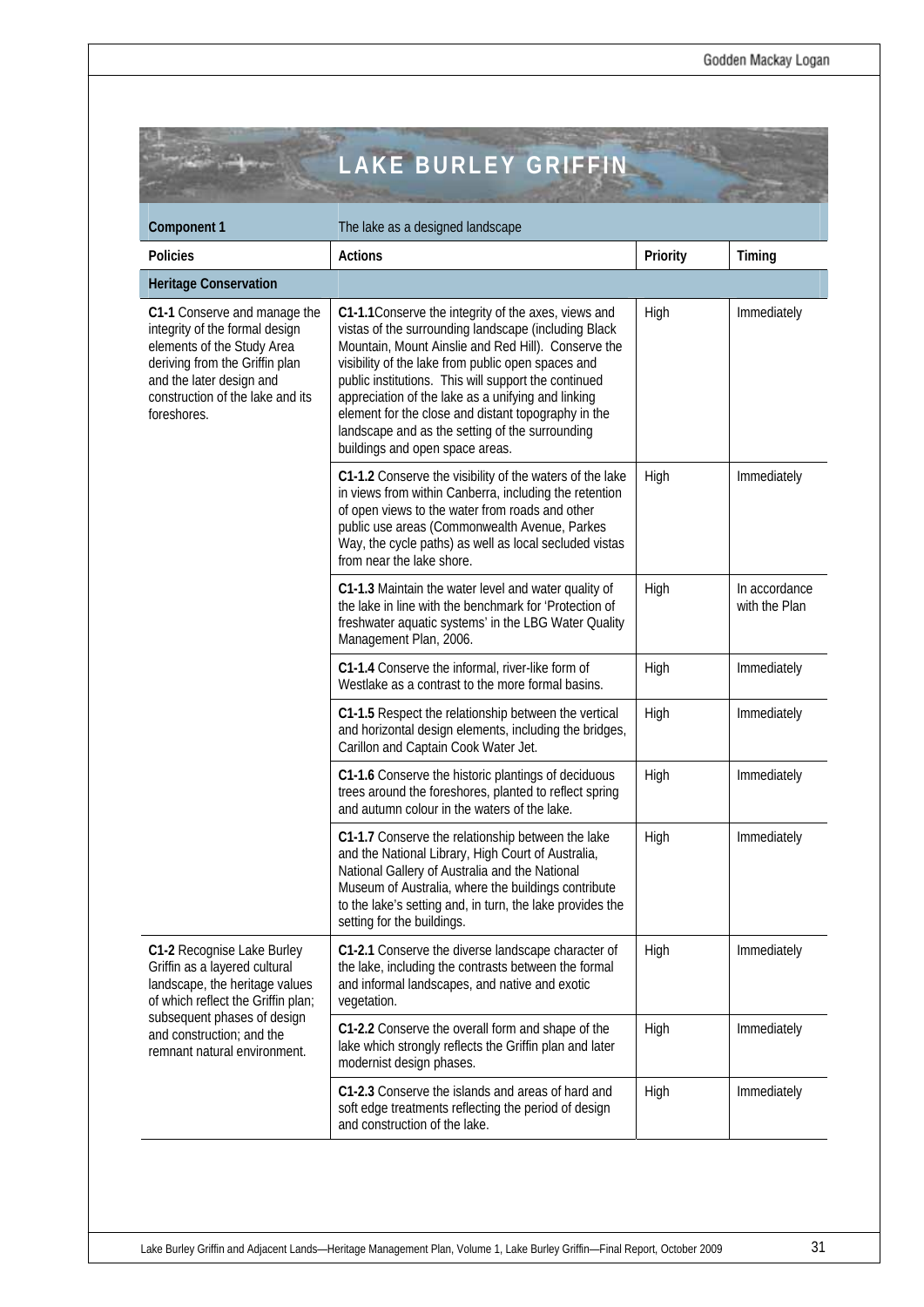| <b>Component 1</b>                                                                                                                                                                                                        | The lake as a designed landscape                                                                                                                                                                                                                                                                                                                                                                                                                                      |          |                            |
|---------------------------------------------------------------------------------------------------------------------------------------------------------------------------------------------------------------------------|-----------------------------------------------------------------------------------------------------------------------------------------------------------------------------------------------------------------------------------------------------------------------------------------------------------------------------------------------------------------------------------------------------------------------------------------------------------------------|----------|----------------------------|
| <b>Policies</b>                                                                                                                                                                                                           | <b>Actions</b>                                                                                                                                                                                                                                                                                                                                                                                                                                                        | Priority | Timing                     |
| C1-3 Conserve and manage the<br>aesthetic values of the lake<br>which are particularly valued by<br>the community.                                                                                                        | C1-3.1 Conserve and manage the 'quiet and still'<br>qualities of the lake, particularly in areas such as<br>Central Basin, Tarcoola Reach and Yarramundi<br>Reach.                                                                                                                                                                                                                                                                                                    | High     | Immediately                |
|                                                                                                                                                                                                                           | C1-3.2 Conserve the role of the lake as the setting for<br>significant national institutions, particularly the nature<br>of its reflective qualities.                                                                                                                                                                                                                                                                                                                 | High     | Immediately                |
|                                                                                                                                                                                                                           | C1-3.3 Conserve and manage the high quality<br>parkland setting of the lake to a high standard.                                                                                                                                                                                                                                                                                                                                                                       | High     | Immediately                |
|                                                                                                                                                                                                                           | C1-3.4 Manage the setting of the lake to retain<br>seasonal colour, natural qualities and diversity of<br>character.                                                                                                                                                                                                                                                                                                                                                  | High     | Immediately                |
|                                                                                                                                                                                                                           | C1-3.5 Retain views to the surrounding hillsides as<br>well as their vegetated, natural character.                                                                                                                                                                                                                                                                                                                                                                    | High     | Immediately                |
| C1-4 Recognise ongoing<br>management needs through the<br>preparation of specific<br>precinct/area conservation<br>management plans and<br>masterplans as the basis for<br>any further assessment of<br>heritage impacts. | C1-4.1 Prepare detailed conservation management<br>plans/masterplans for Westlake (rowing course site),<br>Yarralumla Bay, West Basin, Attunga Point and<br>Stirling Ridge and Kingston foreshore as part of the<br>detailed design development for these precincts and<br>as the basis for the assessment of any proposed<br>impacts upon the heritage values.                                                                                                       | High     | By 2011                    |
| Interpretation                                                                                                                                                                                                            |                                                                                                                                                                                                                                                                                                                                                                                                                                                                       |          |                            |
| C1-5 An Interpretation Plan<br>should be prepared for the<br>Study Area.                                                                                                                                                  | C1-5.1 Interpret the historic, Indigenous and natural<br>heritage values of Lake Burley Griffin to local, national<br>and international audiences-using a range of media<br>including published material, online material and<br>signage.                                                                                                                                                                                                                             | High     | By 2011                    |
|                                                                                                                                                                                                                           | C1-5.2 Consult and involve stakeholders in the<br>development of the Interpretation Plan and specific<br>interpretation initiatives.                                                                                                                                                                                                                                                                                                                                  | High     | By 2011 and<br>as required |
| C1-6 A variety of methods<br>should be used to interpret the<br>major aspects of the heritage<br>values of the lake.                                                                                                      | C1-6.1 Develop themed 'heritage trails' around Lake<br>Burley Griffin, utilising brochures, online or<br>downloadable information, as well as signage,<br>focusing on significant themes of the heritage values<br>such as:<br>the Griffin plan;<br>$\bullet$<br>modernist design;<br>٠<br>engineering heritage;<br>٠<br>Indigenous cultural values;<br>$\bullet$<br>the historical cultural landscape; and<br>$\bullet$<br>the natural values of the landscape.<br>٠ | High     | By 2014                    |
|                                                                                                                                                                                                                           | C1-6.2 On-site interpretation around Lake Burley<br>Griffin should feature a consistent and distinctive<br>graphic style to form a recognisable interpretive trail<br>around the lake.                                                                                                                                                                                                                                                                                | Medium   | As required                |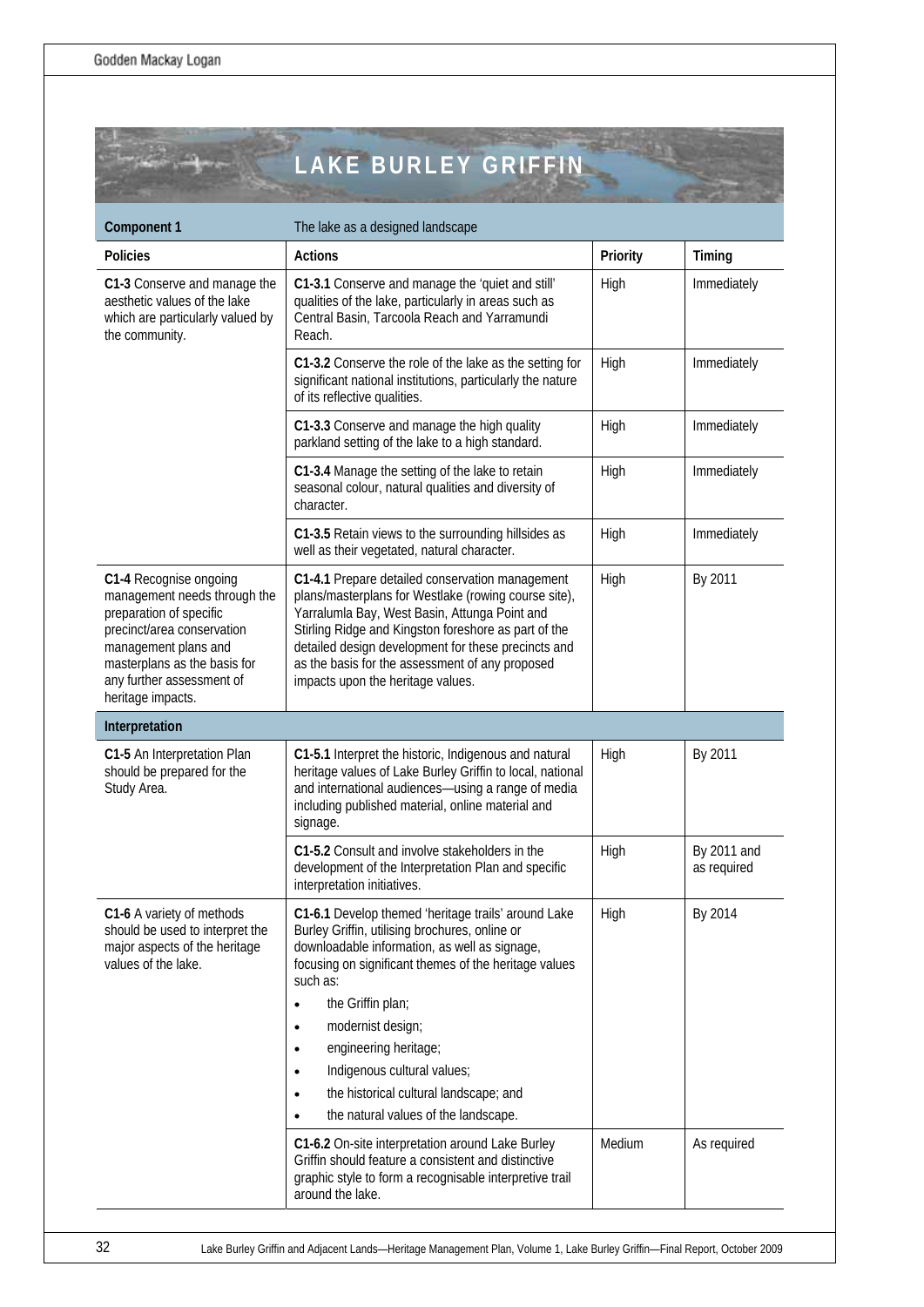| Component 1                                                                                                                                                                                                  | The lake as a designed landscape                                                                                                                                                                                                                                                    |          |             |
|--------------------------------------------------------------------------------------------------------------------------------------------------------------------------------------------------------------|-------------------------------------------------------------------------------------------------------------------------------------------------------------------------------------------------------------------------------------------------------------------------------------|----------|-------------|
| <b>Policies</b>                                                                                                                                                                                              | <b>Actions</b>                                                                                                                                                                                                                                                                      | Priority | Timing      |
| <b>Use and Access</b>                                                                                                                                                                                        |                                                                                                                                                                                                                                                                                     |          |             |
| C1-7 Provide the public with<br>free and open access to the<br>lake's waters.                                                                                                                                | C1-7.1 Encourage public access to the lake for a<br>variety of non-motorised, water-based recreational<br>uses which do not impact on other heritage values.                                                                                                                        | High     | Immediately |
|                                                                                                                                                                                                              | C1-7.2 Continue to use the lake as a stage for large<br>public events (which are temporary and do not impact<br>on other heritage values).                                                                                                                                          | Low      | As required |
|                                                                                                                                                                                                              | C1-7.3 Provide opportunities for organised and<br>informal community and family gatherings around the<br>lake.                                                                                                                                                                      | Medium   | Immediately |
|                                                                                                                                                                                                              | C1-7.4 Control recreational activities on the lake to<br>minimise noise and disruption to the water surface,<br>avoid impacts on the shore and shore users and<br>minimise conflicts with other lake users.                                                                         | High     | Immediately |
| C1-8 Ensure the lake is<br>available and accessible for a<br>range of uses at all times.                                                                                                                     | C1-8.1 Manage water quality to enable recreational<br>uses including swimming and boating.                                                                                                                                                                                          | High     | Annually    |
|                                                                                                                                                                                                              | C1-8.2 Retain current existing points of access to lake<br>for recreation (boat ramps and swimming area).                                                                                                                                                                           | Low      | Annually    |
|                                                                                                                                                                                                              | C1-8.3 Prepare a policy plan for temporary venue hire<br>on and around the lake, to facilitate access by a range<br>of user groups.                                                                                                                                                 | High     | As required |
| C1-9 Review and update the<br>Lake Burley Griffin Recreation<br>Policy, 2005, in line with this<br>HMP.                                                                                                      | C1-9.1 Continue to monitor recreational use of the<br>lake to assess current use patterns and determine<br>future recreational needs and to assess the<br>effectiveness of the policies in conserving the heritage<br>values.                                                       | Medium   | Annually    |
|                                                                                                                                                                                                              | C1-9.2 Develop, as part of the review and update of<br>the Lake Burley Griffin Recreation Policy, 2005,<br>objectives and evaluation criteria for events and uses<br>to promote, conserve and manage the identified<br>heritage values of the Study Area, in line with this<br>HMP. | Medium   | By 2011     |
| <b>Stakeholder Consultation and Involvement</b>                                                                                                                                                              |                                                                                                                                                                                                                                                                                     |          |             |
| C1-10 Recognise the strong<br>community attachment to the<br>heritage values of Lake Burley<br>Griffin through regular liaison on<br>proposals affecting the future<br>uses and development of the<br>place. | C1-10.1 Consult the local Canberra community<br>regularly on the management of the lake. Consider<br>holding an annual stakeholder forum to update the<br>community on proposals affecting the heritage values<br>of the lake.                                                      | High     | As required |
|                                                                                                                                                                                                              | C1-10.2 Consult broadly on proposals with the<br>potential to impact on the National Heritage values<br>and national cultural and symbolic significance of<br>Lake Burley Griffin.                                                                                                  | High     | As required |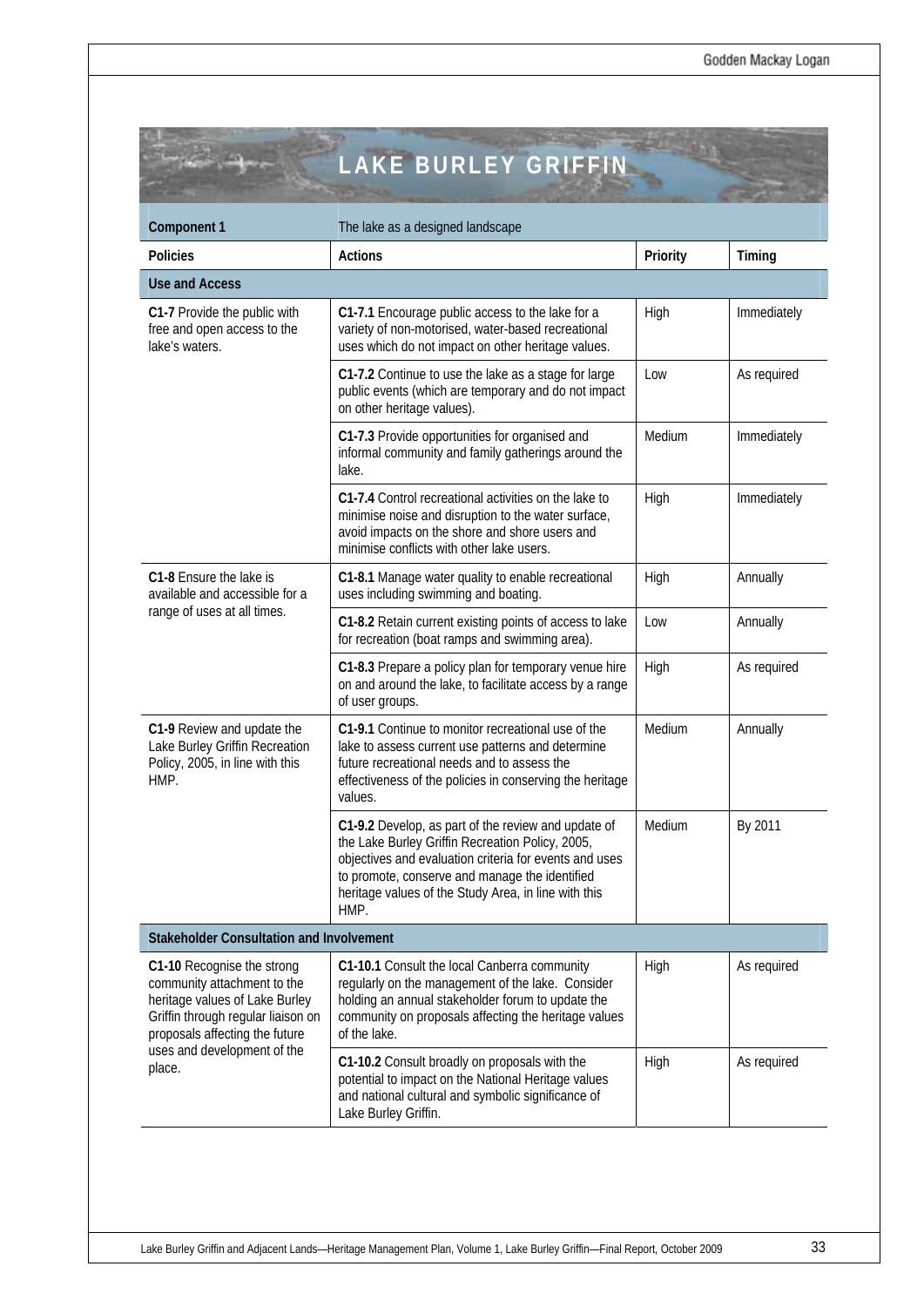| <b>Component 2</b>                                                                                          | Waterbody of the lake as an ecosystem and aquatic habitat                                                                                                                                                                                                                         |          |                                  |
|-------------------------------------------------------------------------------------------------------------|-----------------------------------------------------------------------------------------------------------------------------------------------------------------------------------------------------------------------------------------------------------------------------------|----------|----------------------------------|
|                                                                                                             |                                                                                                                                                                                                                                                                                   |          |                                  |
| <b>Heritage Values</b>                                                                                      | Commonwealth Heritage Values-A, B, C, D, E, F, G, H                                                                                                                                                                                                                               |          |                                  |
| <b>Attributes</b>                                                                                           | The lake habitat comprising the waterbody, aquatic vegetation and lake bed.                                                                                                                                                                                                       |          |                                  |
| Management Issues, Condition<br>and Integrity                                                               | The maintenance and enhancement of the aquatic ecosystem of the lake which provides<br>a habitat for a range of native species, including the Murray cod.<br>The protection and maintenance of water level and water quality to support recreational                              |          |                                  |
|                                                                                                             | lake activities (yachting, boating, swimming etc) and to maintain aesthetic values.                                                                                                                                                                                               |          |                                  |
| <b>Policies</b>                                                                                             | Actions                                                                                                                                                                                                                                                                           | Priority | Timing                           |
| <b>Heritage Conservation</b>                                                                                |                                                                                                                                                                                                                                                                                   |          |                                  |
| C2-1 Manage the lake as an<br>aquatic habitat for a range of<br>native species including the<br>Murray cod. | C2-1.1 Continue to implement the fisheries<br>management principles set out in the LBG<br>Management Plan, 1995.                                                                                                                                                                  | High     | As required by<br>existing plans |
|                                                                                                             | C2-1.2 Monitor and manage water quality in line<br>with the benchmark for 'Protection of freshwater<br>aquatic systems' in the LBG Water Quality<br>Management Plan, 2006.                                                                                                        | High     |                                  |
|                                                                                                             | C2-1.3 Adopt the precautionary principle<br>approach set out in the LBG Water Abstraction<br>Plan, 2006, in considering the use of water from<br>the lake.                                                                                                                        | High     |                                  |
| C2-2 Manage the water quality of<br>the lake in order to maintain                                           | C2-2.1 Management Strategy, 1995.                                                                                                                                                                                                                                                 | Medium   | As required by<br>existing plans |
| recreational uses (yachting,<br>boating, swimming etc).                                                     | C2-2.2 As part of the review and update of the<br>Lake Burley Griffin Recreational Plan, 2005,<br>develop objectives and evaluation criteria for<br>events and uses to promote, conserve, and<br>mange the identified heritage values of the Study<br>Area in line with this HMP. | Medium   | By 2011                          |
|                                                                                                             |                                                                                                                                                                                                                                                                                   |          |                                  |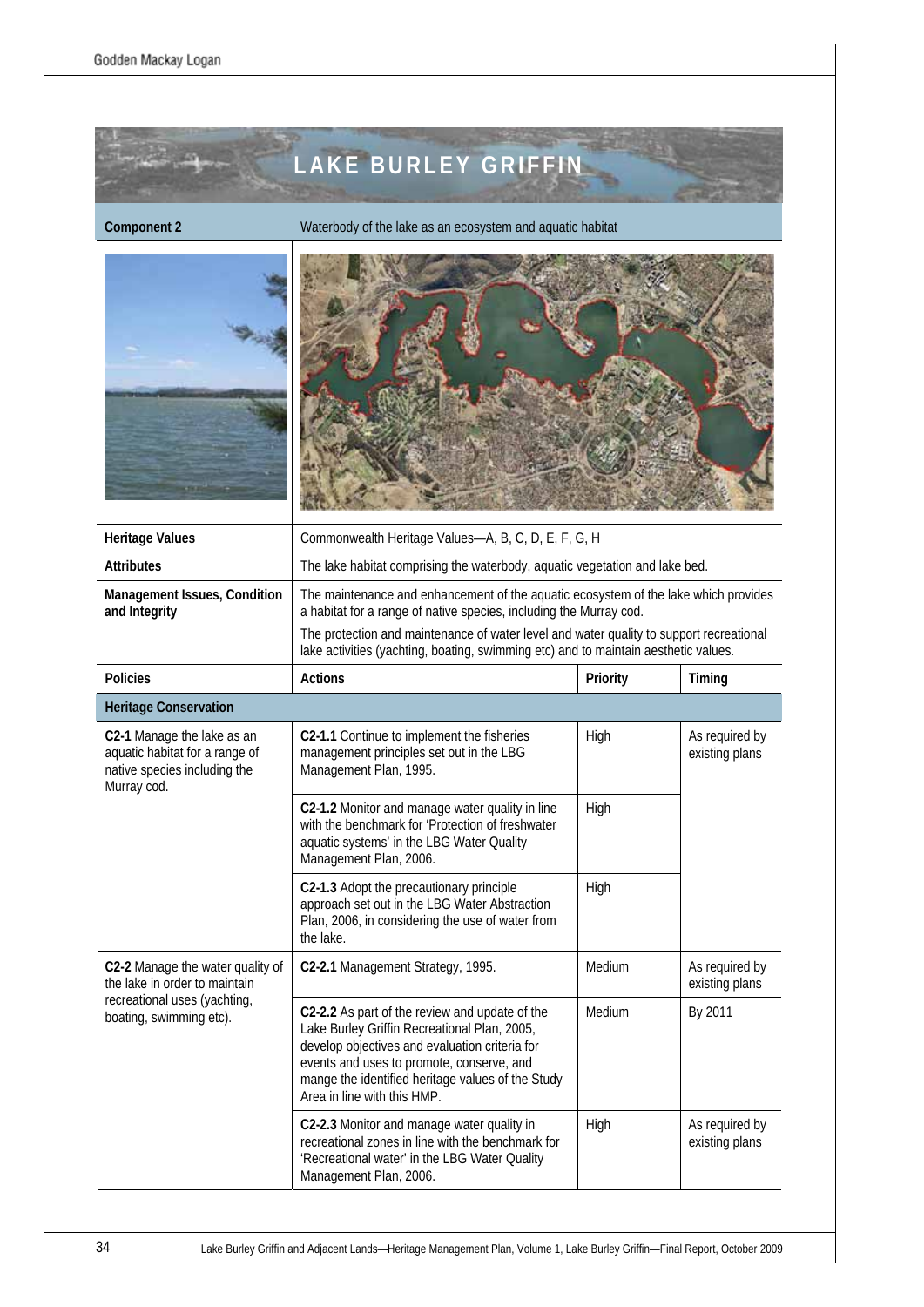| <b>Component 2</b>                                                                                                                                                                                                                    | <b>LAKE BURLEY GRIFFIN</b><br>Waterbody of the lake as an ecosystem and aquatic habitat                                                                                                                                                                                                             |        |         |
|---------------------------------------------------------------------------------------------------------------------------------------------------------------------------------------------------------------------------------------|-----------------------------------------------------------------------------------------------------------------------------------------------------------------------------------------------------------------------------------------------------------------------------------------------------|--------|---------|
| C <sub>2</sub> -3 Ensure that Service<br>Contracts for asset management<br>of the lake and foreshores are<br>consistent with the protection<br>and conservation of identified<br>historic, indigenous and natural<br>heritage values. | C2-3.1 Prepare documentation to be included<br>with Service Contracts which:<br>provides a statement of heritage values and<br>legislative responsibilities for their protection<br>and management; and<br>clearly states the priority and emphasis of<br>management activities in different areas. | High   | By 2011 |
| Interpretation                                                                                                                                                                                                                        |                                                                                                                                                                                                                                                                                                     |        |         |
| C <sub>2</sub> -4 Interpret the natural values<br>of the lake as an ecosystem and<br>aquatic habitat.                                                                                                                                 | C2-4.1 Develop a themed heritage trail around<br>the lake utilising brochures, online or<br>downloadable information, as well as strategic<br>signage, which focuses on the natural values of<br>the lake landscape and its role as an ecosystem<br>and aquatic habitat.                            | Medium | By 2014 |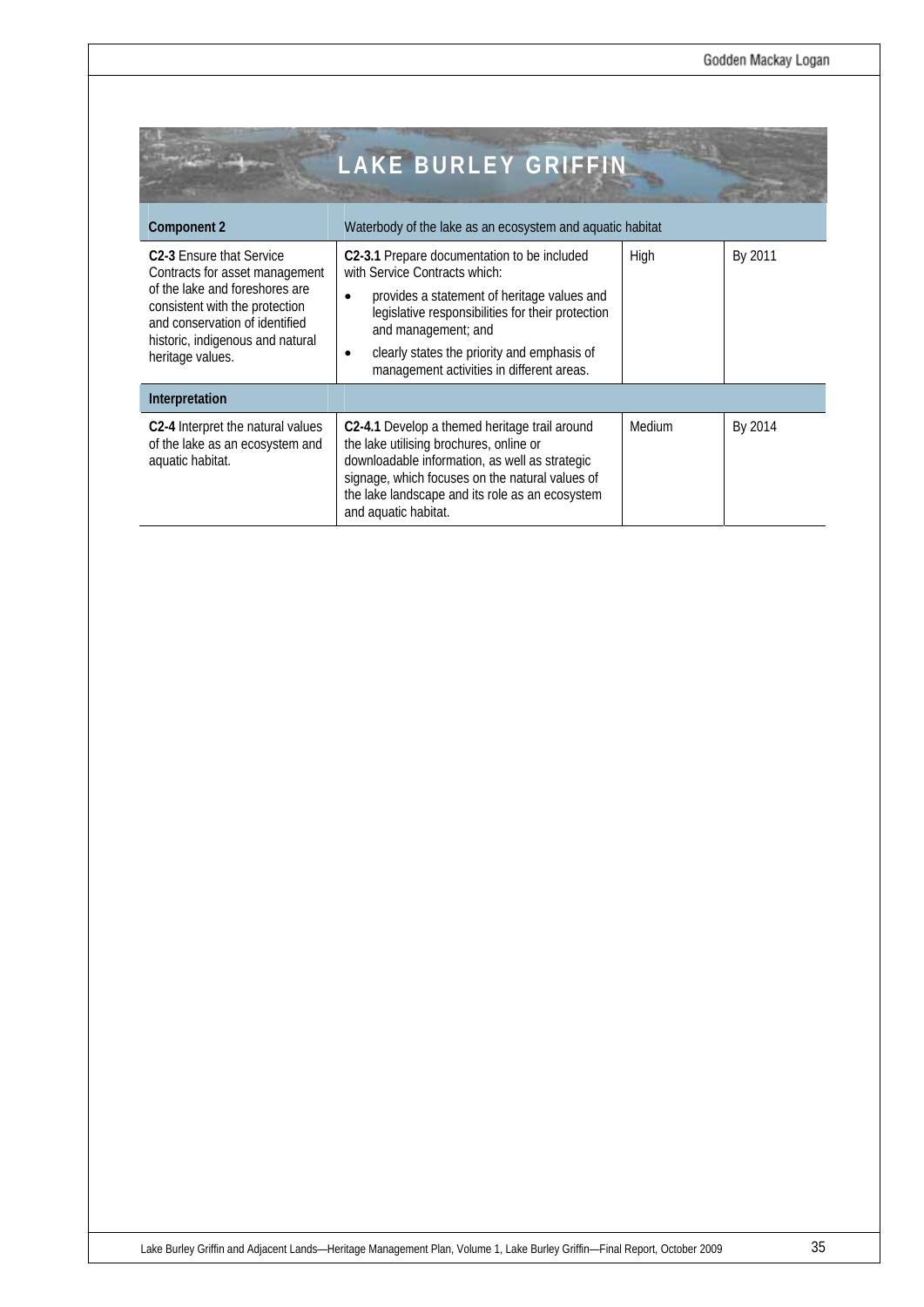|                                               | LAKE BURLEY GRIFFIN                                                                                                                                                                                                                                                                                                                                                                                                                                                                                                                                                                                                                                                    |
|-----------------------------------------------|------------------------------------------------------------------------------------------------------------------------------------------------------------------------------------------------------------------------------------------------------------------------------------------------------------------------------------------------------------------------------------------------------------------------------------------------------------------------------------------------------------------------------------------------------------------------------------------------------------------------------------------------------------------------|
| Component 3                                   | <b>Central Basin</b>                                                                                                                                                                                                                                                                                                                                                                                                                                                                                                                                                                                                                                                   |
|                                               | Commonwe illhevenue Eridoe<br><b>Control Bosto</b><br>Ings Avenue Bridge                                                                                                                                                                                                                                                                                                                                                                                                                                                                                                                                                                                               |
| <b>Heritage Values</b>                        | Commonwealth Heritage Values-A, B, C, D, E, F, G, H                                                                                                                                                                                                                                                                                                                                                                                                                                                                                                                                                                                                                    |
| <b>Attributes</b>                             | The Central Basin including its edge treatments, foreshores, the Captain Cook Water<br>Jet, significant views and vistas, and its relationship to Canberra's plan.                                                                                                                                                                                                                                                                                                                                                                                                                                                                                                     |
| Management Issues, Condition<br>and Integrity | The Central Basin is generally in good condition and has a high degree of integrity as a<br>designed landscape.<br>Conservation of the aesthetic, creative and technical values of the designed landscape<br>is the key challenge for the Central Basin including the need to maintain: views to and<br>from the water that encompass distant topography (including the Parliament House<br>Vista/land axis) and unites all as the setting for central Canberra; the visual qualities of<br>the lake as the setting for the major institutions; and the balance of the horizontal and<br>vertical elements including the bridges, Carillon and Captain Cook Water Jet. |
|                                               |                                                                                                                                                                                                                                                                                                                                                                                                                                                                                                                                                                                                                                                                        |

Commonwealth Avenue Bridge and Captain Cook Water Jet

╱

Commonwealth Place Manchurian pear blossom in spring around Central Basin

**Service State**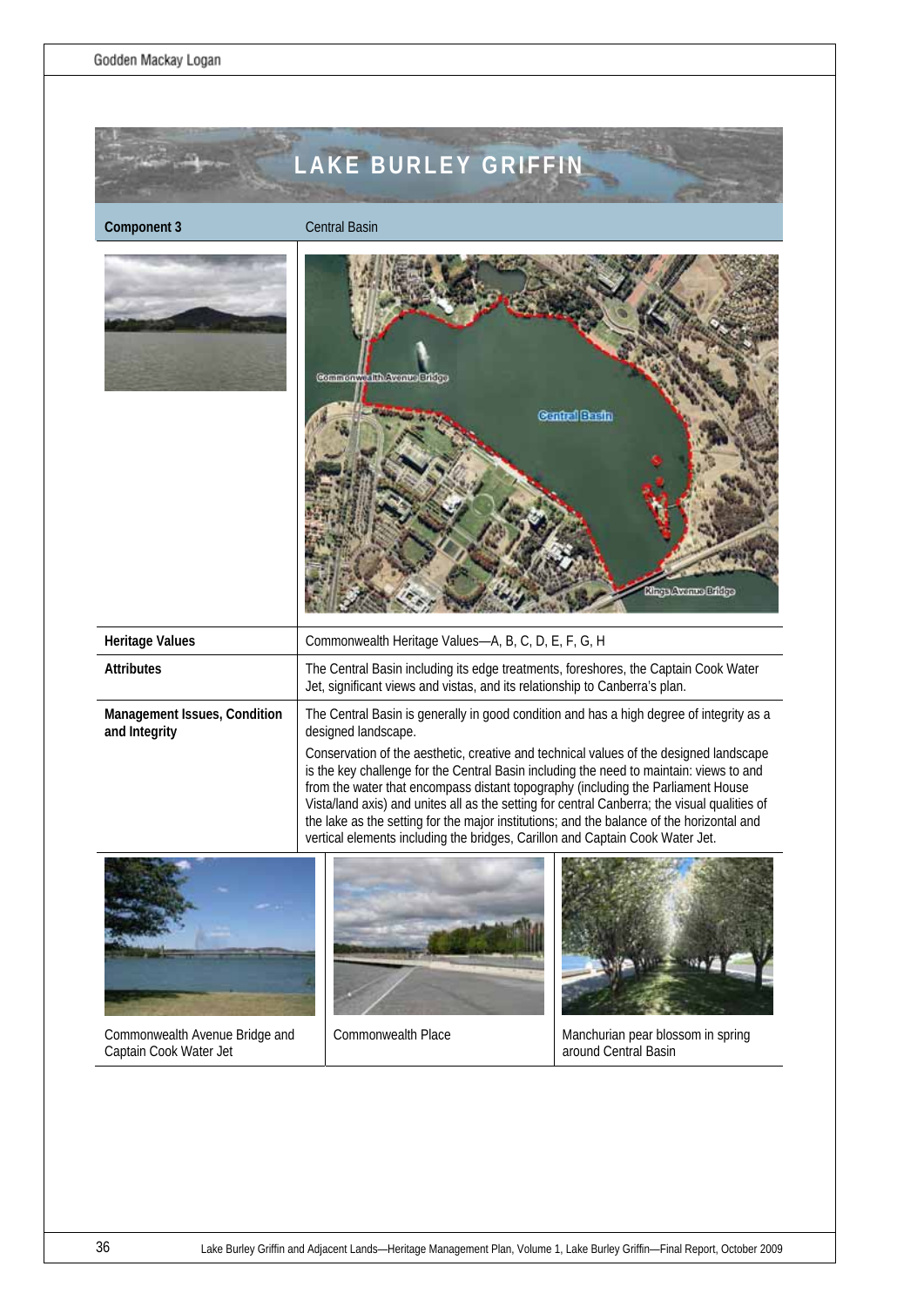|                                                                                                                                                                      | <b>Central Basin</b>                                                                                                                                                                                                                                          |          |             |
|----------------------------------------------------------------------------------------------------------------------------------------------------------------------|---------------------------------------------------------------------------------------------------------------------------------------------------------------------------------------------------------------------------------------------------------------|----------|-------------|
| Component 3<br><b>Policies</b>                                                                                                                                       | <b>Actions</b>                                                                                                                                                                                                                                                | Priority | Timing      |
| <b>Heritage Conservation</b>                                                                                                                                         |                                                                                                                                                                                                                                                               |          |             |
|                                                                                                                                                                      |                                                                                                                                                                                                                                                               |          |             |
| C3-1 Conserve and manage the<br>integrity of the formal design<br>elements of the Central Basin<br>deriving from the Griffin plan as<br>well as the later design and | C3-1.1 Conserve the integrity of the axes, vistas and<br>visual links with the surrounding landscape (including<br>Black Mountain, Mount Ainslie and Red Hill) and<br>conserve the visibility of the lake from public open<br>spaces and public institutions. | High     | Immediately |
| construction of the lake and its<br>surrounds.                                                                                                                       | C3-1.2 Conserve the visibility of the waters of the lake<br>in views from within the Parliamentary Triangle and<br>the Parliament House Vista/land axis, and beyond.                                                                                          | High     | Immediately |
|                                                                                                                                                                      | C3-1.3 Conserve the relationship between the vertical<br>and horizontal design elements, including the bridges,<br>Carillon and Captain Cook Water Jet.                                                                                                       | High     | Immediately |
|                                                                                                                                                                      | C3-1.4 Conserve the historic plantings of deciduous<br>trees around the foreshores, planted to reflect spring<br>and autumn colour in the waters of the lake.                                                                                                 | High     | Immediately |
|                                                                                                                                                                      | C3-1.5 Conserve the naturalistic landscape style, with<br>mixtures of exotic and native plantings to reflect<br>differences in character from one part of the lake<br>edge to another.                                                                        | High     | Immediately |
|                                                                                                                                                                      | C3-1.6 Conserve the relationship between the lake<br>and the National Library, High Court of Australia and<br>National Gallery of Australia.                                                                                                                  | High     | Immediately |
| C3-2 Conserve and manage the<br>aesthetic values of the Central<br>Basin which are particularly                                                                      | C3-2.1 Conserve and manage the quiet and still<br>qualities of the water in Central Basin, and thus its<br>reflective qualities.                                                                                                                              | High     | Immediately |
| valued by the community.                                                                                                                                             | C3-2.2 Conserve and manage the parkland foreshore<br>setting of the Central Basin to a high standard.                                                                                                                                                         | High     | Immediately |
|                                                                                                                                                                      | C3-2.3 Retain views to the surrounding hillsides as<br>well as their vegetated, natural character.                                                                                                                                                            | High     | Immediately |
|                                                                                                                                                                      | C3-2.4 Do not obscure or impede the open expanse<br>of the water of Central Basin, for instance by allowing<br>large or bulky craft or structures on the water or<br>extended moorings.                                                                       | Medium   | As required |
|                                                                                                                                                                      | C3-2.5 Conserve and maintain the NCDC era edge<br>treatments of Central Basin including:<br>the naturalistic northern shore;                                                                                                                                  | Medium   | Annually    |
|                                                                                                                                                                      | $\bullet$<br>rock walls;<br>$\bullet$                                                                                                                                                                                                                         |          |             |
|                                                                                                                                                                      | concrete wall at Gallipoli Reach; and<br>$\bullet$                                                                                                                                                                                                            |          |             |
|                                                                                                                                                                      | beach areas on Aspen Island and adjacent to<br>$\bullet$<br>the mouth of Nerang Pool.                                                                                                                                                                         |          |             |
| Interpretation                                                                                                                                                       |                                                                                                                                                                                                                                                               |          |             |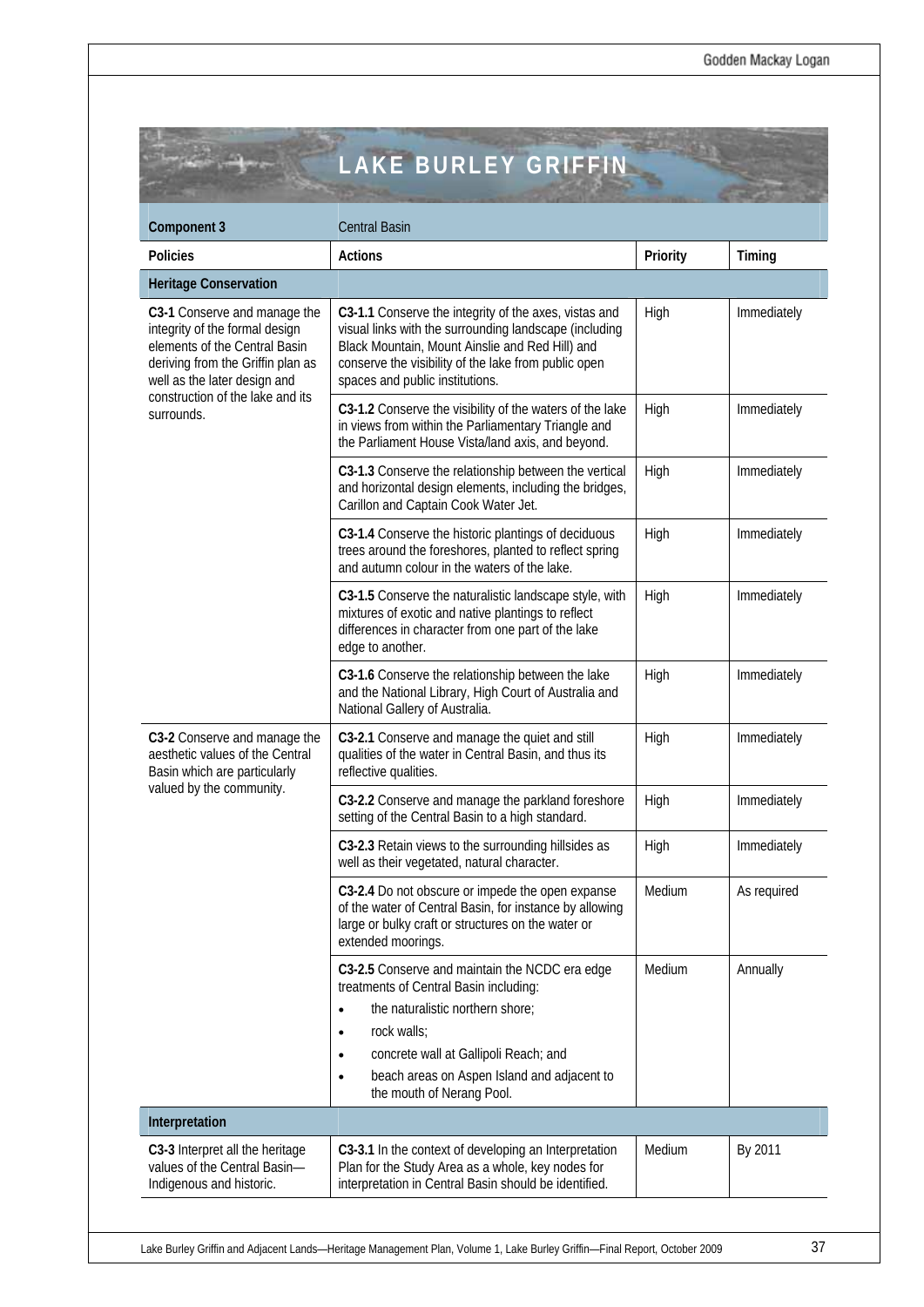|                 | <b>LAKE BURLEY GRIFFIN</b>                                                                                                                                                                                                                       |          |         |
|-----------------|--------------------------------------------------------------------------------------------------------------------------------------------------------------------------------------------------------------------------------------------------|----------|---------|
| Component 3     | <b>Central Basin</b>                                                                                                                                                                                                                             |          |         |
| <b>Policies</b> | <b>Actions</b>                                                                                                                                                                                                                                   | Priority | Timing  |
|                 | C3-3.2 Develop themed heritage trails around the<br>lake utilising brochures, online or downloadable<br>information, as well as strategic signage, which focus<br>on the range of natural and cultural heritage values of<br>the lake landscape. | Medium   | By 2014 |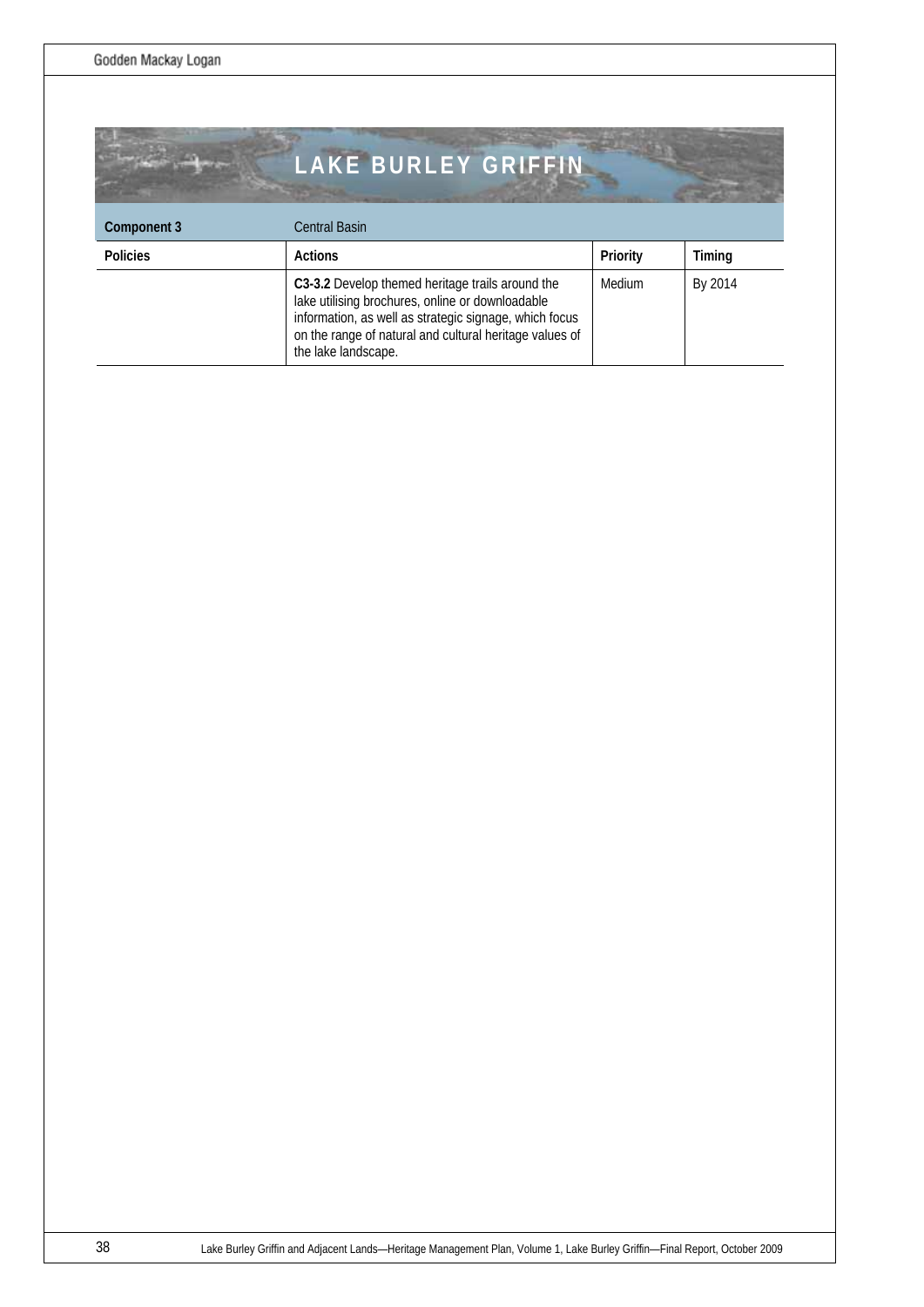| <b>Component 4</b>                            | LAKE BURLEY GRIFFIN<br>East Basin                                                                                                                                                                                                                                                                                                                                                                                                                                                                                                                                                                                                                                                                                                                                                                         |
|-----------------------------------------------|-----------------------------------------------------------------------------------------------------------------------------------------------------------------------------------------------------------------------------------------------------------------------------------------------------------------------------------------------------------------------------------------------------------------------------------------------------------------------------------------------------------------------------------------------------------------------------------------------------------------------------------------------------------------------------------------------------------------------------------------------------------------------------------------------------------|
|                                               | Minge Avenue Bridge<br><b>Bast Bastin</b><br>Jerribomberra Wetlinds<br>ingston Foreshores                                                                                                                                                                                                                                                                                                                                                                                                                                                                                                                                                                                                                                                                                                                 |
| <b>Heritage Values</b>                        | Commonwealth Heritage Values-A, B, C, D, E, F, G, H                                                                                                                                                                                                                                                                                                                                                                                                                                                                                                                                                                                                                                                                                                                                                       |
| <b>Attributes</b>                             | The general shape and form of East Basin including its combination of soft and hard<br>edge treatments, views and vistas and surrounding parkland.                                                                                                                                                                                                                                                                                                                                                                                                                                                                                                                                                                                                                                                        |
| Management Issues, Condition<br>and Integrity | Assessment of the condition and integrity of East Basin is impacted by the unfinished<br>Kingston foreshore development and lack of a clear policy direction for the design of its<br>foreshore treatments. There is a need to 're-integrate' the foreshores of East Basin, as<br>the Kingston foreshore development is currently perceived as an interruption to the<br>largely green and open foreshores in this area. The Kingston foreshore development<br>provides an opportunity to effectively link and integrate the East Basin foreshore with the<br>Lake as a whole, showcasing the best of contemporary design in this significant national<br>location. East Basin use and development should not have a negative impact on the<br>conservation and management of the Jerrabomberra Wetlands. |
| The Boat House on East Basin                  | Kingston foreshore development<br>Fishing at Bowen Park                                                                                                                                                                                                                                                                                                                                                                                                                                                                                                                                                                                                                                                                                                                                                   |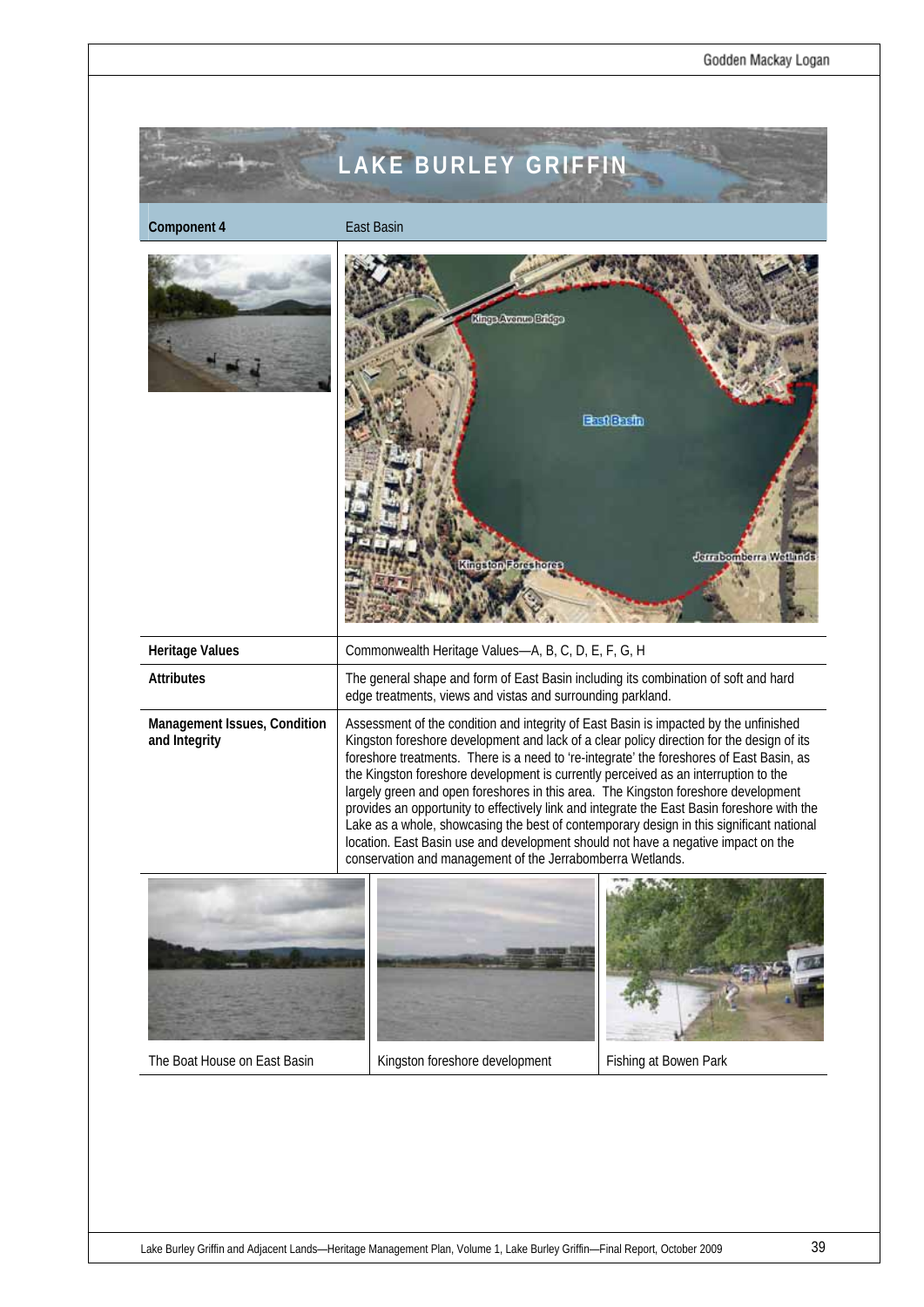| Component 4                                                                                                                                                   | East Basin                                                                                                                                                                                                                                                    |          |                             |
|---------------------------------------------------------------------------------------------------------------------------------------------------------------|---------------------------------------------------------------------------------------------------------------------------------------------------------------------------------------------------------------------------------------------------------------|----------|-----------------------------|
| <b>Policies</b>                                                                                                                                               | <b>Actions</b>                                                                                                                                                                                                                                                | Priority | Timing                      |
| <b>Heritage Conservation</b>                                                                                                                                  |                                                                                                                                                                                                                                                               |          |                             |
| C4-1 Conserve and manage the<br>heritage values of East Basin as<br>an integral part of the design of<br>Lake Burley Griffin and the                          | C4-1.1 Conserve the character of the Bowen Park<br>section of East Basin: its rock wall water edge, mixed<br>exotic and native plantings in the parkland setting,<br>and use for recreation such as fishing.                                                  | High     | Annually                    |
| water axis.                                                                                                                                                   | C4-1.2 Conserve the character and open park setting<br>of Grevillea Park. Rigorously manage any new<br>development in this area so as not to exceed the<br>existing scale and mass of the current buildings.                                                  | Medium   | As required<br>and annually |
|                                                                                                                                                               | C4-1.3 Conserve the visibility of the expanse of East<br>Basin from its foreshores-do not impede the<br>currently available broad vistas of East Basin.                                                                                                       | High     | As required                 |
|                                                                                                                                                               | C4-1.4 Ensure marina or boat harbour developments<br>are located within the Boat Harbour and do not<br>impinge on the views of the East Basin.                                                                                                                | Medium   | As required                 |
|                                                                                                                                                               | C4-1.5 Ensure that the foreshore treatment of the<br>Kingston foreshore development links visually and<br>physically with the surrounding foreshores of East<br>Basin. Ensure public pedestrian and cycle access to<br>the Kingston foreshore is established. | High     | By 2011                     |
|                                                                                                                                                               | C4-1.6 Ensure that all uses, activities and future<br>developments in East Basin contribute to the<br>conservation and management of the natural values<br>of the adjacent Jerrabombera Wetlands.                                                             | High     | As required                 |
|                                                                                                                                                               | C4-1.7 Ensure effective consultation with ACT<br>government in order to achieve improved planning<br>and design outcomes for the Kingston foreshore area<br>that respect the heritage significance of this<br>component of Lake Burley Griffin.               | High     | Immediately                 |
| Interpretation                                                                                                                                                |                                                                                                                                                                                                                                                               |          |                             |
| C4-2 Interpret the heritage<br>values of the East Basin-<br>Indigenous, historic and natural<br>themes could all be explored in<br>the context of East basin. | C4-2.1 In the context of developing an Interpretation<br>Plan for the Study Area as a whole, key nodes for<br>interpretation in East Basin should be identified.                                                                                              | Medium   | By 2011                     |
|                                                                                                                                                               | C4-2.2 Develop themed heritage trails around the<br>lake utilising brochures, online or downloadable<br>information, as well as strategic signage, which focus<br>on the range of natural and cultural heritage values of<br>the lake landscape.              | Medium   | By 2014                     |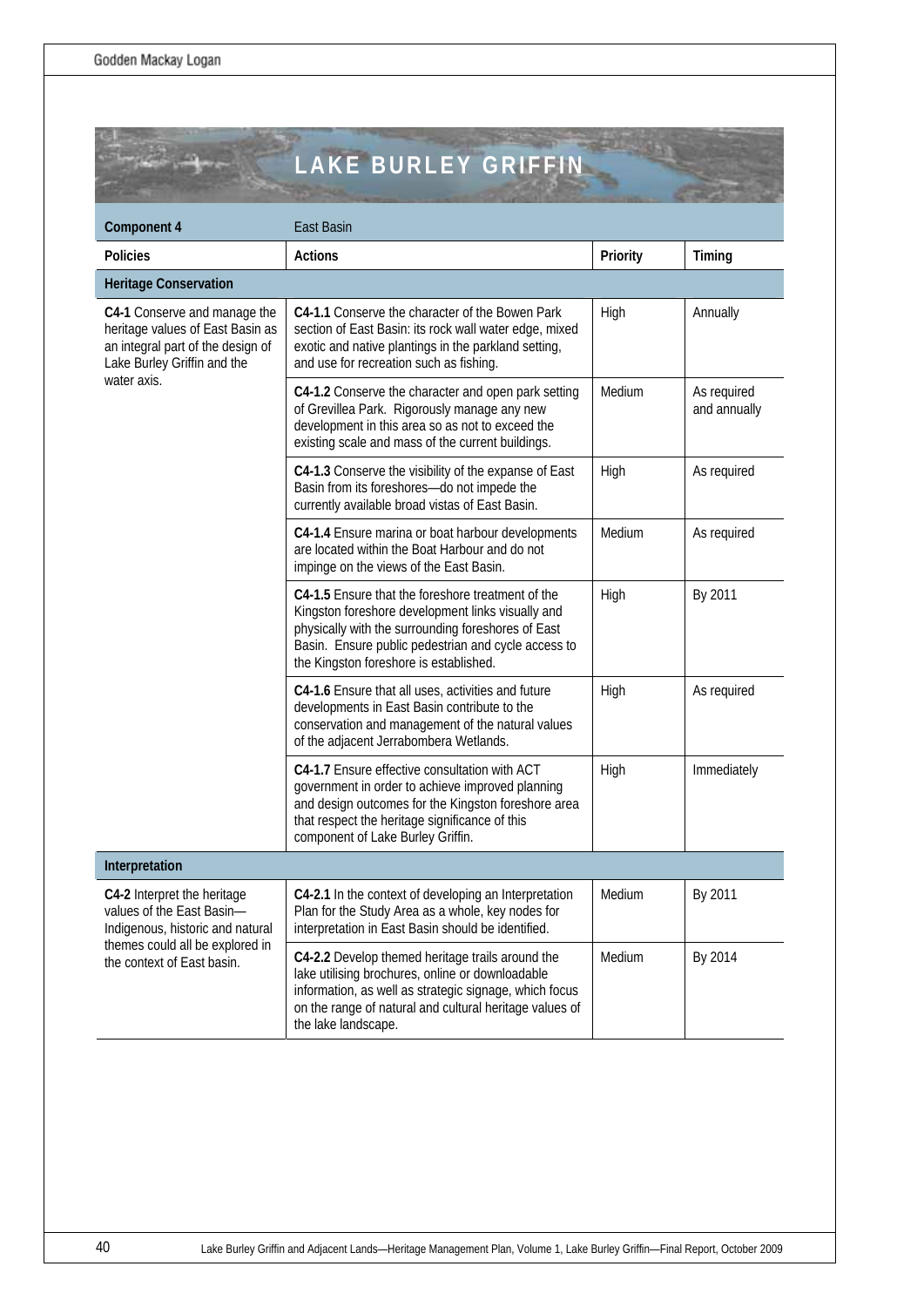|                                                                                       | LAKE BURLEY GRIFFIN                                                                                                       |               |             |
|---------------------------------------------------------------------------------------|---------------------------------------------------------------------------------------------------------------------------|---------------|-------------|
| <b>Component 5</b>                                                                    | Captain Cook Water Jet                                                                                                    |               |             |
|                                                                                       | Septem Cook<br>Water Jet<br>Commonwealth<br>Avenue Bridge                                                                 | central Basin |             |
| <b>Heritage Values</b>                                                                | Commonwealth Heritage Values-A, B, E, F, G, H                                                                             |               |             |
| <b>Attributes</b>                                                                     | The functioning water jet and the relationship to the Captain Cook globe located nearby<br>at Regatta Point.              |               |             |
| Management Issues, Condition<br>and Integrity                                         | The Captain Cook Water Jet is in good condition and is an integral part of the Lake<br>Burley Griffin designed landscape. |               |             |
| <b>Policies</b>                                                                       | <b>Actions</b>                                                                                                            | Priority      | Timing      |
| <b>Heritage Conservation</b>                                                          |                                                                                                                           |               |             |
| C5-1 Conserve and manage the<br>Captain Cook Water Jet as an                          | C5-1.1 Maintain the Captain Cook Water Jet in<br>functional order.                                                        | High          | Annually    |
| integral component of the<br>heritage values of the Lake<br>Burley Griffin landscape. | C5-1.2 Maintain the current operational regime for<br>the jet as the water level of the lake and weather<br>permits.      | Medium        | Immediately |
|                                                                                       | C5-1.3 Retain the Captain Cook Memorial Globe on<br>land near the jet.                                                    | Medium        | Immediately |
|                                                                                       | C5-1.4 Continue to maintain the jet's infrastructure to<br>a high standard to avoid disruption to its schedule.           | High          | Annually    |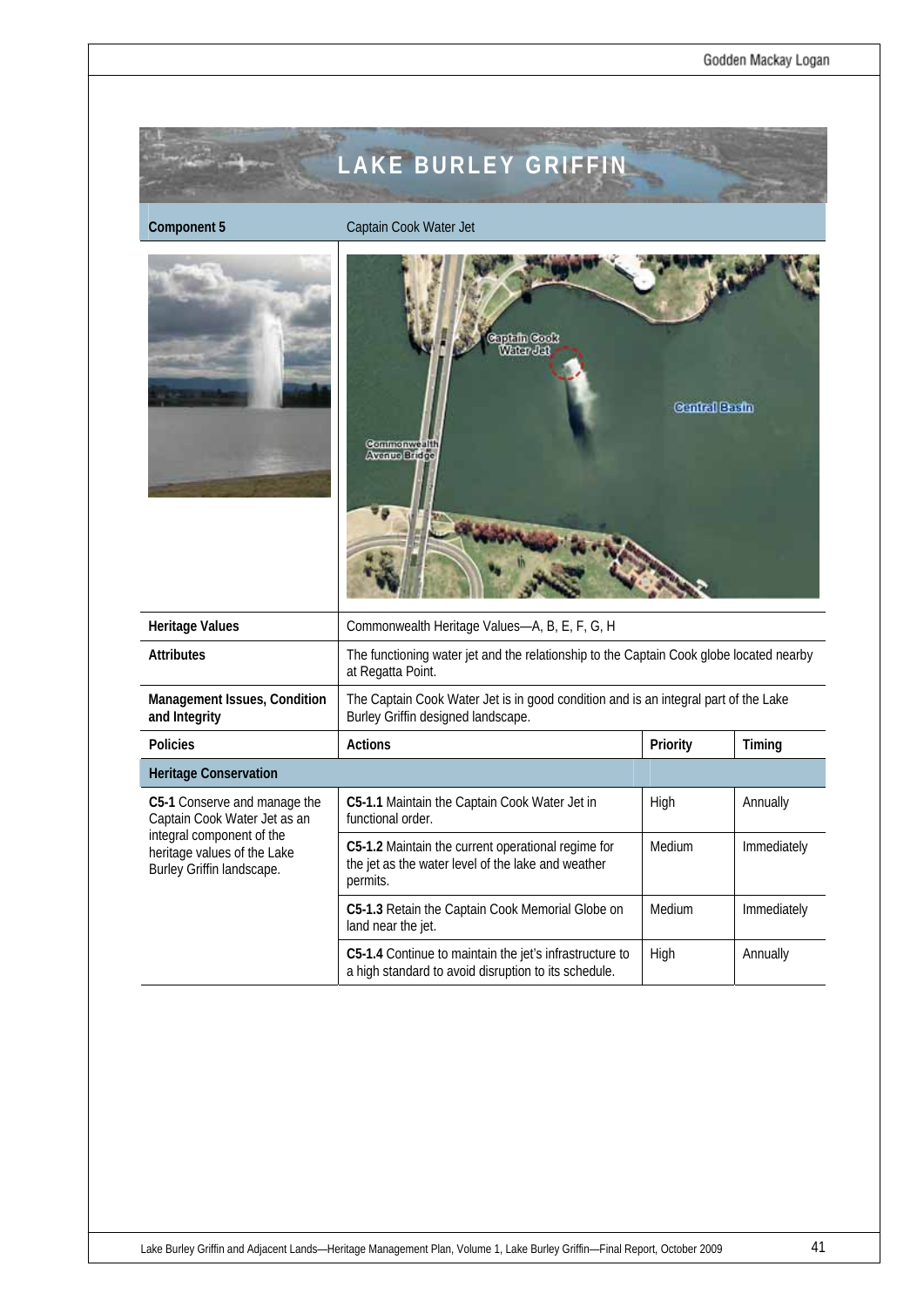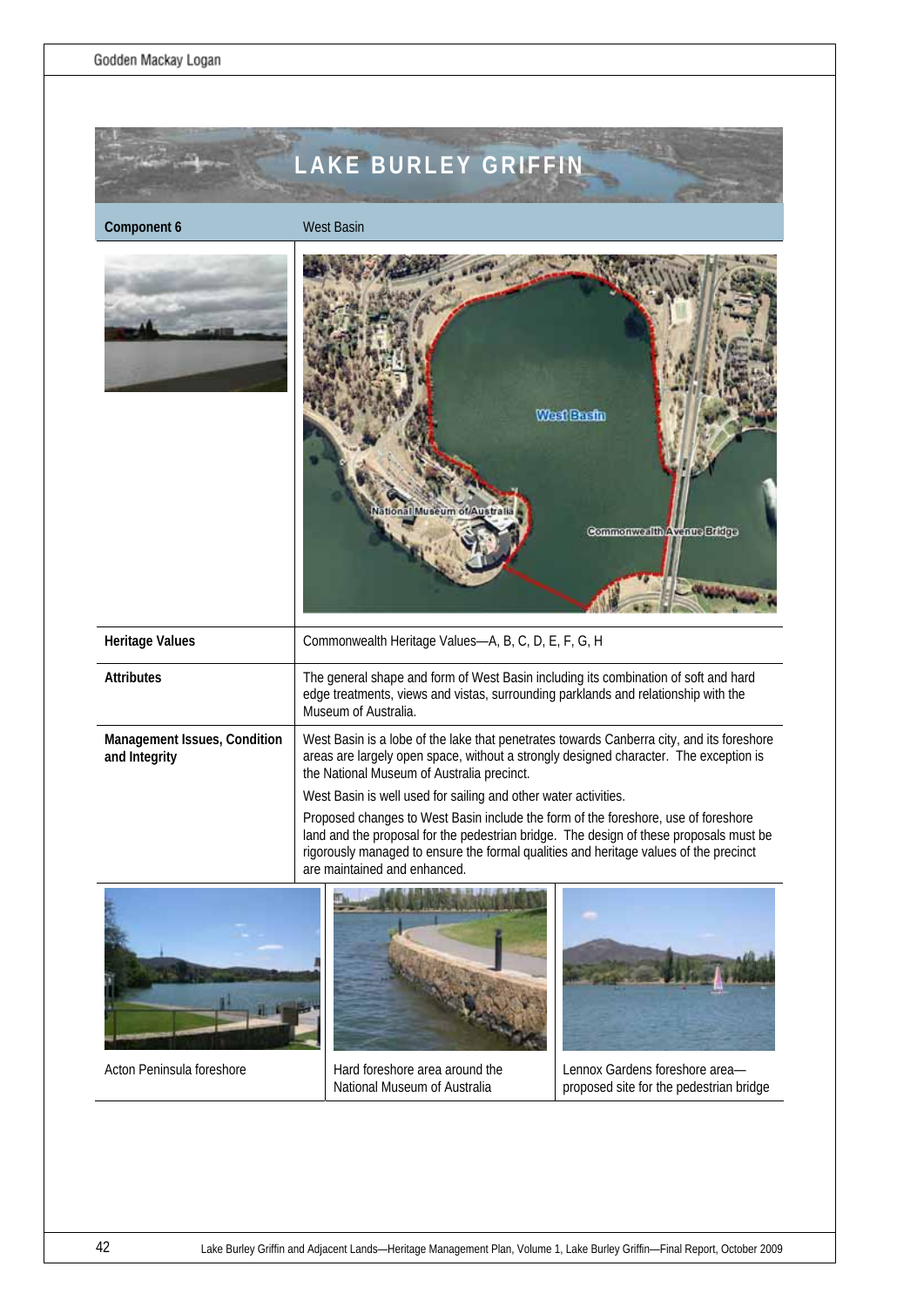| Component 6                                                                                                                                                       | <b>West Basin</b>                                                                                                                                                                                                                                                                                                                                                                                                                                                                                                       |          |             |
|-------------------------------------------------------------------------------------------------------------------------------------------------------------------|-------------------------------------------------------------------------------------------------------------------------------------------------------------------------------------------------------------------------------------------------------------------------------------------------------------------------------------------------------------------------------------------------------------------------------------------------------------------------------------------------------------------------|----------|-------------|
| <b>Policies</b>                                                                                                                                                   | <b>Actions</b>                                                                                                                                                                                                                                                                                                                                                                                                                                                                                                          | Priority | Timing      |
| <b>Heritage Conservation</b>                                                                                                                                      |                                                                                                                                                                                                                                                                                                                                                                                                                                                                                                                         |          |             |
| C6-1 Conserve and manage the<br>integrity of the formal design<br>elements of the West Basin<br>deriving from the Griffin plan as<br>well as the later design and | C6-1.1 Ensure all proposals for development around<br>West Basin are developed in sympathy with the<br>identified heritage values of the place and that the<br>significance of their potential impacts on heritage values<br>are assessed, in line with the EPBC Act.                                                                                                                                                                                                                                                   | High     | Immediately |
| construction of the lake and its<br>surrounds.                                                                                                                    | C6-1.2 Ensure any new development on the foreshores<br>of West Basin provides appropriate view corridors to<br>and from the lake, especially from Commonwealth<br>Avenue.                                                                                                                                                                                                                                                                                                                                               | High     | As required |
|                                                                                                                                                                   | C6-1.3 Conserve and manage significant views and<br>solar access to the foreshore by managing the height of<br>foreshore development to provide views and to prevent<br>overshadowing of the foreshore.                                                                                                                                                                                                                                                                                                                 | High     | As required |
|                                                                                                                                                                   | C6-1.4 Ensure foreshore development enhances and<br>contributes to the reflective qualities of the lake setting<br>and provides plantings designed to contribute to the<br>lake's character.                                                                                                                                                                                                                                                                                                                            | High     | As required |
|                                                                                                                                                                   | C6-1.5 Retain the sense of the lake and its surrounding<br>developments as located in an open park-like setting.                                                                                                                                                                                                                                                                                                                                                                                                        | High     | As required |
|                                                                                                                                                                   | C6-1.6 The design process for the proposed pedestrian<br>bridge should be rigorously managed to ensure that it is<br>sympathetic to the existing heritage values of the place.<br>It should not obscure significant views or have a<br>negative impact on the design qualities of<br>Commonwealth Bridge and the surrounding foreshore<br>areas. Guidelines for its materials, colour, scale, bulk<br>and massing should be developed to ensure that it is<br>sympathetic to the existing heritage values of the place. | High     | Immediately |
|                                                                                                                                                                   | C6-1.7 The proposed pedestrian bridge should not have<br>an adverse impact on the use of West Basin and<br>Westlake for sailing and other recreational, non-<br>motorised water based activities.                                                                                                                                                                                                                                                                                                                       | High     | Immediately |
|                                                                                                                                                                   | C6-1.8 Conserve and maintain the rock wall around the<br>National Museum of Australia precinct.                                                                                                                                                                                                                                                                                                                                                                                                                         | Medium   | Annually    |
| Interpretation                                                                                                                                                    |                                                                                                                                                                                                                                                                                                                                                                                                                                                                                                                         |          |             |
| C6-2 Interpret the heritage<br>values of the West Basin-<br>Indigenous, historic and natural<br>themes could all be explored in<br>the context of West Basin.     | C6-2.1 In the context of developing an Interpretation<br>Plan for the Study Area as a whole, key nodes for<br>interpretation in West Basin should be identified.                                                                                                                                                                                                                                                                                                                                                        | Medium   | By 2011     |
|                                                                                                                                                                   | C6-2.2 Develop themed heritage trails around the lake<br>utilising brochures, online or downloadable information,<br>as well as strategic signage, which focus on the range<br>of natural and cultural heritage values of the lake<br>landscape.                                                                                                                                                                                                                                                                        | Medium   | By 2014     |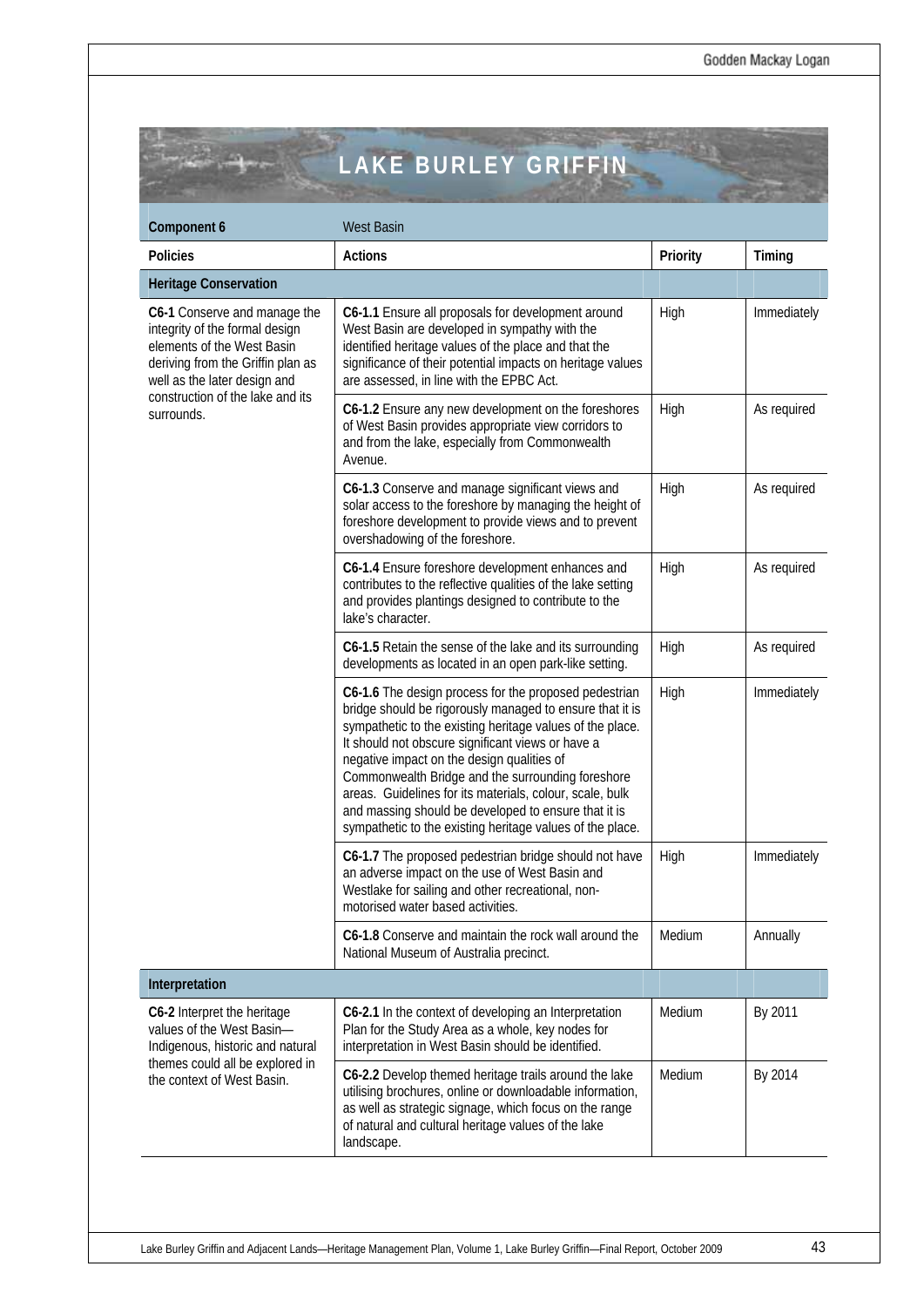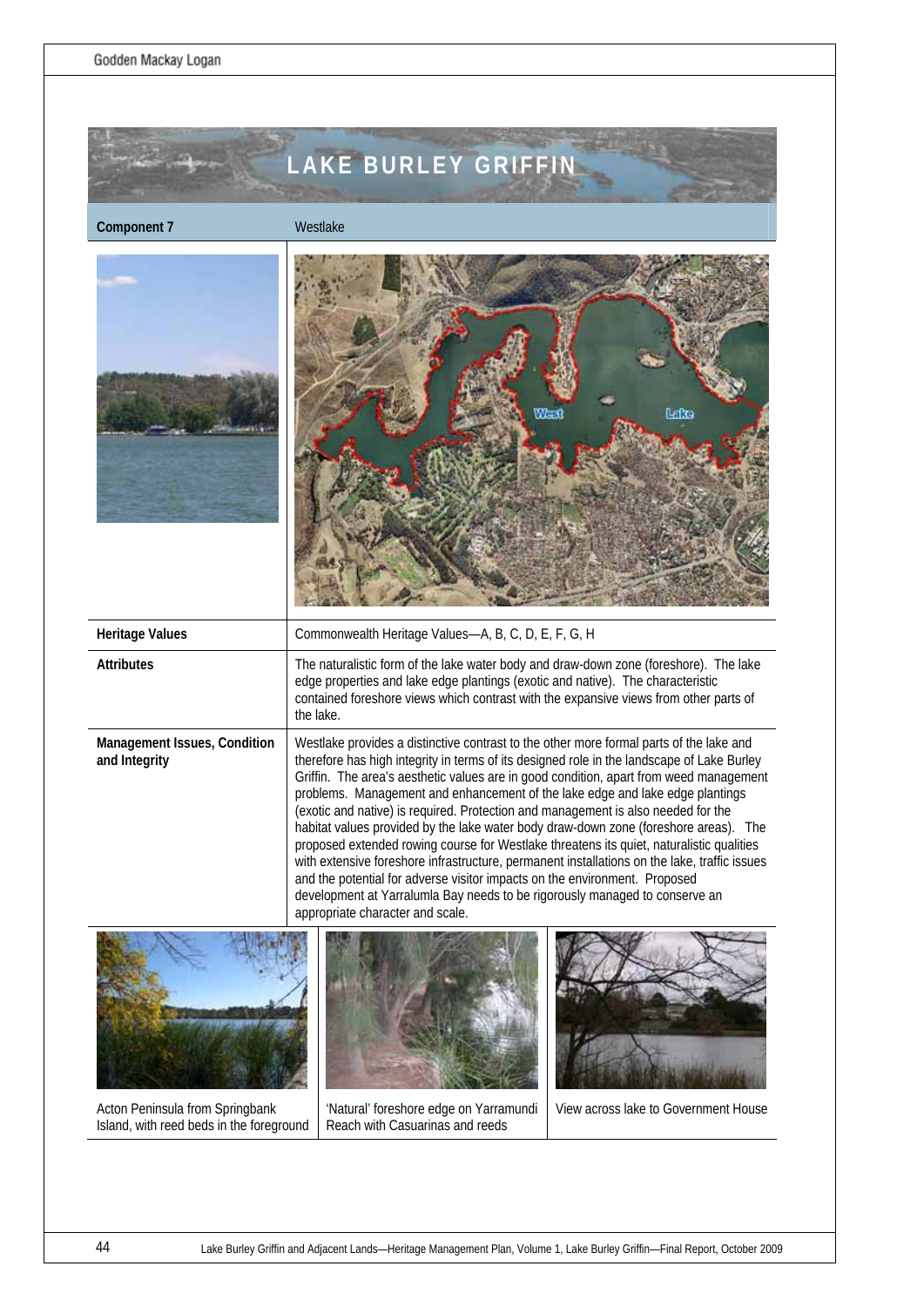| Component 7                                                                                                                                          | Westlake                                                                                                                                                                                                                                                                                                                                                                     |          |                        |
|------------------------------------------------------------------------------------------------------------------------------------------------------|------------------------------------------------------------------------------------------------------------------------------------------------------------------------------------------------------------------------------------------------------------------------------------------------------------------------------------------------------------------------------|----------|------------------------|
| <b>Policies</b>                                                                                                                                      | <b>Actions</b>                                                                                                                                                                                                                                                                                                                                                               | Priority | Timing                 |
| <b>Heritage Conservation</b>                                                                                                                         |                                                                                                                                                                                                                                                                                                                                                                              |          |                        |
| C7-1 Conserve and manage the<br>aesthetic and other heritage<br>values of Westlake.                                                                  | C7-1.1 Conserve the naturalistic, river-like form of<br>Westlake, including its characteristic 'intimate' views of<br>water and foreshore precincts (compared to the broad<br>vistas available in other parts of the lake).                                                                                                                                                  | High     | Immediately            |
|                                                                                                                                                      | C7-1.2 Control use of motorised water craft in this area<br>to retain the quiet qualities of the water and avoid<br>negative impacts on the natural values and habitat<br>areas.                                                                                                                                                                                             | Medium   | By 2014                |
|                                                                                                                                                      | C7-1.3 Conserve and maintain the combination of<br>natural and introduced vegetation on the foreshores of<br>Westlake and retain its densely vegetated, 'naturalistic'<br>setting in open space areas.                                                                                                                                                                       | Medium   | Annually               |
|                                                                                                                                                      | C7-1.4 Control the introduction of further permanent<br>infrastructure on the lake such as buoys, booms,<br>pontoons or jetties.                                                                                                                                                                                                                                             | Medium   | As required            |
|                                                                                                                                                      | C7-1.5 Conserve and maintain existing infrastructure in<br>recreation areas for boating and swimming.                                                                                                                                                                                                                                                                        | Medium   | Annually               |
|                                                                                                                                                      | C7-1.6 Ensure new development at Yarralumla Bay is<br>designed in sympathy with the heritage values of<br>Westlake. In particular, ensure the character and scale<br>of development reflects the surrounding residential area<br>and provides an appropriate contrast to foreshore<br>development in other parts of the lake such as that in<br>Central, West or East Basin. | High     | As required            |
|                                                                                                                                                      | C7-1.7 Encourage the ACT government to consider the<br>need to introduce screening planting to hide the<br>Government Nursery service buildings in important<br>views of Westlake from Government House and<br>Yarramundi Peninsula.                                                                                                                                         | High     | By 2011                |
|                                                                                                                                                      | C7-1.8 Ensure all proposals for development around<br>Westlake are developed in sympathy with the identified<br>heritage values of the place and that the significance of<br>their potential impacts on heritage values are assessed,<br>in line with the EPBC Act.                                                                                                          | High     | As required            |
| C7-2 Conserve and manage the<br>lakeside vegetation on 'soft'<br>foreshore edges for shoreline<br>stability, aesthetic values and<br>visual amenity. | C7-2.1 Manage the lakeside vegetation to retain the<br>current high density and foliage colour and form<br>mixtures.                                                                                                                                                                                                                                                         | Medium   | Immediately            |
|                                                                                                                                                      | C7-2.2 Implement the 2006 Lake Burley Griffin Willow<br>Management Plan which recognises the valuable role<br>these species play in the landscape, despite their<br>invasive characteristics, and makes constructive<br>recommendations for the phased removal and<br>replacement of selected species.                                                                       | Medium   | As required<br>by plan |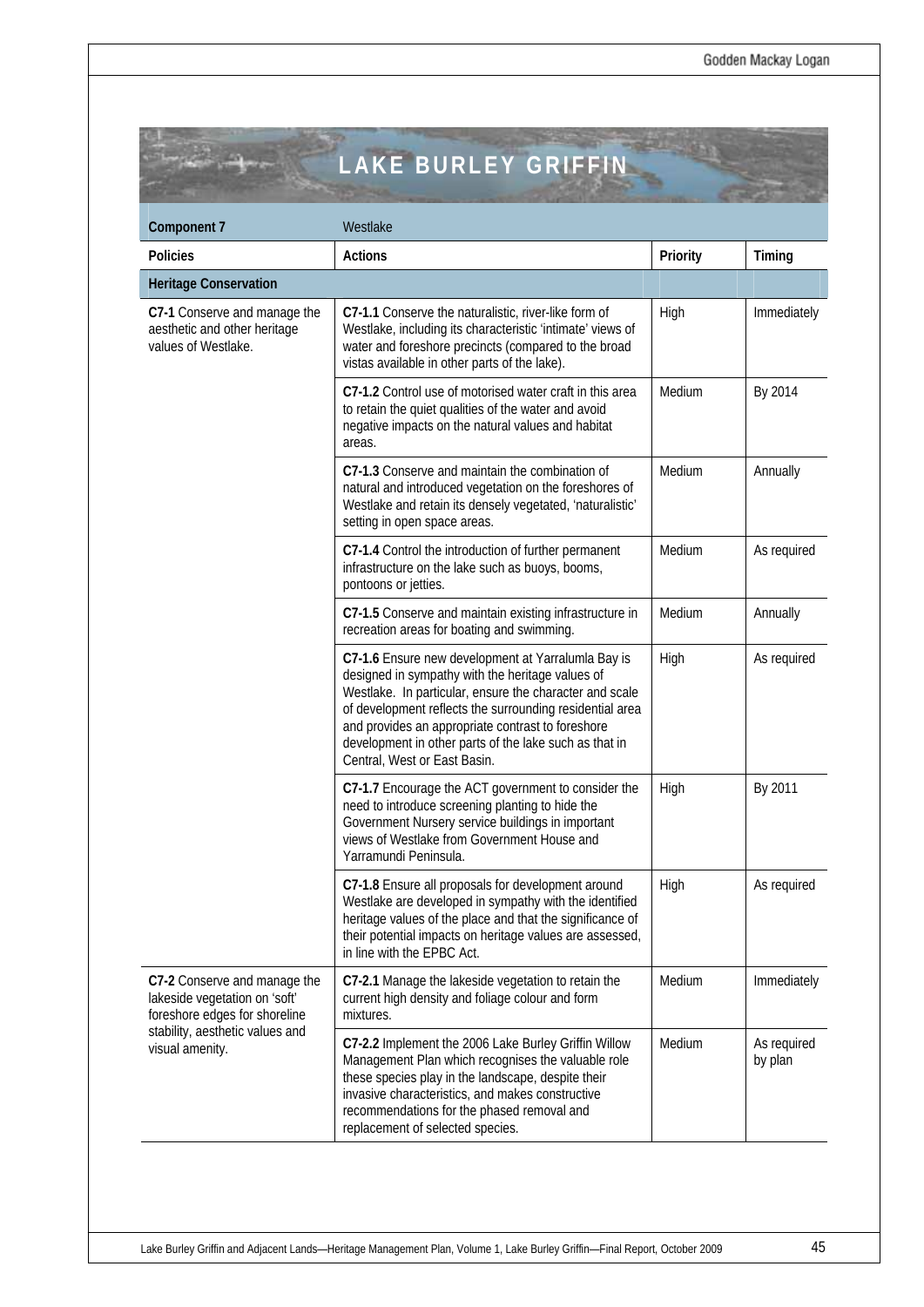| LAKE BURLEY GRIFFIN                                                                                           |                                                                                                                                                                                                                                                  |          |          |
|---------------------------------------------------------------------------------------------------------------|--------------------------------------------------------------------------------------------------------------------------------------------------------------------------------------------------------------------------------------------------|----------|----------|
| <b>Component 7</b>                                                                                            | Westlake                                                                                                                                                                                                                                         |          |          |
| <b>Policies</b>                                                                                               | <b>Actions</b>                                                                                                                                                                                                                                   | Priority | Timing   |
| C7-3 Manage the lakeside<br>vegetation on 'soft' foreshore<br>edges to protect and enhance<br>habitat values. | C7-3.1Manage to optimise the habitat values of<br>shallows and fringing aquatic vegetation and reeds by<br>removing weeds backing the fringing reed beds,<br>removing rubbish and encouraging native regrowth.                                   | Medium   | Annually |
| Interpretation                                                                                                |                                                                                                                                                                                                                                                  |          |          |
| C7-4 Interpret the heritage<br>values of Weslake-Indigenous,<br>historic and natural themes could             | C7-4.1 In the context of developing an Interpretation<br>Plan for the Study Area as a whole, key nodes for<br>interpretation in Westlake should be identified.                                                                                   | Medium   | By 2011  |
| all be explored in the context of<br>Westlake.                                                                | C7-4.2 Develop themed heritage trails around the lake<br>utilising brochures, online or downloadable information,<br>as well as strategic signage, which focus on the range<br>of natural and cultural heritage values of the lake<br>landscape. | Medium   | By 2014  |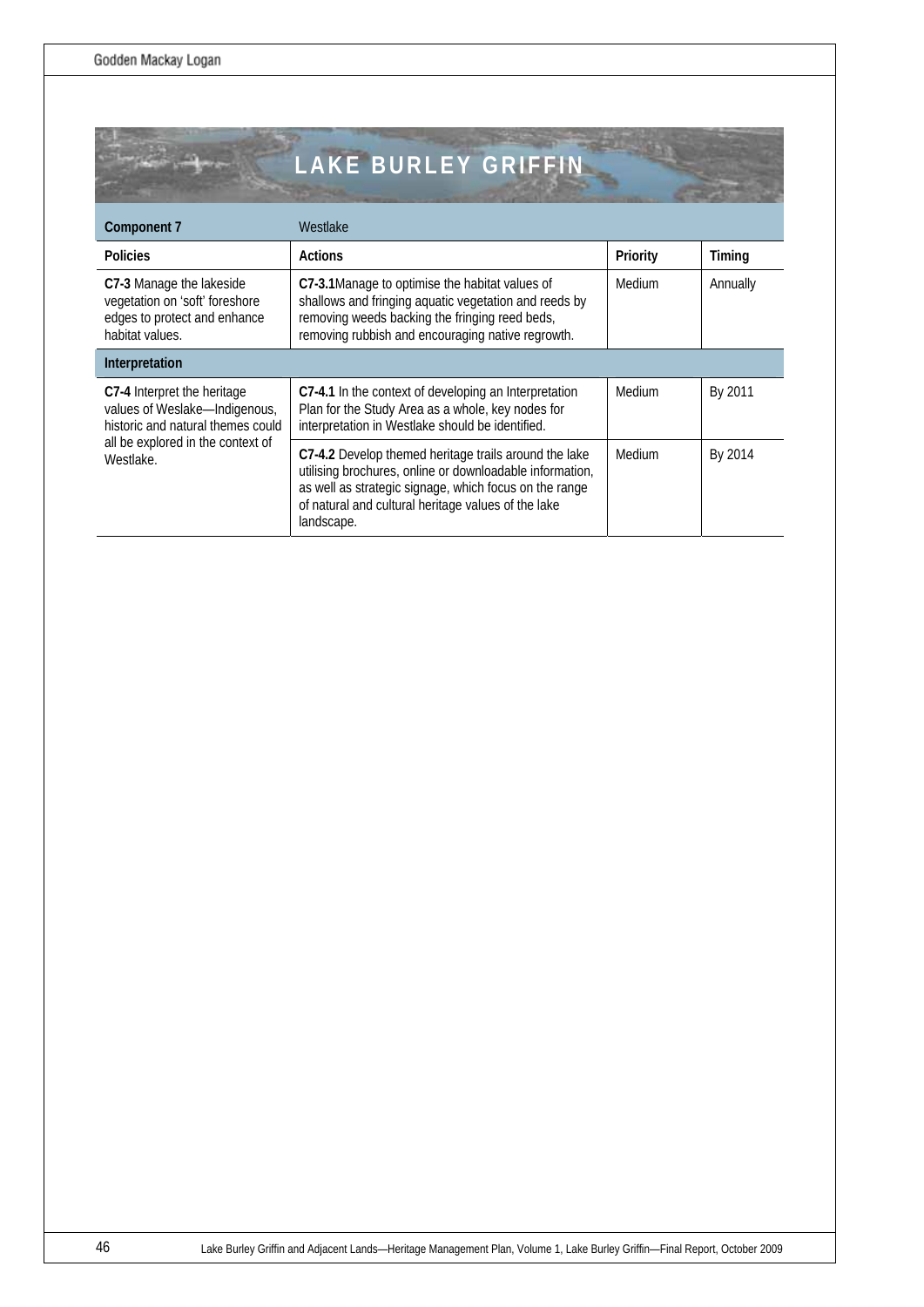| <b>Component 8</b>                            | Springbank Island                                                                                                                                                                                                               |
|-----------------------------------------------|---------------------------------------------------------------------------------------------------------------------------------------------------------------------------------------------------------------------------------|
|                                               | Springbanklsland<br>Peninsu<br>WestLake<br>IMuseum.of                                                                                                                                                                           |
| <b>Heritage Values</b>                        | Commonwealth Heritage Values-A, B, C, E, F, G, H                                                                                                                                                                                |
| <b>Attributes</b>                             | The constructed island and lake edge plantings (exotic and native).                                                                                                                                                             |
| Management Issues, Condition<br>and Integrity | Active management required for the lake edge properties and lake edge plantings<br>(exotic and native).<br>Protection and management of the habitat values provided by the lake waterbody draw-<br>down zone (foreshore areas). |
|                                               | Interpretation of Springbank Island as a constructed part of the lake landscape.                                                                                                                                                |
|                                               | <b>NASA SELEPANGKAR</b><br><b>PERMIT</b>                                                                                                                                                                                        |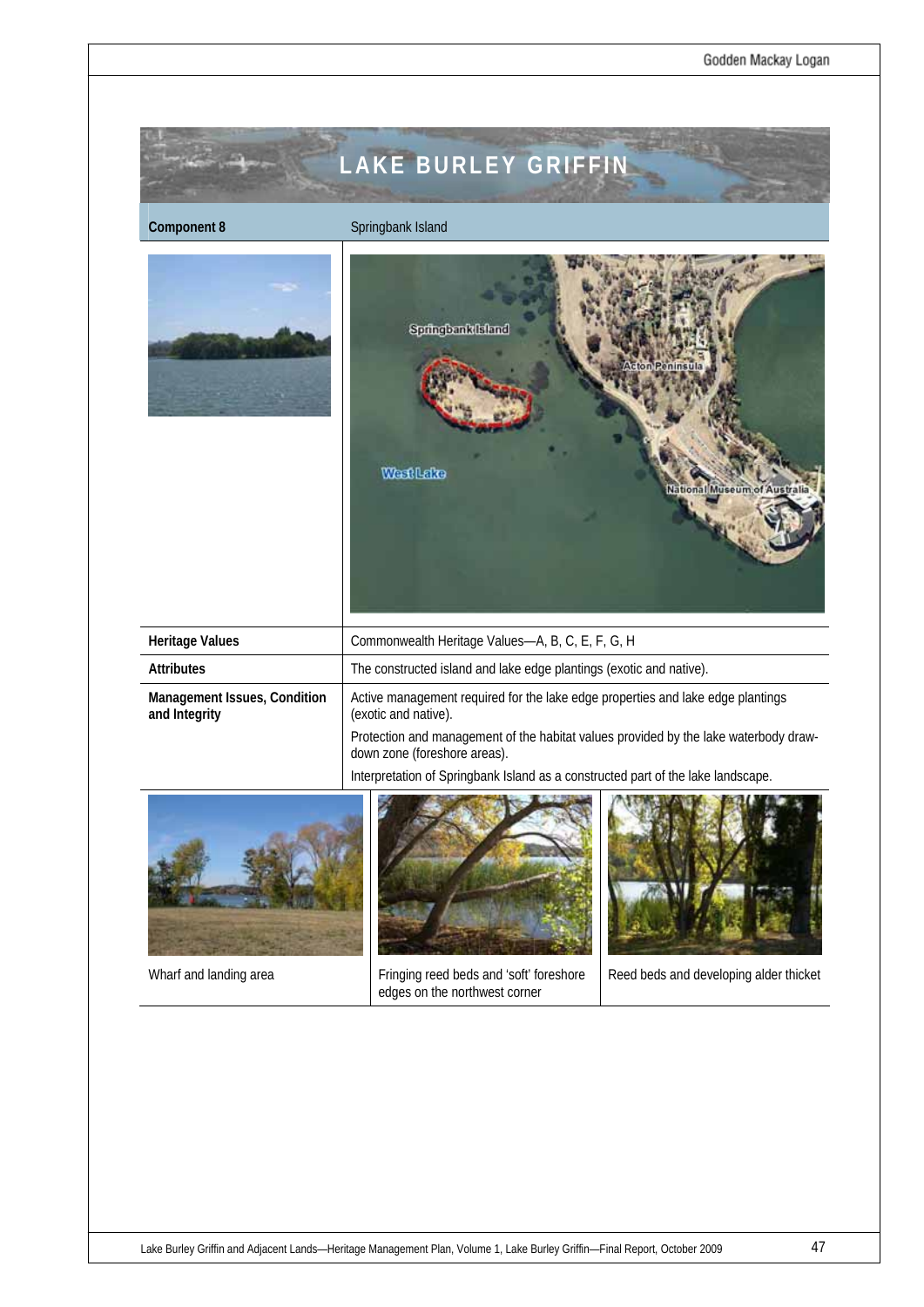|                                                                                                               | LAKE BURLEY GRIFFIN                                                                                                                                                                                                                                                                                                                |          |                        |
|---------------------------------------------------------------------------------------------------------------|------------------------------------------------------------------------------------------------------------------------------------------------------------------------------------------------------------------------------------------------------------------------------------------------------------------------------------|----------|------------------------|
| Component 8                                                                                                   | Springbank Island                                                                                                                                                                                                                                                                                                                  |          |                        |
| <b>Policies</b>                                                                                               | <b>Actions</b>                                                                                                                                                                                                                                                                                                                     | Priority | Timing                 |
| <b>Heritage Conservation</b>                                                                                  |                                                                                                                                                                                                                                                                                                                                    |          |                        |
| C8-1 Conserve and manage the<br>lakeside vegetation on 'soft'<br>foreshore edges for shoreline                | C8-1.1 Manage the lakeside vegetation to retain the<br>current high density, foliage colour and form mixtures.                                                                                                                                                                                                                     | Medium   | Annually               |
| stability and visual amenity.                                                                                 | C8-1.2 Continue management of the island as a<br>passive recreation facility in line with the Broad<br>Landscape Objectives and Landscape Character Zones<br>guidelines for Springbank Island in the Lake Burley<br>Griffin Management Plan, 1995.                                                                                 | High     | Immediately            |
|                                                                                                               | C8-1.3 Implement the 2006 Lake Burley Griffin Willow<br>Management Plan which recognises the valuable role<br>the fringing vegetation plays in protecting the island<br>from wind and the foreshores from erosion. Willows are<br>significant in this and should be retained with only<br>strategic thinning to facilitate access. | Medium   | As required<br>by plan |
| C8-2 Manage the lakeside<br>vegetation on 'soft' foreshore<br>edges to protect and enhance<br>habitat values. | C8-2.1Manage to optimise the habitat values of<br>shallows and fringing aquatic vegetation and reeds by<br>removing weeds backing the reed beds, removing<br>rubbish and encouraging native regrowth.                                                                                                                              | Medium   | Annually               |
| C8-3 Avoid construction on<br>Springbank Island                                                               | C8-3.1 No construction should take place on the island<br>except unobtrusive and passive recreational structures<br>as required.                                                                                                                                                                                                   | High     | As required            |
| Interpretation                                                                                                |                                                                                                                                                                                                                                                                                                                                    |          |                        |
| C8-3 Interpret the historic<br>heritage values of Springbank<br>Island.                                       | C8-3.1 Develop a themed heritage trail around Lake<br>Burley Griffin utilising brochures, online or<br>downloadable information, as well as signage, focusing<br>on the historical heritage values of the Study Area.                                                                                                              | Medium   | By 2014                |
|                                                                                                               | C8-3.2On-site interpretation should feature a consistent<br>and distinctive graphic style to form a recognisable<br>heritage trail around the lake.                                                                                                                                                                                | Medium   | As required            |
|                                                                                                               | C8-3.3 Interpret Springbank Island as a constructed<br>aspect of the designed lake landscape.                                                                                                                                                                                                                                      | Medium   | By 2014                |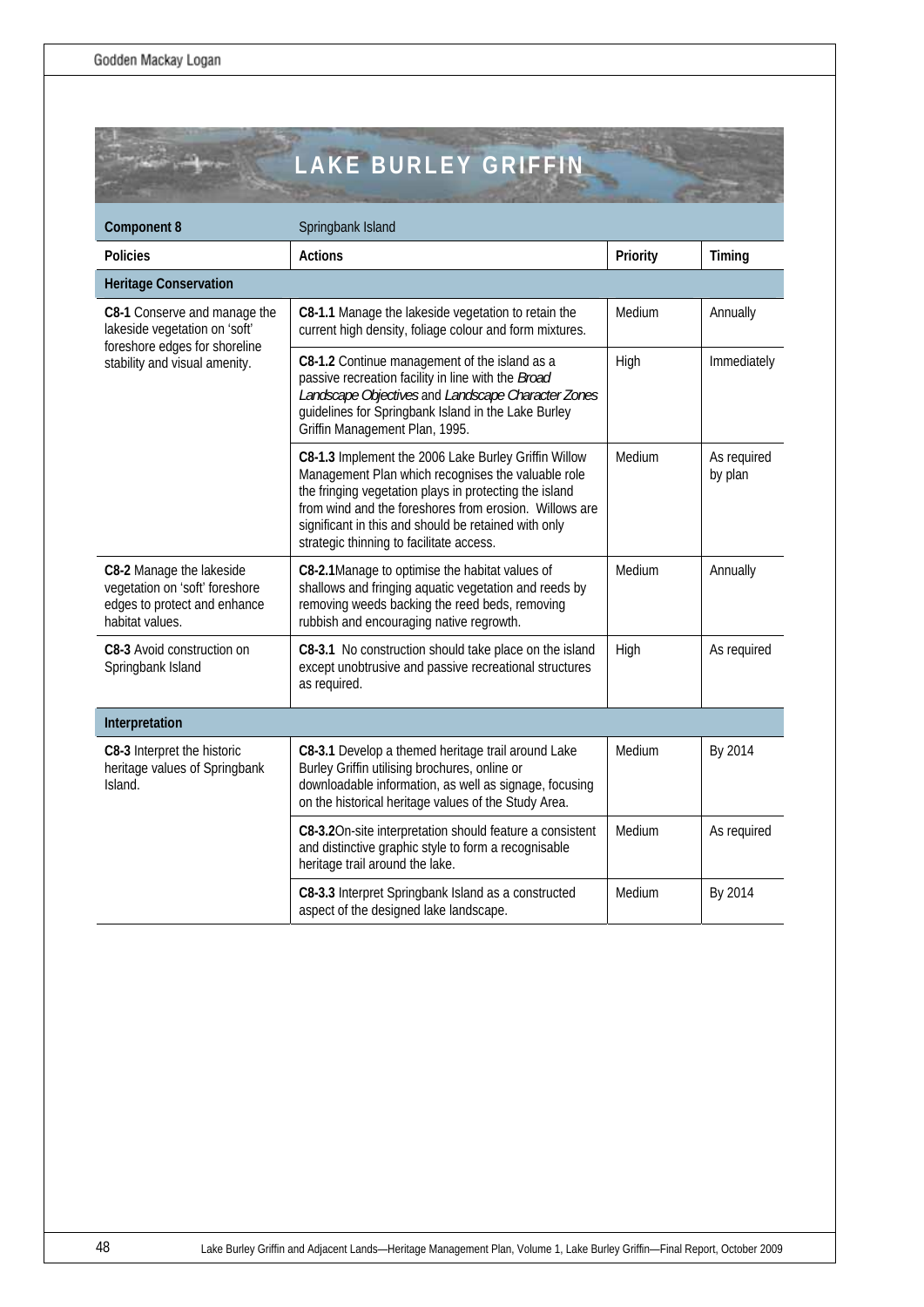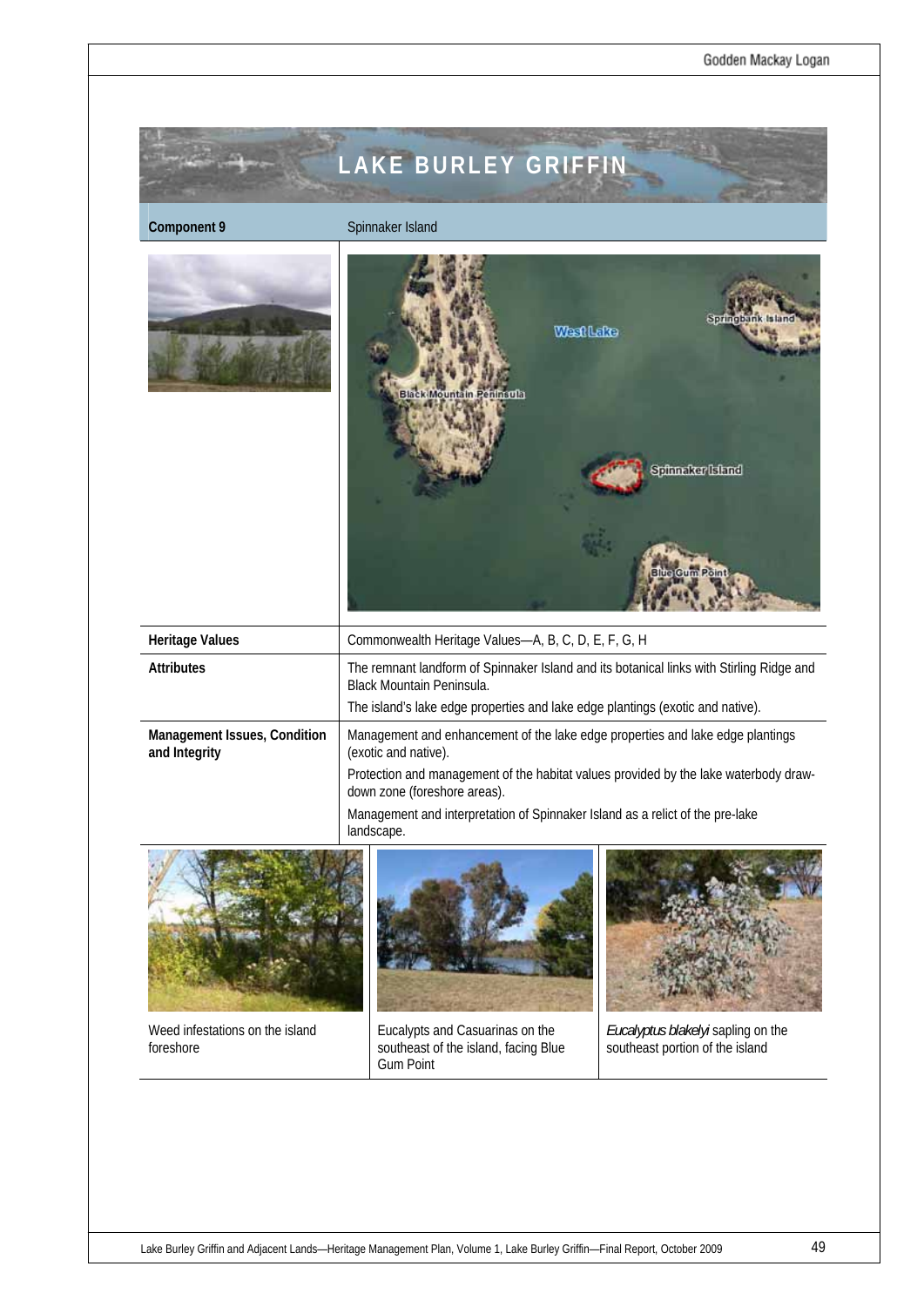| <b>Component 9</b>                                                                                                              | Spinnaker Island                                                                                                                                                                                                                                                                                                                                                         |            |                        |
|---------------------------------------------------------------------------------------------------------------------------------|--------------------------------------------------------------------------------------------------------------------------------------------------------------------------------------------------------------------------------------------------------------------------------------------------------------------------------------------------------------------------|------------|------------------------|
| <b>Policies</b>                                                                                                                 | Actions                                                                                                                                                                                                                                                                                                                                                                  | Priority   | Timing                 |
| <b>Heritage Conservation</b>                                                                                                    |                                                                                                                                                                                                                                                                                                                                                                          |            |                        |
| C9-1 Conserve and manage the<br>lakeside vegetation on 'soft'<br>foreshore edges for shoreline<br>stability and visual amenity. | C9-1.1 Continue management of the island as a<br>passive recreation area in line with the Broad<br>Landscape Objectives and Landscape Character Zones<br>guidelines for Spinnaker Island in the Lake Burley<br>Griffin Management Plan, 1995.                                                                                                                            | High       | Immediately            |
|                                                                                                                                 | C9-1.2 The 2006 Lake Burley Griffin Willow<br>Management Plan recognises the need to remove the<br>'dense fringing vegetation' in order to change the long<br>term landscape character to one that is eucalypt<br>dominated and recommends thinning. Progressive<br>removal of all exotic fringing vegetation should be<br>undertaken in line with this management goal. | Medium     | As required<br>by plan |
| C9-2 Conserve and manage the<br>lakeside vegetation on 'soft'<br>foreshore edges to protect and<br>enhance habitat values.      | C9-2.1 Manage vegetation to optimise the habitat<br>values of shallows and fringing aquatic vegetation and<br>reeds by removing weeds backing the reed beds,<br>removing rubbish and encouraging native regrowth.                                                                                                                                                        | Medium     | Annually               |
| C9-3 Recognise Spinnaker<br>Island as a relict of the pre-lake<br>landscape.                                                    | C9-3.1 Manage vegetation to illustrate the island's link<br>with the pre-lake landscape. Over time, remove all<br>exotic species and re-establish Yellow box-red gum<br>woodland species. Maintain grassland space in the<br>centre of the island and manage as a natural grassland.                                                                                     | Medium/Low | By 2019                |
|                                                                                                                                 | C9-3.2 Do not allow any built facilities on the island.<br>Management should conform with the Landscape<br>Character Zones guidelines for Spinnaker Island in the<br>Lake Burley Griffin Management Plan, 1995.                                                                                                                                                          | High       | Immediately            |
| Interpretation                                                                                                                  |                                                                                                                                                                                                                                                                                                                                                                          |            |                        |
| C9-4 Interpret the natural<br>heritage values of Spinnaker<br>Island.                                                           | C9-4.1 Develop a themed heritage trail around Lake<br>Burley Griffin utilising brochures, online or<br>downloadable information, as well as signage, focusing<br>on the natural values of the Study Area.                                                                                                                                                                | Medium     | By 2014                |
|                                                                                                                                 | C9-4.2 On-site interpretation should feature a<br>consistent and distinctive graphic style to form a<br>recognisable heritage trail around the lake.                                                                                                                                                                                                                     | Medium     | As required            |
|                                                                                                                                 | C9-4.3 Interpret Spinnaker Island as a relict of the pre-<br>lake landscape.                                                                                                                                                                                                                                                                                             | Medium     | By 2014                |
|                                                                                                                                 | Consider the installation of interpretive signage to<br>highlight the pre-lake landscape and pre-European<br>vegetation communities.                                                                                                                                                                                                                                     |            |                        |
|                                                                                                                                 | Consider the installation of interpretive signage to<br>inform and explain work in progress to re-establish the<br>natural vegetation communities.                                                                                                                                                                                                                       |            |                        |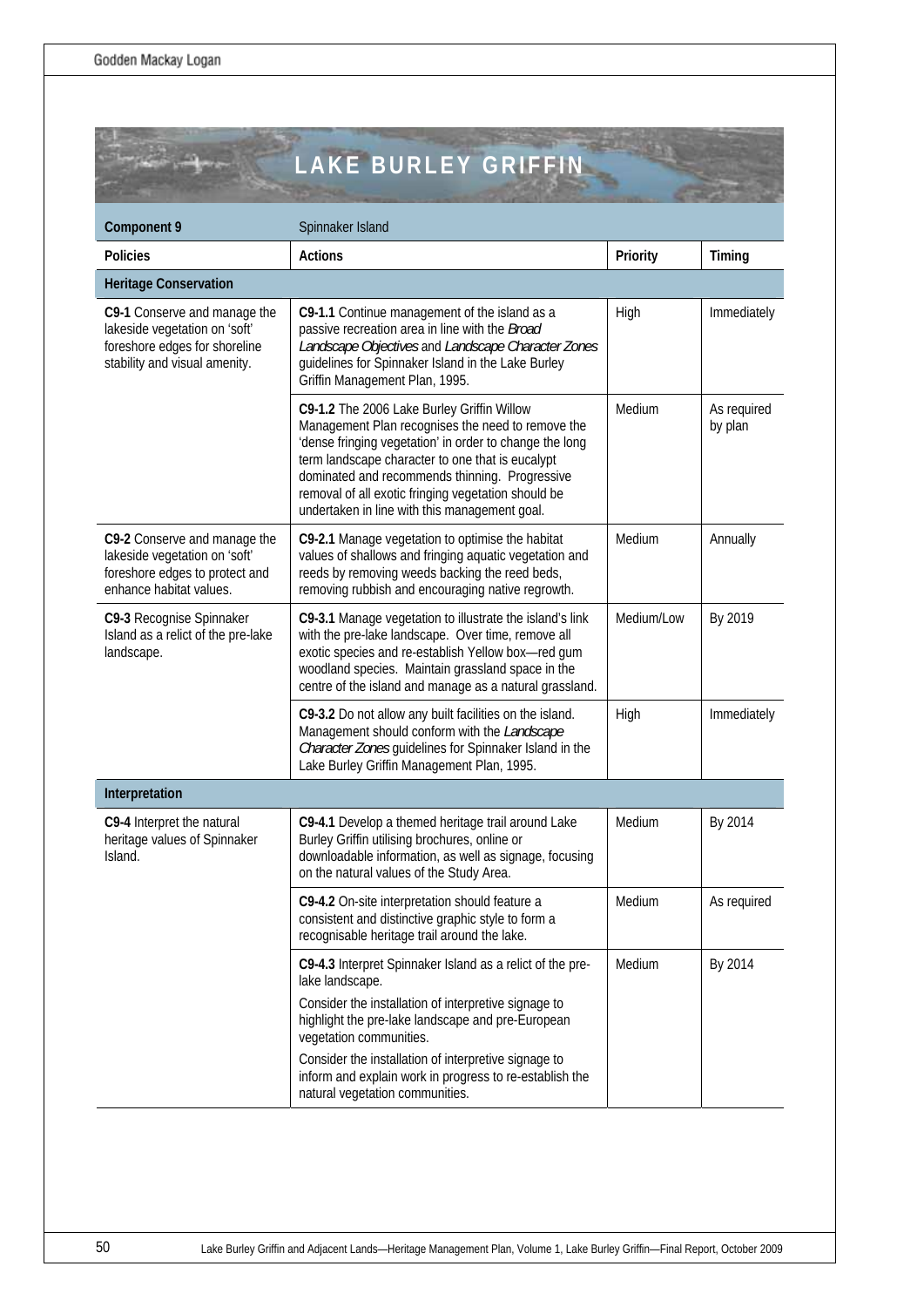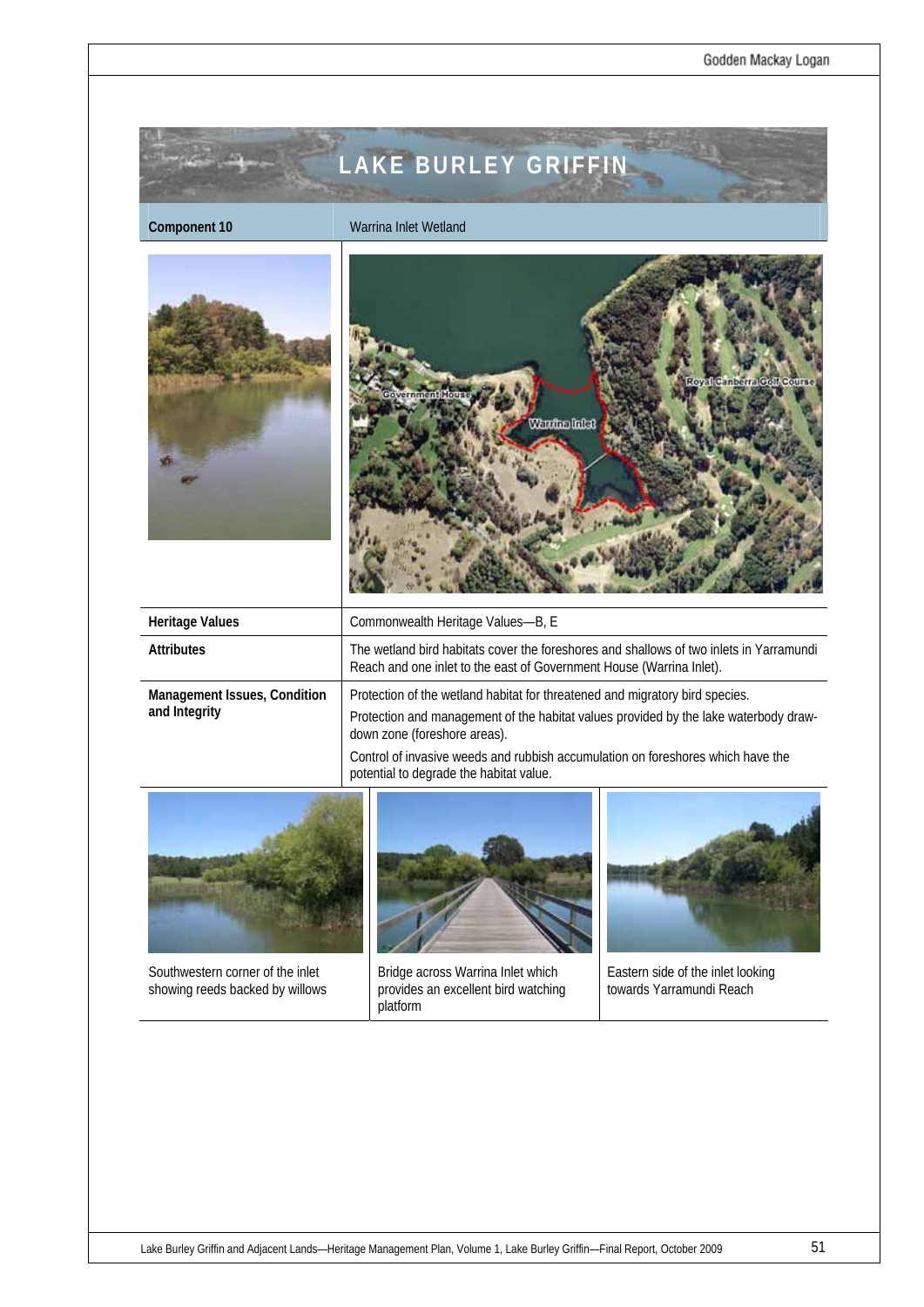| Component 10                                                                                                                                                                                                              | Warrina Inlet Wetland                                                                                                                                                                                                                                                                                                                                                                                                                                                                                    |          |             |
|---------------------------------------------------------------------------------------------------------------------------------------------------------------------------------------------------------------------------|----------------------------------------------------------------------------------------------------------------------------------------------------------------------------------------------------------------------------------------------------------------------------------------------------------------------------------------------------------------------------------------------------------------------------------------------------------------------------------------------------------|----------|-------------|
| <b>Policies</b>                                                                                                                                                                                                           | <b>Actions</b>                                                                                                                                                                                                                                                                                                                                                                                                                                                                                           | Priority | Timing      |
| <b>Heritage Conservation</b>                                                                                                                                                                                              |                                                                                                                                                                                                                                                                                                                                                                                                                                                                                                          |          |             |
| C10-1 Conserve, manage and<br>enhance the threatened and<br>migratory bird habitat and the<br>ecology of the lake draw-down<br>zone (foreshore).                                                                          | C10-1.1 Continue to manage the area in line with the<br>habitat management principles and guidelines for<br>wetlands in the Landscape Character Zones of the Lake<br>Burley Griffin Management Plan, 1995. In particular,<br>continue reservation status and low intensity recreation<br>use of terrestrial lands adjoining wetlands; continue<br>fencing where separation from trafficked areas is<br>required (western boundary of wetland); and continue<br>water activity restrictions in the inlet. | High     | Annually    |
|                                                                                                                                                                                                                           | C10-1.2 Manage to optimise the habitat values of<br>shallows and fringing aquatic vegetation and reeds.<br>Remove weeds backing the reed beds (predominantly<br>alder thickets) and encourage native regrowth.<br>Remove rubbish which becomes trapped behind reed<br>beds.                                                                                                                                                                                                                              | High     | Annually    |
| C10-2 Ensure that service<br>contracts for asset management<br>in and around the wetlands are<br>consistent with the protection<br>and conservation of identified<br>historic, Indigenous and natural<br>heritage values. | C10-2.1 Prepare documentation to be included with<br>Service Contracts which:<br>identifies valuable habitat elements;<br>٠<br>provides a statement of heritage value and<br>$\bullet$<br>legislative responsibilities for their protection and<br>management; and<br>clearly states the priority and emphasis of<br>$\bullet$<br>management activities in different areas.                                                                                                                              | High     | By 2011     |
| Interpretation                                                                                                                                                                                                            |                                                                                                                                                                                                                                                                                                                                                                                                                                                                                                          |          |             |
| C10-3 Interpret the natural<br>heritage values of Warrina Inlet.                                                                                                                                                          | C10-3.1 Develop a themed heritage trail around Lake<br>Burley Griffin utilising brochures, online or<br>downloadable information, as well as signage, focusing<br>on the natural values of the Study Area.                                                                                                                                                                                                                                                                                               | Medium   | By 2014     |
|                                                                                                                                                                                                                           | C10-3.2 On-site interpretation should feature a<br>consistent and distinctive graphic style to form a<br>recognisable heritage trail around the lake.                                                                                                                                                                                                                                                                                                                                                    | Medium   | As required |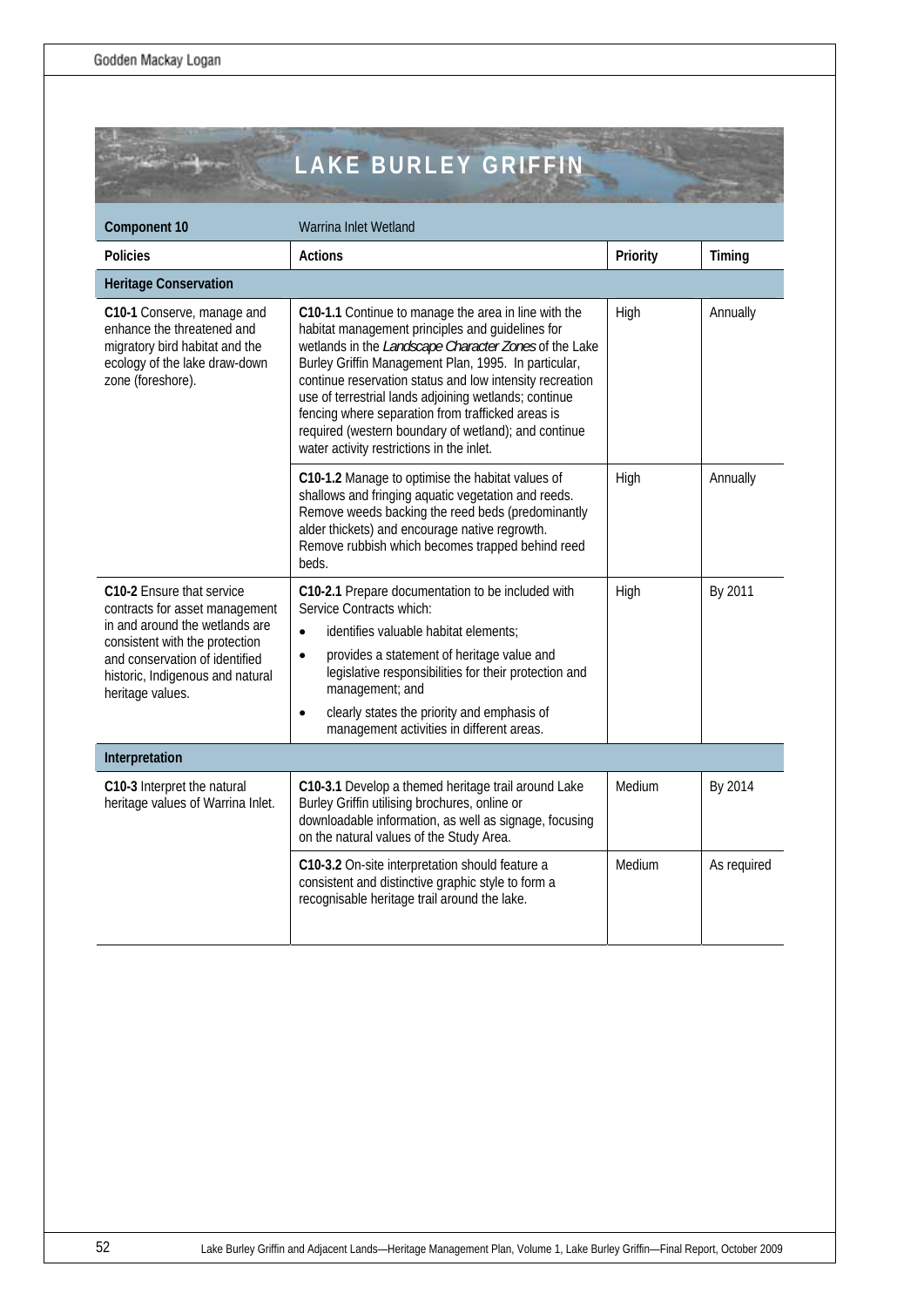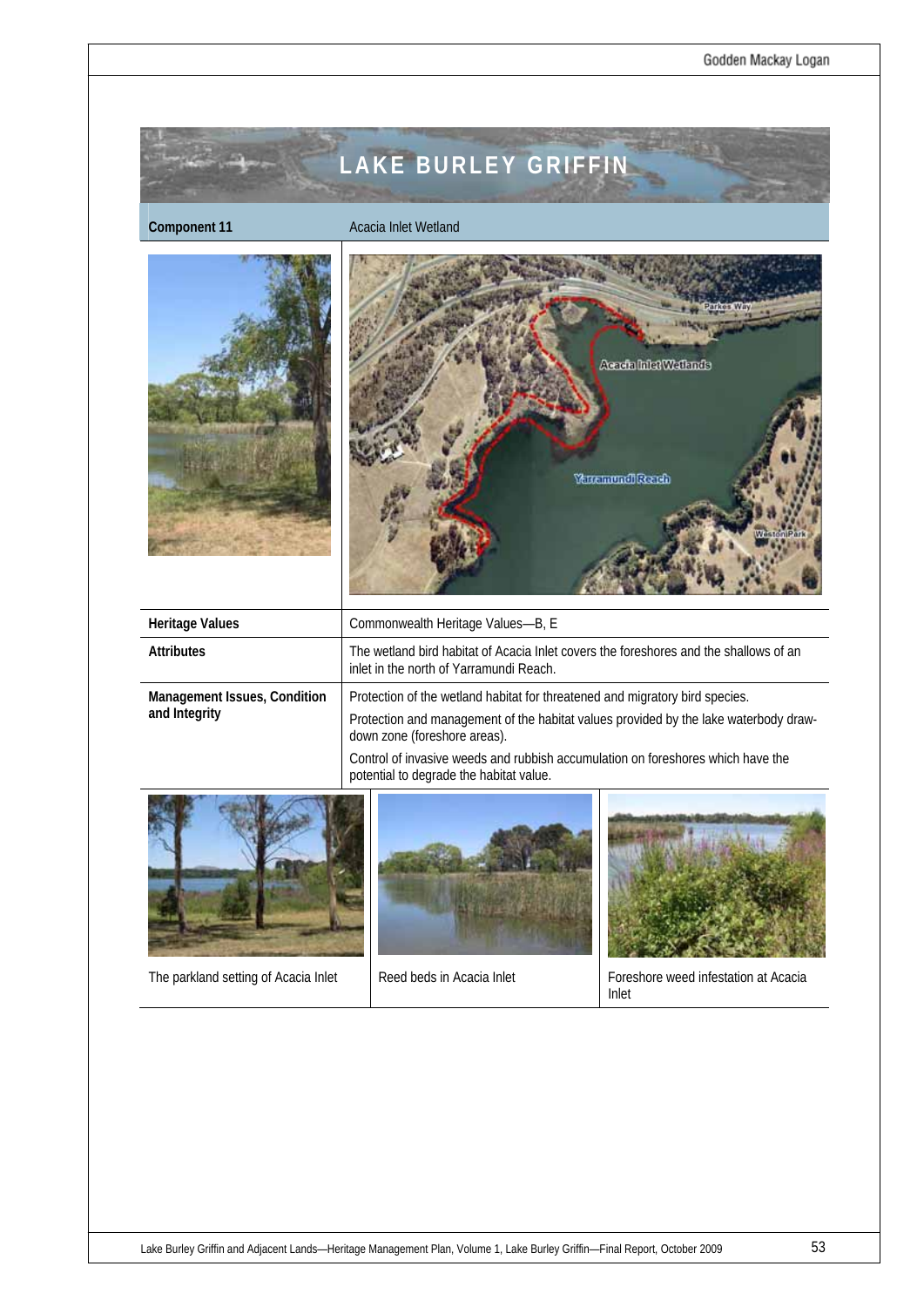|                                                                                                                                                                                                                           | LAKE BURLEY GRIFFIN                                                                                                                                                                                                                                                                                                                                                                                   |          |             |  |
|---------------------------------------------------------------------------------------------------------------------------------------------------------------------------------------------------------------------------|-------------------------------------------------------------------------------------------------------------------------------------------------------------------------------------------------------------------------------------------------------------------------------------------------------------------------------------------------------------------------------------------------------|----------|-------------|--|
| Component 11                                                                                                                                                                                                              | Acacia Inlet Wetland                                                                                                                                                                                                                                                                                                                                                                                  |          |             |  |
| <b>Policies</b>                                                                                                                                                                                                           | <b>Actions</b>                                                                                                                                                                                                                                                                                                                                                                                        | Priority | Timing      |  |
| <b>Heritage Conservation</b>                                                                                                                                                                                              |                                                                                                                                                                                                                                                                                                                                                                                                       |          |             |  |
| C11-1 Conserve, manage and<br>enhance the threatened and<br>migratory bird habitat and the<br>ecology of the lake draw-down<br>zone (foreshore).                                                                          | C11-1.1 Continue to manage the area in line with the<br>habitat management principles and guidelines for<br>wetlands in the Landscape Character Zones of the<br>Lake Burley Griffin Management Plan, 1995. In<br>particular, continue reservation status and low<br>intensity recreation use of terrestrial lands adjoining<br>the wetland; and continue water activity restrictions in<br>the inlet. | High     | Annually    |  |
|                                                                                                                                                                                                                           | C11-1.2 Manage to optimise the habitat values of<br>shallows and fringing aquatic vegetation and reeds.<br>Remove weeds backing the reed beds (predominantly<br>blackberry and willow thickets) and encourage native<br>regrowth. Remove rubbish which becomes trapped<br>behind reed beds.                                                                                                           | High     | Annually    |  |
| C11-2 Ensure that service<br>contracts for asset management<br>in and around the wetlands are<br>consistent with the protection<br>and conservation of identified<br>historic, Indigenous and natural<br>heritage values. | C11-2.2Prepare documentation to be included with<br>Service Contracts which:<br>identifies valuable habitat elements:<br>$\bullet$<br>provides a statement of heritage value and<br>$\bullet$<br>legislative responsibilities for their protection and<br>management; and<br>clearly states the priority and emphasis of<br>$\bullet$<br>management activities in different areas.                    | High     | By 2011     |  |
| Interpretation                                                                                                                                                                                                            |                                                                                                                                                                                                                                                                                                                                                                                                       |          |             |  |
| C11-3 Interpret the natural<br>heritage values of the Acacia<br>Inlet.                                                                                                                                                    | C11-3.1 Develop a themed heritage trail around Lake<br>Burley Griffin utilising brochures, online or<br>downloadable information, as well as signage,<br>focusing on the natural values of the Study Area.                                                                                                                                                                                            | Medium   | By 2014     |  |
|                                                                                                                                                                                                                           | C11-3.2 On-site interpretation should feature a<br>consistent and distinctive graphic style to form a<br>recognisable heritage trail around the lake.                                                                                                                                                                                                                                                 | Medium   | As required |  |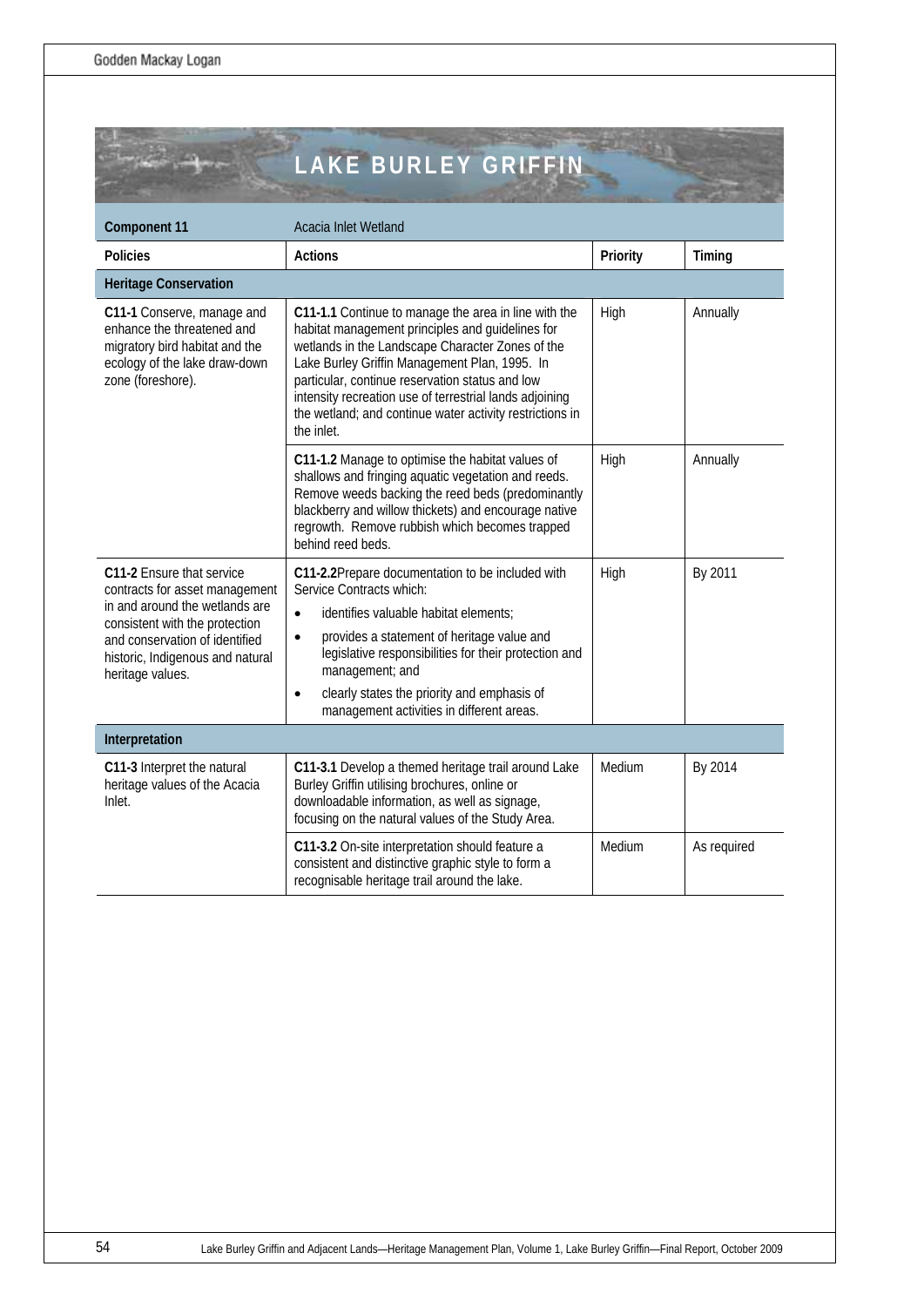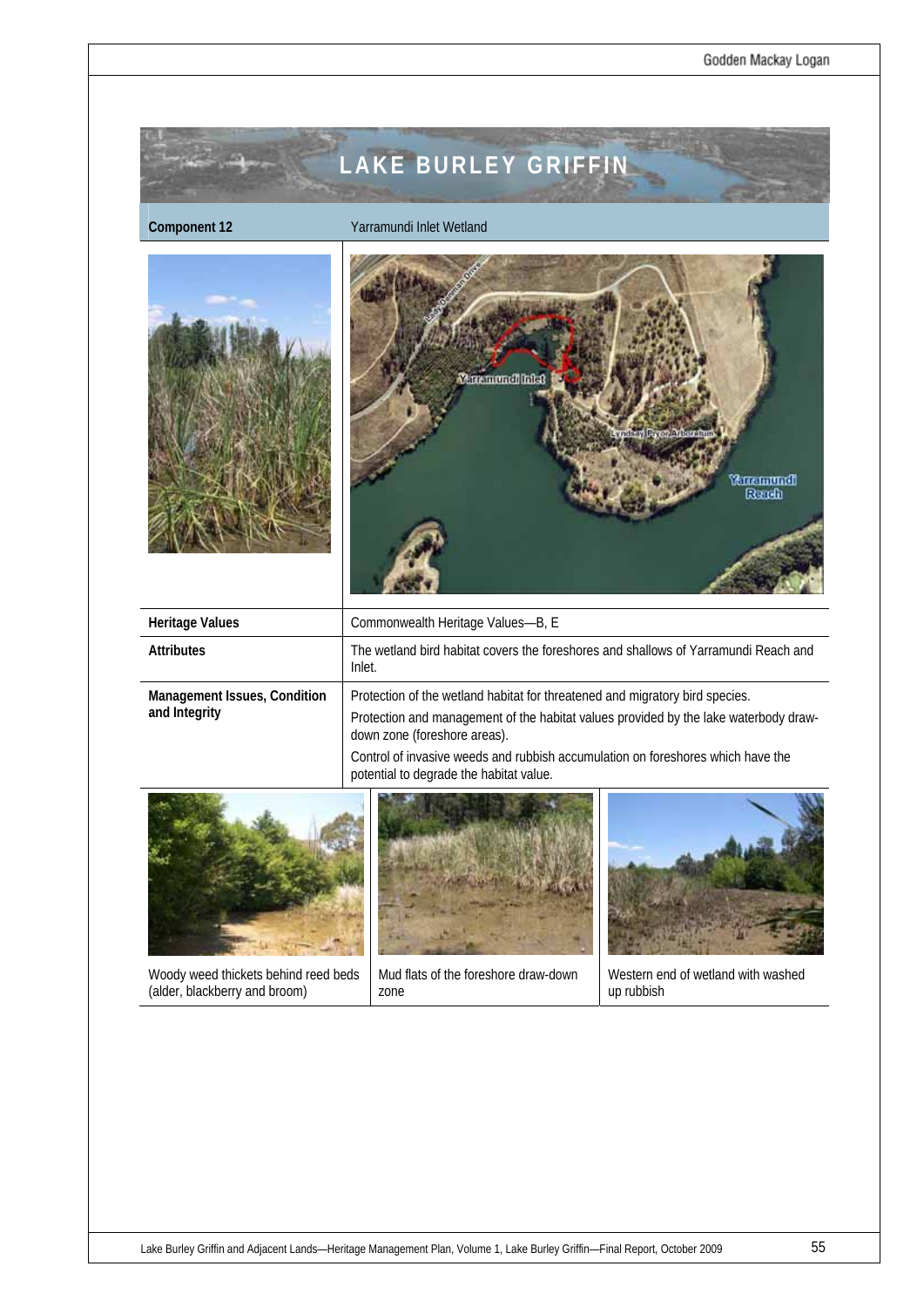| LAKE BURLEY GRIFFIN                                                                                                                                                                                                       |                                                                                                                                                                                                                                                                                                                                                                                     |          |             |  |
|---------------------------------------------------------------------------------------------------------------------------------------------------------------------------------------------------------------------------|-------------------------------------------------------------------------------------------------------------------------------------------------------------------------------------------------------------------------------------------------------------------------------------------------------------------------------------------------------------------------------------|----------|-------------|--|
| Component 12                                                                                                                                                                                                              | Yarramundi Inlet wetland                                                                                                                                                                                                                                                                                                                                                            |          |             |  |
| <b>Policies</b>                                                                                                                                                                                                           | Actions                                                                                                                                                                                                                                                                                                                                                                             | Priority | Timing      |  |
| <b>Heritage Conservation</b>                                                                                                                                                                                              |                                                                                                                                                                                                                                                                                                                                                                                     |          |             |  |
| C12-1 Conserve, manage and<br>enhance the threatened and<br>migratory bird habitat and the<br>ecology of the lake draw-down<br>zone (foreshore).                                                                          | C12-1.1 Continue to manage the area in line with the<br>habitat management principles and guidelines for<br>wetlands in the Landscape Character Zones of the Lake<br>Burley Griffin Management Plan, 1995. In particular,<br>continue low intensity recreational use of terrestrial<br>lands adjoining wetlands and continue water activity<br>restrictions in the inlet.           | High     | Annually    |  |
|                                                                                                                                                                                                                           | C12-1.2 Restore and manage vegetation to provide an<br>appropriate native species mix. Extensive weed<br>invasions backing the wetland (alder thickets,<br>blackberry, broom) need to be eradicated and the area<br>replanted with native species appropriate to the wetland<br>community.                                                                                          | High     | By 2011     |  |
| C12-2 Ensure that service<br>contracts for asset management<br>in and around the wetlands are<br>consistent with the protection<br>and conservation of identified<br>historic, indigenous and natural<br>heritage values. | C12-2.1 Prepare documentation to be included with<br>Service Contracts which:<br>identifies valuable habitat elements:<br>$\bullet$<br>provides a statement of heritage value and<br>$\bullet$<br>legislative responsibilities for their protection and<br>management; and<br>clearly states the priority and emphasis of<br>$\bullet$<br>management activities in different areas. | High     | By 2011     |  |
| Interpretation                                                                                                                                                                                                            |                                                                                                                                                                                                                                                                                                                                                                                     |          |             |  |
| C12-3 Interpret the natural<br>heritage values of the<br>Yarramundi Inlet                                                                                                                                                 | C12-3.1 Develop a themed heritage trail around Lake<br>Burley Griffin utilising brochures, online or<br>downloadable information, as well as signage, focusing<br>on the natural values of the Study Area.                                                                                                                                                                          | Medium   | By 2014     |  |
|                                                                                                                                                                                                                           | C12-3.2 On-site interpretation should feature a<br>consistent and distinctive graphic style to form a<br>recognisable heritage trail around the lake.                                                                                                                                                                                                                               | Medium   | As required |  |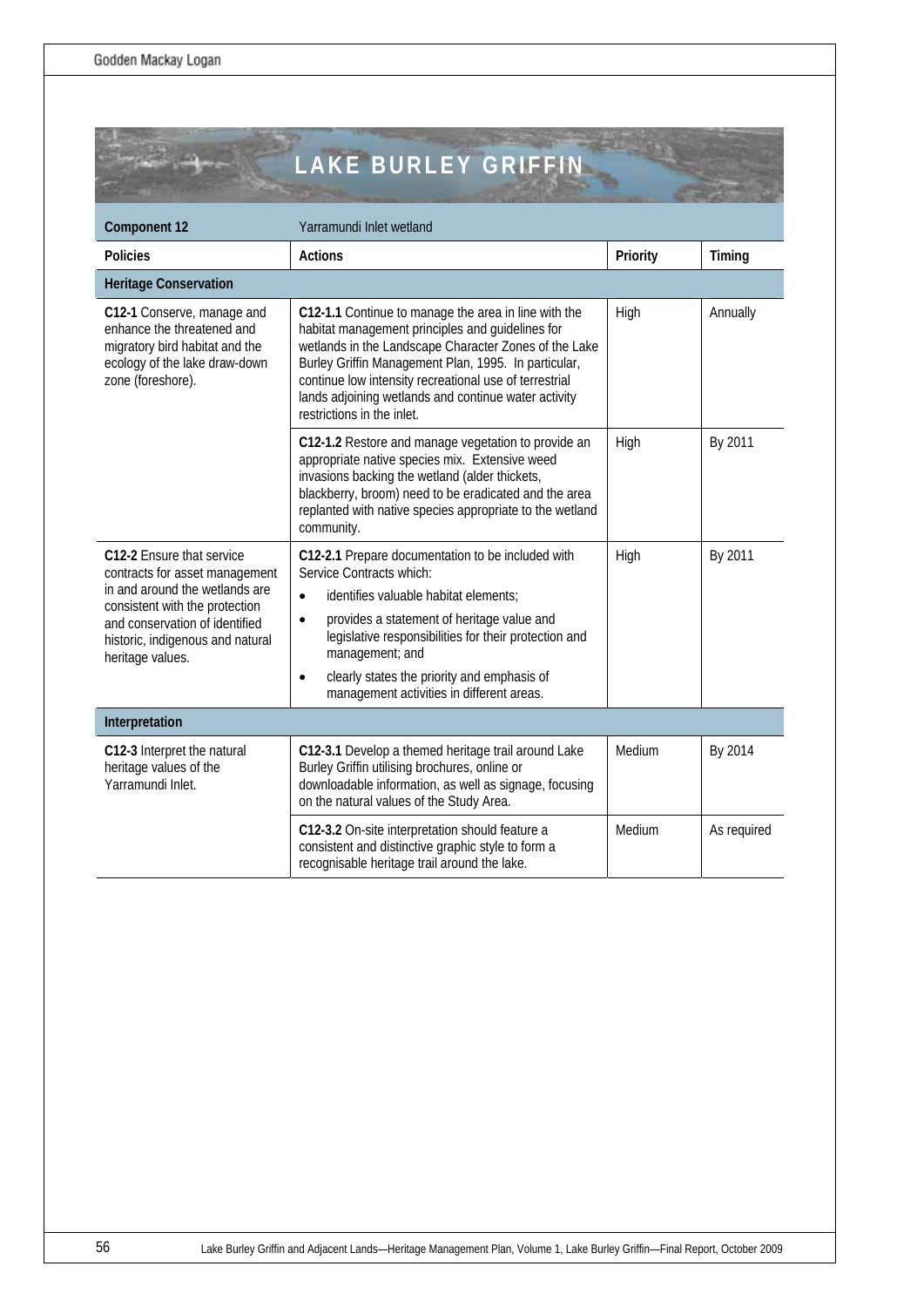# **5.0 References**

- ACT Government 1988, *Button Wrinklewort (Rutidosis leptorrhynchoides): An endangered species, Action Plan No. 8,* Environment ACT, Canberra.
- ACT Heritage Council, Proposed entry to an interim heritage place register for Button Wrinklewort habitat (Majura Field Firing Range and Stirling Park), prepared for the ACT Heritage Council, undated.
- Australian Heritage Commission 2002, *Ask First: a guide to respecting Indigenous Heritage Values and Places*, Australian Heritage Commission, Canberra.
- Boden, R 1994, Conservation and Management Plan for Native Vegetation on National Land Managed by the National Capital Authority, report prepared for the National Capital Authority.
- Environment ACT 2000, *Fish stocking plan for the Australian Capital Territory 2001–2005*, Urban Services, ACT, p 3.
- Godden Mackay Logan Pty Ltd 2007, Lake Burley Griffin Heritage Assessment, prepared for the National Capital Authority, June 2007.
- Greening Australia Capital Region 2006, *Lake Burley Griffin Willow Management Plan*, prepared for the Molonglo Catchment Group, National Capital Authority, Canberra.
- Gugler, A 2000, 'A History of Stirling Park' Canberra Historical Journal, pp 16–28.
- Muyt, A 2006, Stirling Ridge, Yarralumla: Vegetation Survey Methods, Management Issues and Flora and Fauna Species Lists, prepared for the National Capital Authority, Canberra.
- National Capital Authority 1995, Asset Management Strategy, unpublished report for the NCA.
- National Capital Authority 2004, *The Griffin Legacy*, National Capital Authority, Canberra
- National Capital Authority 2004, *Central National Area Western Foreshores and Environs, A Draft Planning Framework Study*, National Capital Authority, Canberra.
- National Capital Authority 2005, *Lake Burley Griffin Recreation Policy 2005*, National Capital Authority, Canberra.
- National Capital Authority 2006, Lake Burley Griffin Water Quality Management Plan, unpublished report for the NCA.
- National Capital Authority, Environment Australia, Environment ACT 1998, Memorandum of Understanding between the National Capital Authority and Environment Australia, Department of the Environment and Environment ACT, Department of Urban Services relating to The Roles and Responsibilities of each partner in consistent and co-ordinated conservation management of threatened species and ecological communities in the ACT, unpublished report, p 3.
- National Capital Development Commission 1980, Site for a Future Official Residence for the Prime Minister of Australia, prepared for the Official Establishments Trust, March 1980.
- National Capital Development Commission 1988, *Sites of Significance in the ACT 2, Inner Canberra*, National Capital Development Commission, Canberra.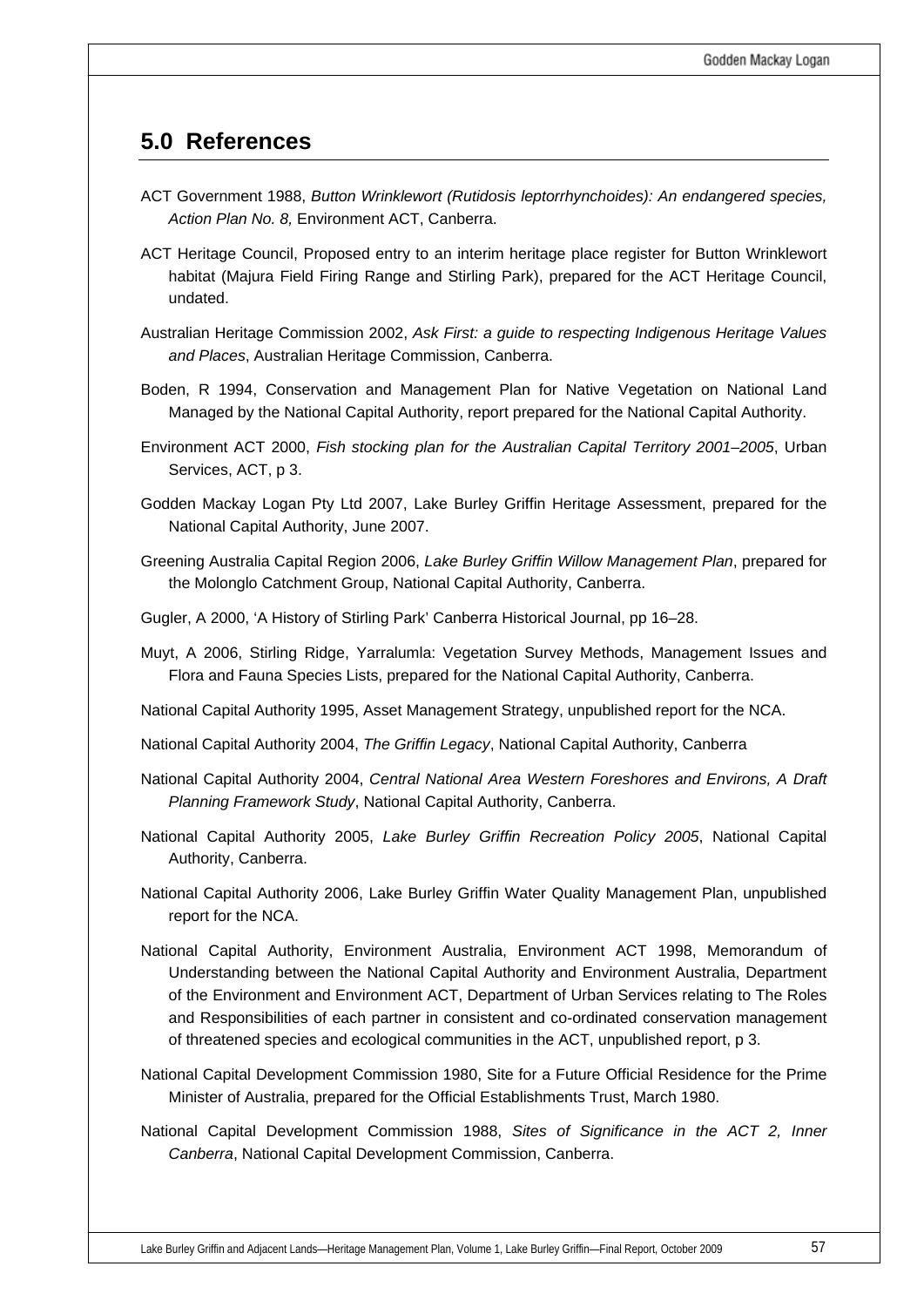- National Capital Development Commission 1988, *Lake Burley Griffin Canberra Policy Plan*, published by National Capital Development Commission, Commonwealth of Australia.
- National Capital Planning Authority, 1995, *Lake Burley Griffin Management Plan,* published by NCPA, Commonwealth of Australia.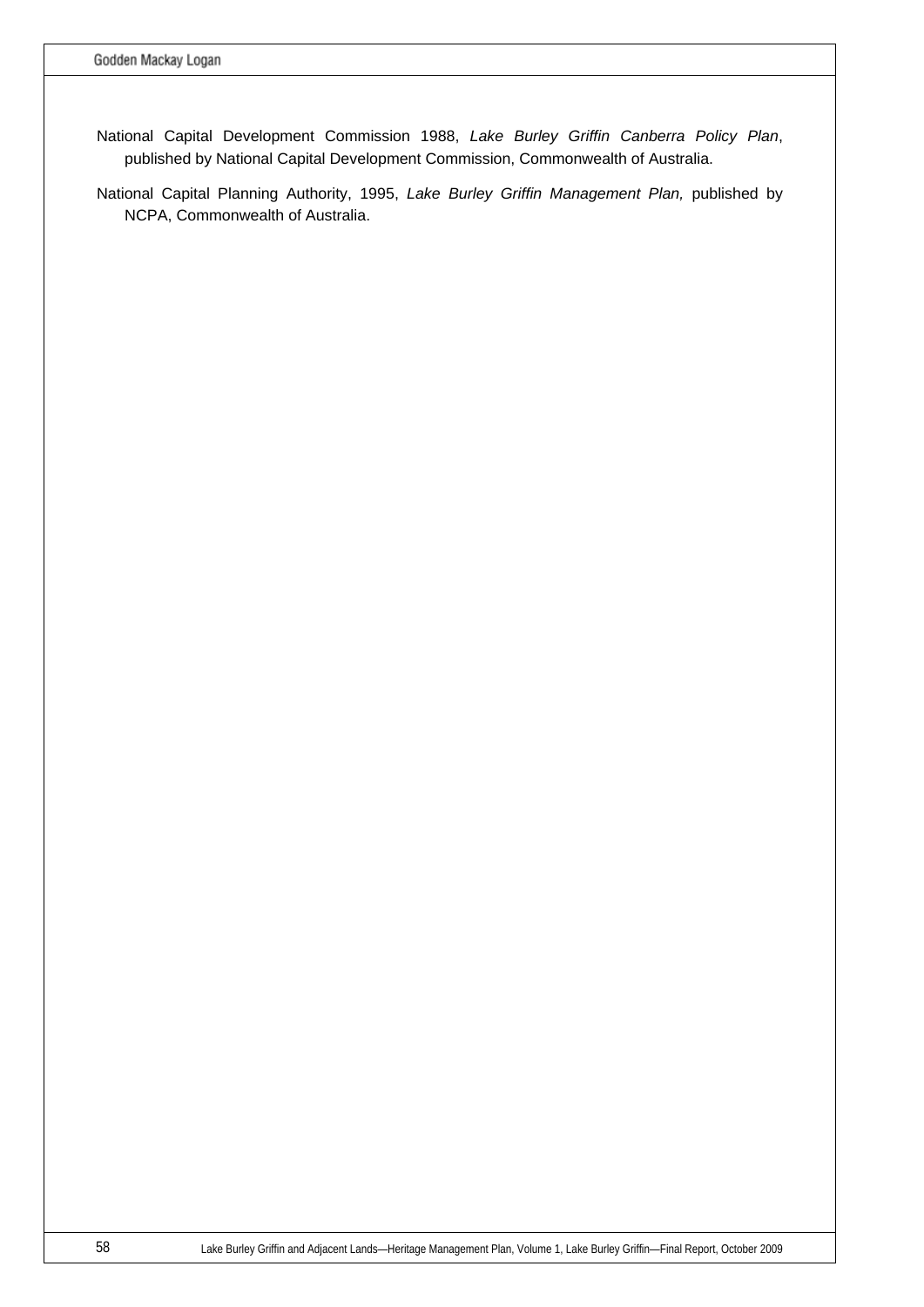# **6.0 Appendices**

# **Appendix A**

Summary of Stakeholder Issues

Lake Burley Griffin and Adjacent Lands—Heritage Management Plan, Volume 1, Lake Burley Griffin—Final Report, October 2009 59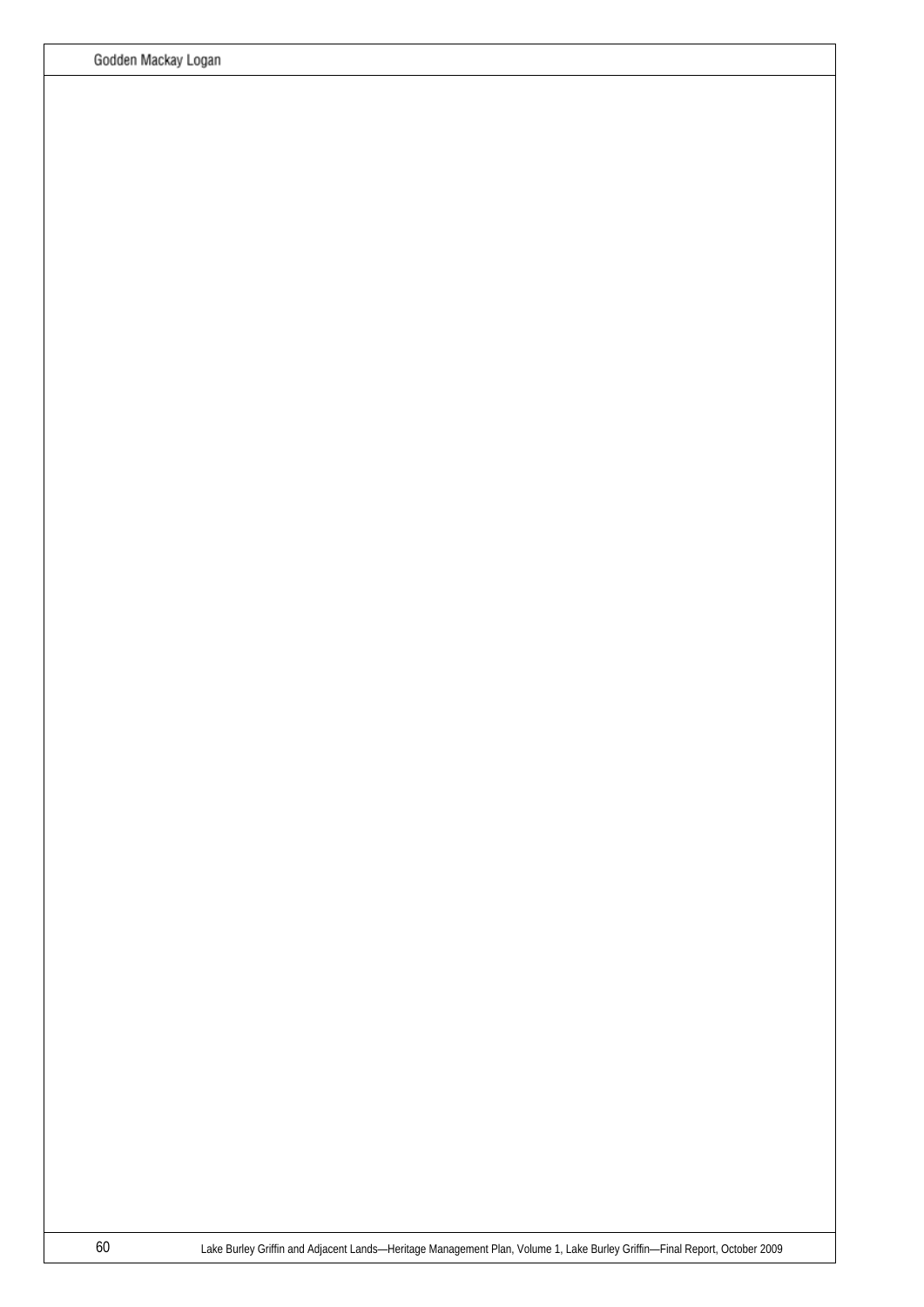# **Appendix A: Summary of Stakeholder Issues<sup>1</sup>**

To identify stakeholder issues for this Heritage Management Plan (HMP) a web-based questionnaire was undertaken during Stage 1 of the project (development of the Heritage Assessment); and a Stakeholder Information Session was held on 13 August 2007, for Stage 2 of the project (development of the Heritage Management Plan).

The issues from the Stage 1 Questionnaire and the Stakeholders Information Session have been summarised under six thematic headings.

- 1. Use/Access
- 2. Protecting Values
- 3. Vision for Future
- 4. Management
- 5. Interpretation/History
- 6. Consultation

### **1 Use/Access**

- Managing uses and users to reduce conflicts
- Safe public access
- Limit motorised water craft
- Limit development—in location, height, impact
- Don't over commercialise—but provide more lake-side cafes and snack spots
- Create a more dynamic social environment around parts of the lake to encourage others to use the area
- Allow overnight mooring in the lake
- Lengthen the rowing course
- Make the lake safe for swimming again
- Limit or reduce noise and noisy activities
- Provide an off-leash dog area
- Maintain and extend public cycle and foot paths around the whole of the lake
- Keep sailing, rowing and canoeing
- Infrastructure to support existing users needs review/consultation and flexibility
- Canberra people walk in the Stirling Ridge area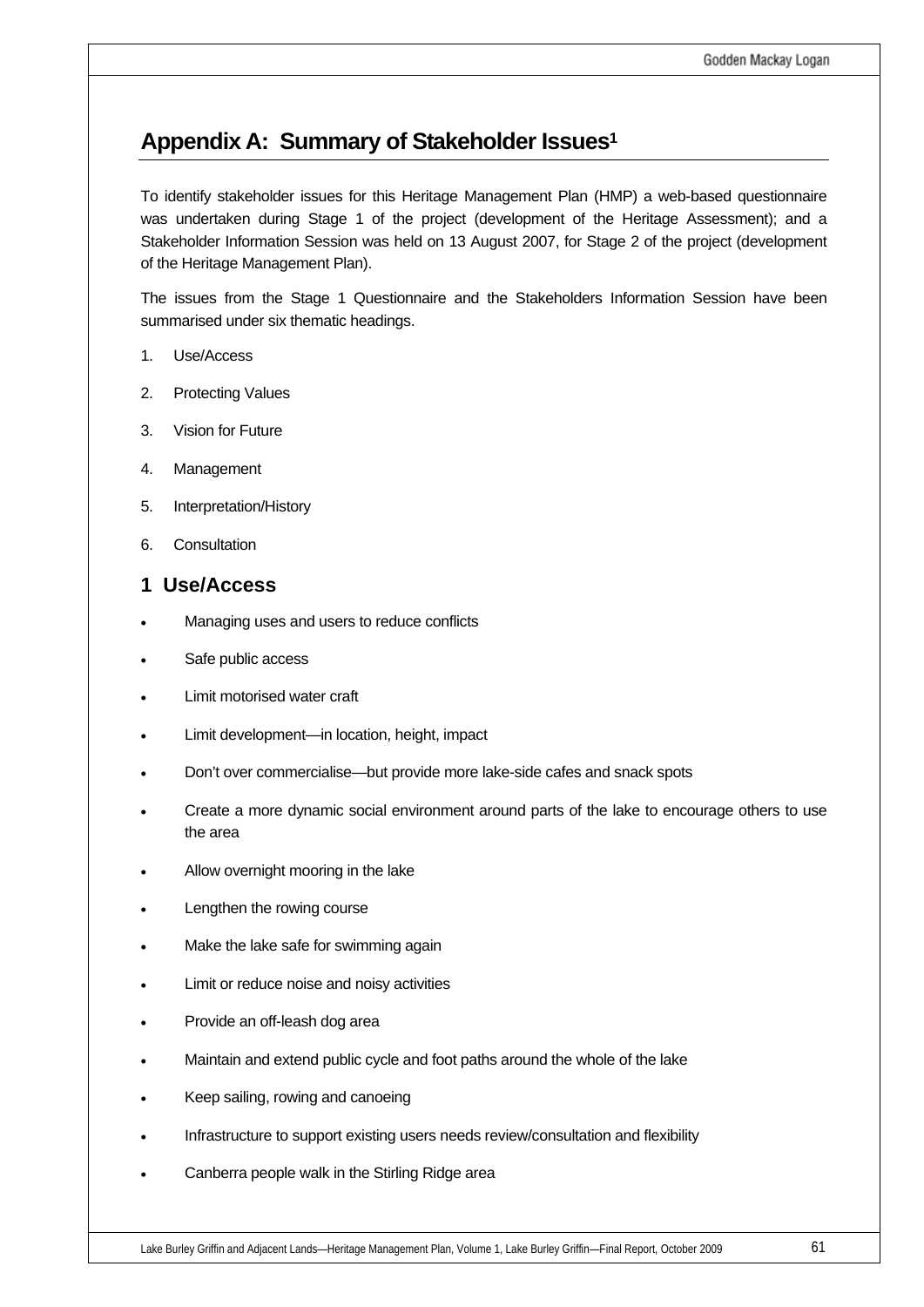- Support sports—triathlon, rowing, canoeing, sailing but no motor sports
- Maintain quiet, safe environment for passive water sports, ie sailing, canoeing. No motorised craft—waterskiers, jetskis preclude other lake users
- Possible extension of rowing course and impact on existing two peninsulas especially Yarramundi Reach and Pryor's Arboretum
- Support small-scale restaurant/kiosks/shelter at West Basin
- Ferry service would be good and carry bikes
- Make sure the lake is accessible for everyone

# **2 Protecting Values**

- Protect the views of the lake from development impacts
- Retain the open vistas along and across the lake
- Retain the parkland feel
- Attract more people to use the lake and its shores
- Keep it just how it is now
- Limit the height of buildings so they don't intrude
- Protect foreshore trees, bushland areas and other plantings
- Look after the wetland areas
- Protect remaining bush areas like Stirling Ridge
- Protect birdlife and habitat values
- Preservation and enhancement of woodland landscape as setting for Capital Hill
- Conservation of Yellow Box/Red Gum vegetation association
- Appropriate recognition of investment in scientific and cultural values of Pryor's arboretum
- Maintain the landscape and outlook of the bridges and the dam area
- Importance of Dairy Flat Hill as it terminates lower part of lake—west lake, especially when seen from Lennox Park, plus precinct of Hotel Canberra and Albert Hall, and other important views as you move down southern and northern side of lake, e.g. visual issues are identified in NCDC LBG Policy Plan, 1987
- Need to conserve view looking out and moving around the lake to the peaks of the mountains not close in the view
- Need to keep view from Regatta Point to top of Stirling Ridge—so the PM Lodge on top of ridge is inappropriate as interrupts views to northern part of lake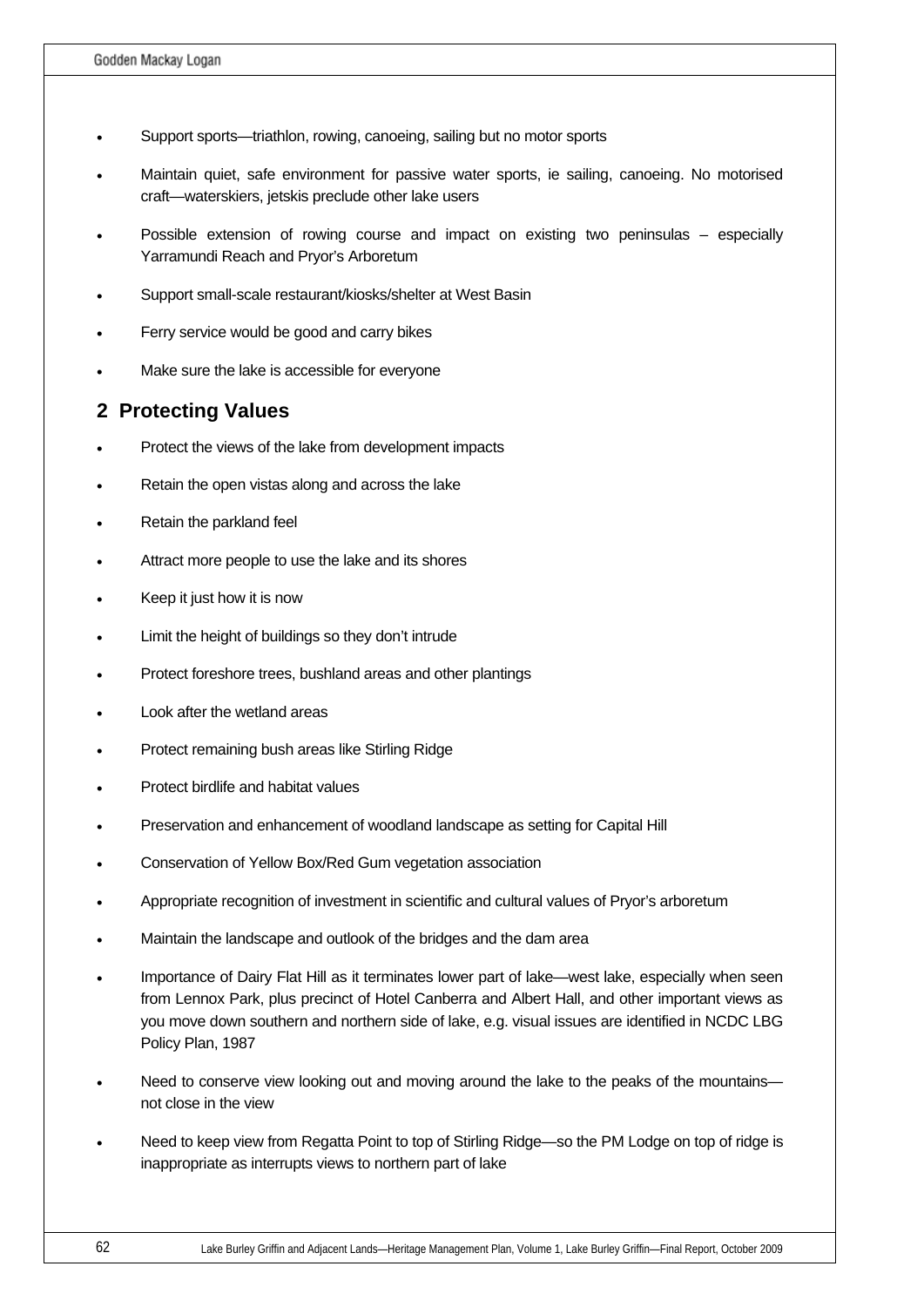- A small wetland area in Orana Bay should be identified as a wetland habitat housing birds, water animals and fish
- Keep the 'natural' areas natural
- Assess heritage value of swimming holes, jetty and pontoons at Yarralumla Bay
- Maintaining the open space of the foreshores is critical to maintaining heritage values
- Retain the serenity and beauty of the lake
- Keep the landscape diversity of the lake and its shoreline
- Protect the water quality of the lake—for users and wildlife

### **3 Vision for Future**

- Maintain a balance of natural, parkland and institutional areas
- Maintain the character of the lake
- Retain some areas as 'undeveloped'
- Keep the entire foreshore open and freely accessible
- More vantage spots to stop and enjoy the ambience and views
- Keep the large open park areas
- Retain the beauty of the lake
- Should have a more central role like the Yarra River in Melbourne and Sydney Harbour
- Need to restore Griffin's vision for Lake foreshores and vistas as symbolising Australia's constitution and democracy
- Awareness of genius of Griffin's plan in providing the whole landscape setting—Central Basin and West Basin especially important
- Ensure the Parliament triangle, including the Lake, is retained as a public landscape and a highly recognisable feature of Canberra
- Need for long term planning/vision—20 years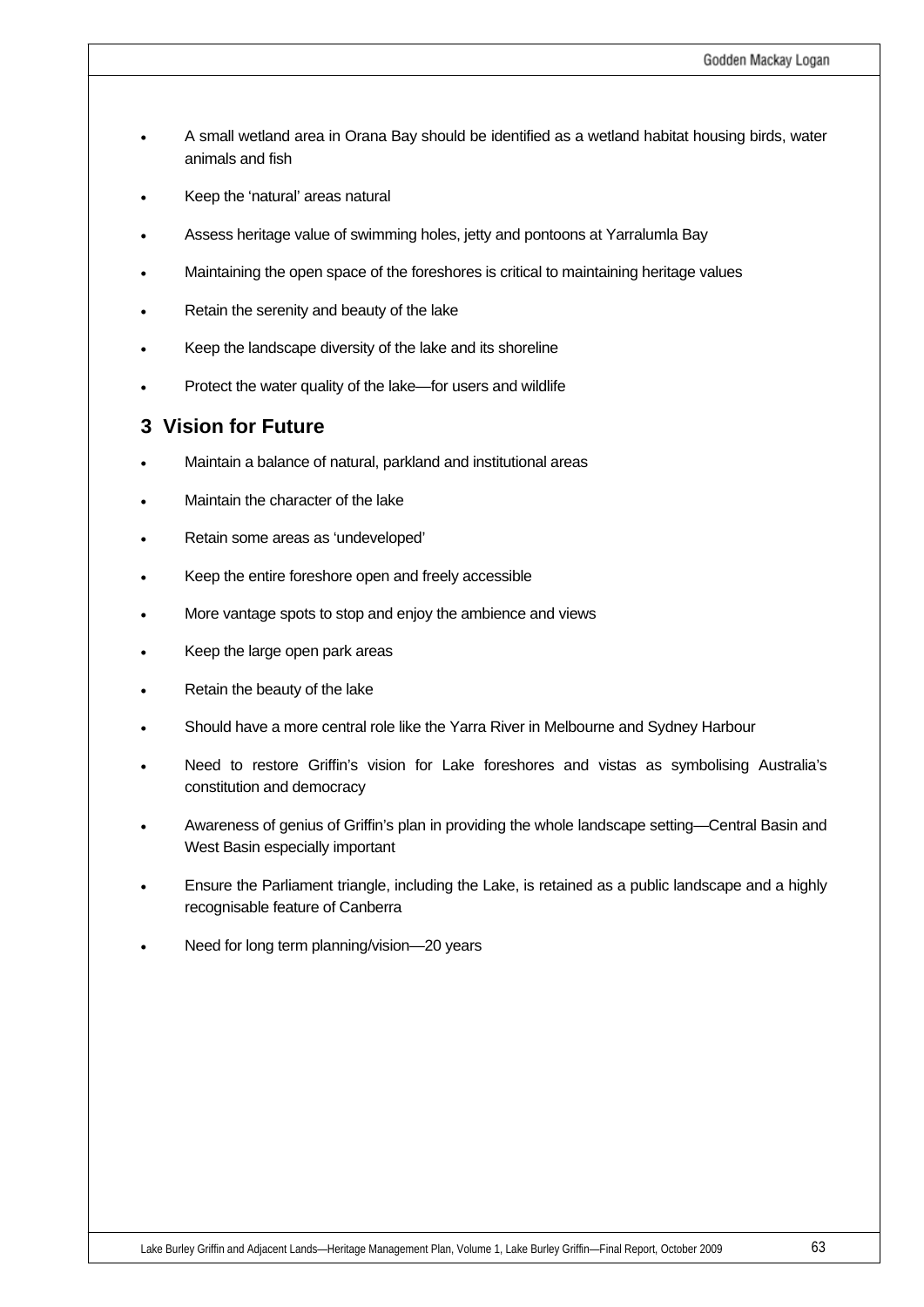### **4 Management**

- Need overarching management to replace piecemeal 'bits and pieces' approach
- Impact of Amendments 53, 60, 61, 66 on the whole landscape—short term planning
- Encourage people to get out onto the lake
- Make sure community groups have equitable, shared access
- Reduce weeds and feral fish
- Erosion of the lake shore
- Look after it
- Retain and improve/extend public access
- Keep it clean and well cared for
- Clean up after events
- Protect the lake from pollution and litter
- Manage/reduce water weeds in some areas
- In Central Basin, find ways that people can engage with the lake
- Minimise urban and residential development near the lake shore
- Keep development back from the lake shore
- Link the city to the lake
- Threats include:
	- The proposal to build a pedestrian bridge from the museum to near Lennox Gardens which potentially diminishes the vista across the lake and will have a negative impact on the sailing course
	- Immigration Bridge proposed Acton Peninsula to Albert Hall precinct and impact on Lake landscape
	- The privatising of public space near the lake shore that will lead to loss of open space and access
	- Don't need big monuments to fill up spaces on foreshores
	- Lake 'vibrancy' bad idea—will destroy existing qualities
	- Don't urbanise the Lake foreshores